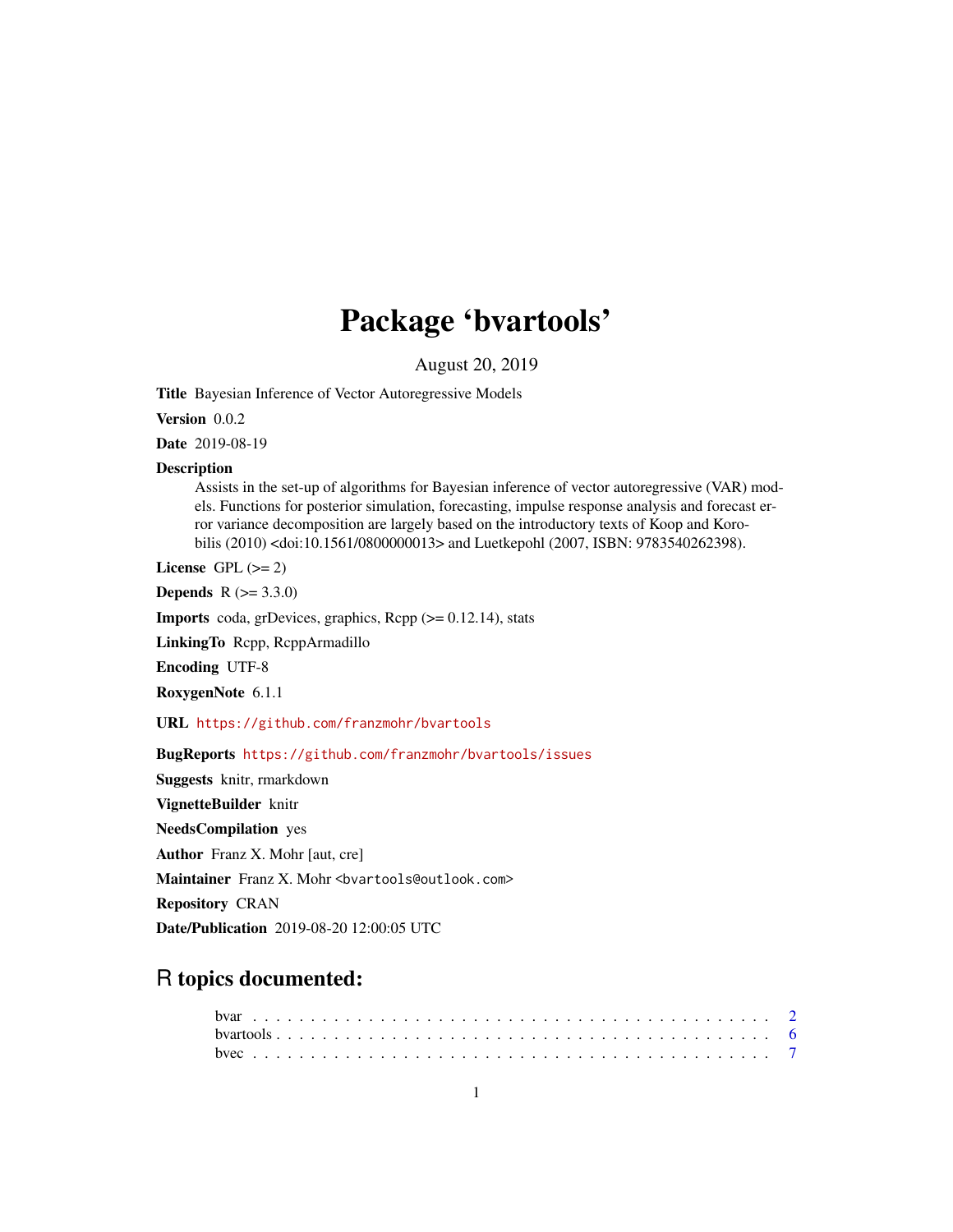#### <span id="page-1-0"></span> $2$

|      |                                                                                                              |  |  |  |  |  |  |  |  |  |  |  |  |  |  | -14  |
|------|--------------------------------------------------------------------------------------------------------------|--|--|--|--|--|--|--|--|--|--|--|--|--|--|------|
|      |                                                                                                              |  |  |  |  |  |  |  |  |  |  |  |  |  |  | -15  |
| eб   |                                                                                                              |  |  |  |  |  |  |  |  |  |  |  |  |  |  | - 16 |
|      |                                                                                                              |  |  |  |  |  |  |  |  |  |  |  |  |  |  | - 17 |
|      |                                                                                                              |  |  |  |  |  |  |  |  |  |  |  |  |  |  | 21   |
|      |                                                                                                              |  |  |  |  |  |  |  |  |  |  |  |  |  |  |      |
|      |                                                                                                              |  |  |  |  |  |  |  |  |  |  |  |  |  |  |      |
|      |                                                                                                              |  |  |  |  |  |  |  |  |  |  |  |  |  |  | 27   |
|      |                                                                                                              |  |  |  |  |  |  |  |  |  |  |  |  |  |  | 29   |
|      |                                                                                                              |  |  |  |  |  |  |  |  |  |  |  |  |  |  | -31  |
|      |                                                                                                              |  |  |  |  |  |  |  |  |  |  |  |  |  |  | -33  |
|      |                                                                                                              |  |  |  |  |  |  |  |  |  |  |  |  |  |  | -35  |
|      |                                                                                                              |  |  |  |  |  |  |  |  |  |  |  |  |  |  | 37   |
|      | post normal sur $\ldots \ldots \ldots \ldots \ldots \ldots \ldots \ldots \ldots \ldots \ldots \ldots \ldots$ |  |  |  |  |  |  |  |  |  |  |  |  |  |  | 39   |
|      |                                                                                                              |  |  |  |  |  |  |  |  |  |  |  |  |  |  | 40   |
|      |                                                                                                              |  |  |  |  |  |  |  |  |  |  |  |  |  |  | 42   |
| thin |                                                                                                              |  |  |  |  |  |  |  |  |  |  |  |  |  |  | 43   |
|      |                                                                                                              |  |  |  |  |  |  |  |  |  |  |  |  |  |  |      |

#### **Index a** set of the set of the set of the set of the set of the set of the set of the set of the set of the set of the set of the set of the set of the set of the set of the set of the set of the set of the set of the s

<span id="page-1-1"></span>

bvar *Bayesian Vector Autoregression Objects*

# <span id="page-1-2"></span>Description

bvar is used to create objects of class "bvar".

Forecasting a Bayesian VAR object of class "bvar" with credible bands.

# Usage

```
bvar(data = NULL, exogen = NULL, y = NULL, x = NULL, A0 = NULL,
 A = NULL, B = NULL, C = NULL, Sigma = NULL## S3 method for class 'bvar'
predict(object, ..., n.ahead = 10, new_x = NULL,
 new_D = NULL, ci = 0.95)
```
# Arguments

| data   | the original time-series object of endogenous variables.                                                   |
|--------|------------------------------------------------------------------------------------------------------------|
| exogen | the original time-series object of unmodelled variables.                                                   |
| y      | a $K \times T$ matrix of endogenous variables, usually, a result of a call to gen_var.                     |
| x      | a $(pK + (1 + s)M + N) \times T$ matrix of regressor variables, usually, a result of<br>a call to gen var. |
| A0     | a $K^2 \times S$ matrix of MCMC coefficient draws of structural parameters.                                |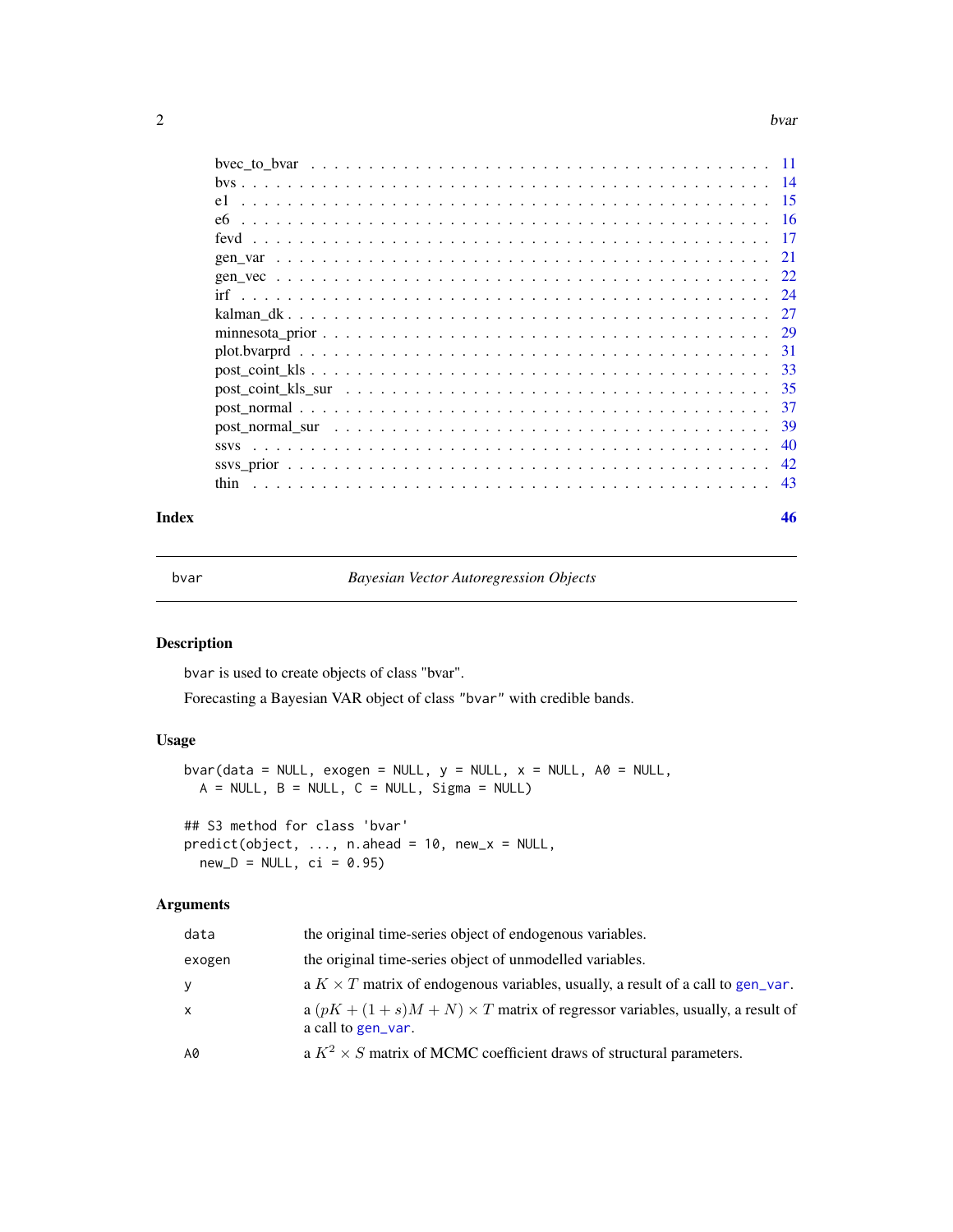<span id="page-2-0"></span>bvar 3

| a $pK^2 \times S$ matrix of MCMC coefficient draws of lagged endogenous variables.                                  |
|---------------------------------------------------------------------------------------------------------------------|
| a $((1 + s)MK) \times S$ matrix of MCMC coefficient draws of unmodelled, non-<br>deterministic variables.           |
| an $KN \times S$ matrix of MCMC coefficient draws of deterministic terms.                                           |
| a $K^2 \times S$ matrix of variance-covariance MCMC draws.                                                          |
| an object of class "bvar", usually, a result of a call to bvar or bvec_to_bvar.                                     |
| additional arguments.                                                                                               |
| number of steps ahead at which to predict.                                                                          |
| a matrix of new non-deterministic, exogenous variables. Must have n.ahead<br>rows.                                  |
| a matrix of new deterministic variables. Must have n ahead rows.                                                    |
| a numeric between 0 and 1 specifying the probability mass covered by the cred-<br>ible intervals. Defaults to 0.95. |
|                                                                                                                     |

# Details

For the VARX model

$$
A_0 y_t = \sum_{i=1}^p A_i y_{t-i} + \sum_{i=0}^s B_i x_{t-i} + C d_t + u_t
$$

the function collects the S draws of a Gibbs sampler (after the burn-in phase) in a standardised object, where  $y_t$  is a K-dimensional vector of endogenous variables,  $A_0$  is a  $K \times K$  matrix of structural coefficients.  $A_i$  is a  $K \times K$  coefficient matrix of lagged endogenous variabels.  $x_t$  is an Mdimensional vector of unmodelled, non-deterministic variables and  $B_i$  its corresponding coefficient matrix.  $d_t$  is an N-dimensional vector of deterministic terms and C its corresponding coefficient matrix.  $u_t$  is an error term with  $u_t \sim N(0, \Sigma_u)$ .

The draws of the different coefficient matrices provided in A0, A, B, C and Sigma have to correspond to the same MCMC iteration.

For the VAR model

$$
y_t = \sum_{i=1}^p A_i y_{t-i} + \sum_{i=0}^s B_i x_{t-i} + CD_t + A_0^{-1} u_t,
$$

with  $u_t \sim N(0, \Sigma)$  the function produces n. ahead forecasts.

# Value

An object of class "bvar" containing the following components, if specified:

| data   | the original time-series object of endogenous variables.                              |
|--------|---------------------------------------------------------------------------------------|
| exogen | the original time-series object of unmodelled variables.                              |
| V      | a $K \times T$ matrix of endogenous variables.                                        |
| X.     | a $(pK + (1 + s)M + N) \times T$ matrix of regressor variables.                       |
| А0     | an $S \times K^2$ "mcmc" object of coefficient draws of structural parameters.        |
| A      | an $S \times pK^2$ "mcmc" object of coefficient draws of lagged endogenous variables. |
|        |                                                                                       |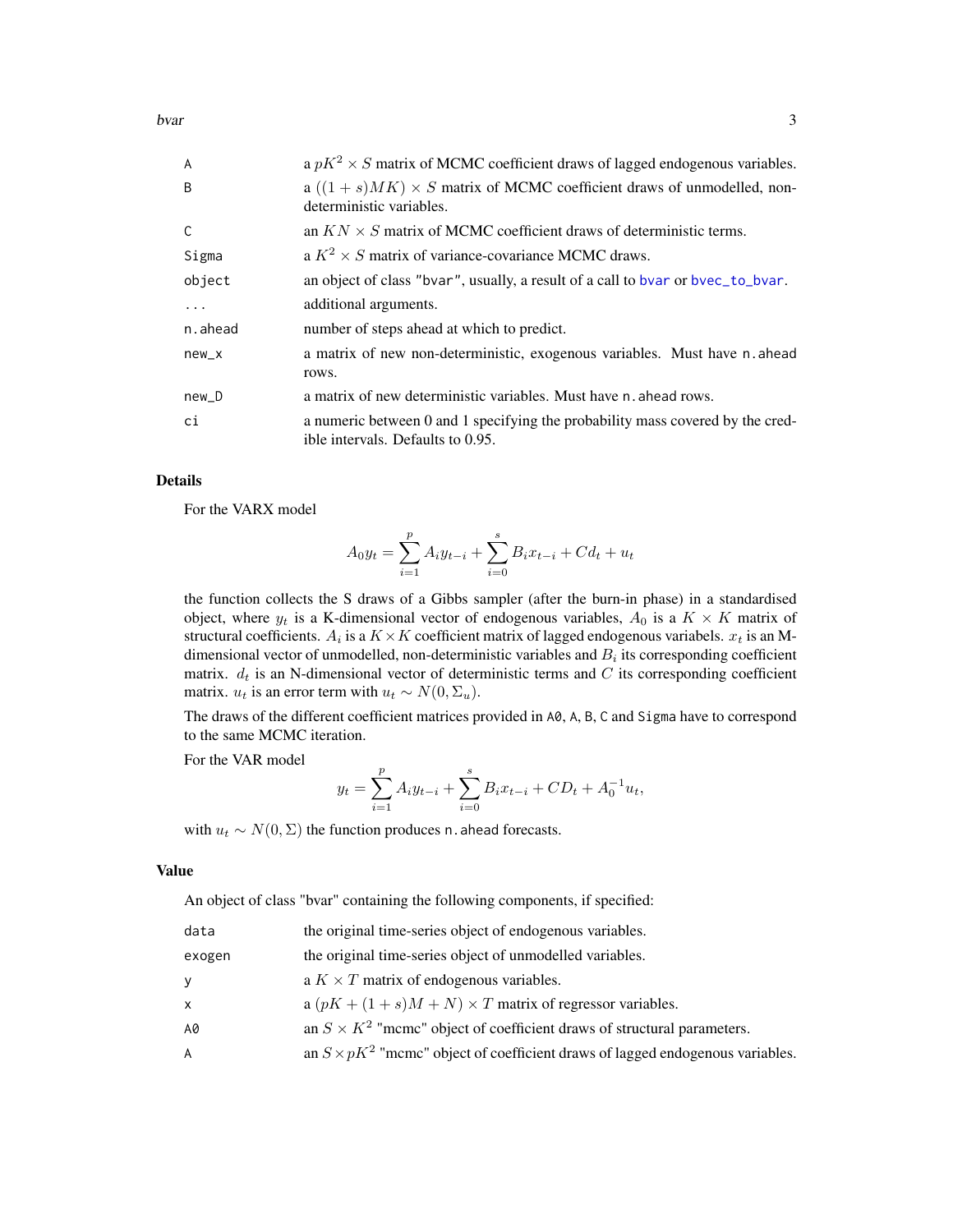| an $S \times ((1+s)MK)$ "meme" object of coefficient draws of unmodelled, non-<br>deterministic variables. |
|------------------------------------------------------------------------------------------------------------|
| an $S \times NK$ "meme" object of coefficient draws of deterministic terms.                                |
| an $S \times K^2$ "meme" object of variance-covariance draws.                                              |
| specifications a list containing information on the model specification.                                   |
|                                                                                                            |

A time-series object of class "bvarprd".

# References

Lütkepohl, H. (2007). *New introduction to multiple time series analysis* (2nd ed.). Berlin: Springer.

```
data("e1")
e1 <- diff(log(e1))
data \leq gen_var(e1, p = 2, deterministic = "const")
y <- data$Y[, 1:73]
x <- data$Z[, 1:73]
set.seed(1234567)
iter <- 500 # Number of iterations of the Gibbs sampler
# Chosen number of iterations should be much higher, e.g. 30000.
burnin <- 100 # Number of burn-in draws
store <- iter - burnin
t \le -\text{ncol}(y) # Number of observations
k \le - nrow(y) # Number of endogenous variables
m \leq k \times nrow(x) # Number of estimated coefficients
# Set (uninformative) priors
a_mu_prior <- matrix(0, m) # Vector of prior parameter means
a_v_i_prior <- diag(0, m) # Inverse of the prior covariance matrix
u_sigma_df_prior <- 0 # Prior degrees of freedom
u_sigma_scale_prior <- diag(0, k) # Prior covariance matrix
u_sigma_df_post <- t + u_sigma_df_prior # Posterior degrees of freedom
# Initial values
u_sigma_i <- diag(.00001, k)
u_sigma <- solve(u_sigma_i)
# Data containers for posterior draws
draws_a <- matrix(NA, m, store)
draws_sigma <- matrix(NA, k^2, store)
# Start Gibbs sampler
for (draw in 1:iter) {
```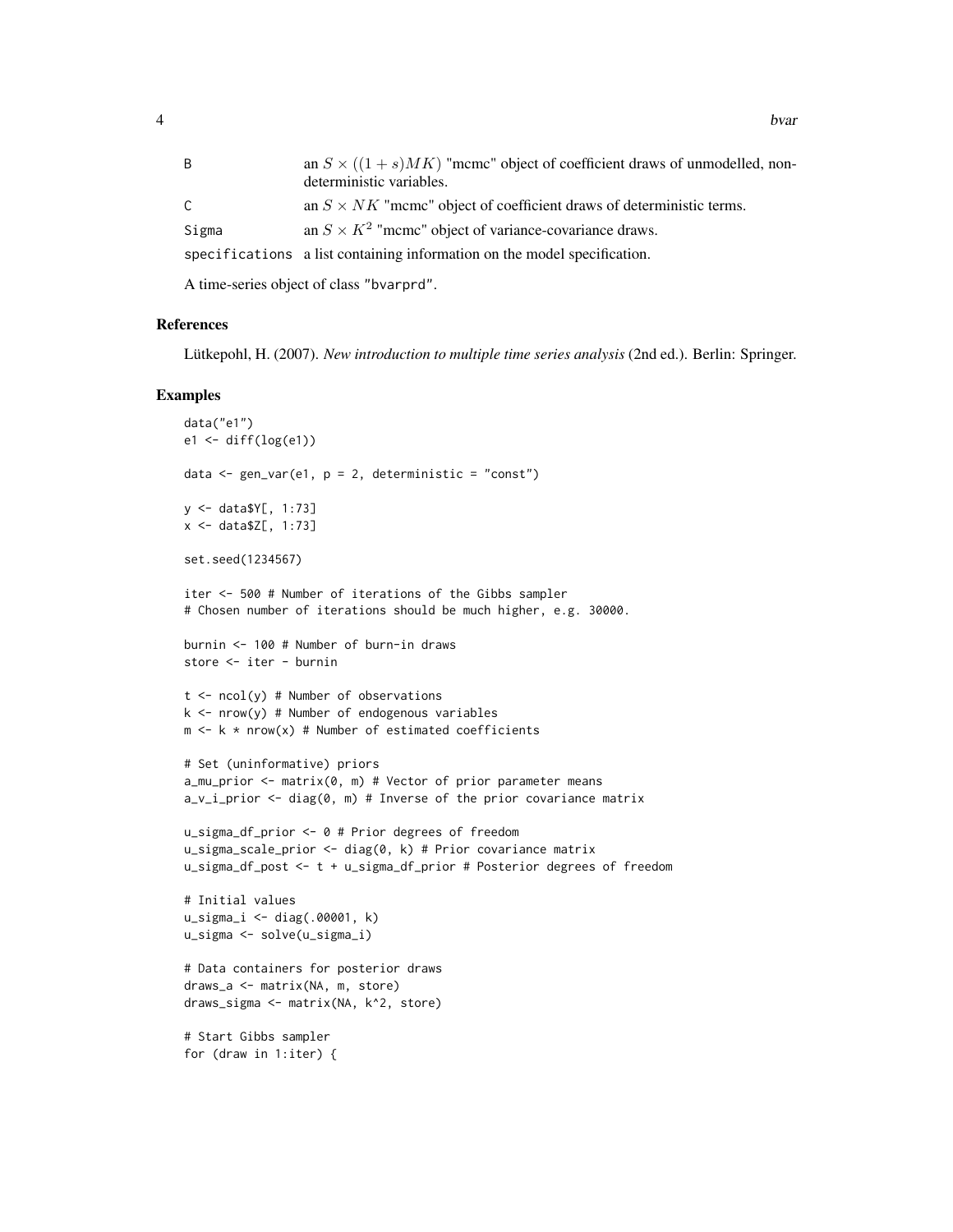#### bvar 5

```
# Draw conditional mean parameters
  a <- post_normal(y, x, u_sigma_i, a_mu_prior, a_v_i_prior)
# Draw variance-covariance matrix
u <- y - matrix(a, k) %*% x # Obtain residuals
u_sigma_scale_post <- solve(u_sigma_scale_prior + tcrossprod(u))
u_sigma_i <- matrix(rWishart(1, u_sigma_df_post, u_sigma_scale_post)[,, 1], k)
u_sigma <- solve(u_sigma_i) # Invert Sigma_i to obtain Sigma
# Store draws
if (draw > burnin) {
  draws_a[, draw - burnin] <- a
  draws_sigma[, draw - burnin] <- u_sigma
  }
}
# Generate bvar object
bvar_est <- bvar(y = y, x = x, A = draws_a[1:18,],
                 C = \text{draws}_a[19:21, ], Sigma = draws_sigma)
data("e1")
e1 \leftarrow diff(log(e1))data \leq gen_var(e1, p = 2, deterministic = "const")
y <- data$Y[, 1:73]
x <- data$Z[, 1:73]
set.seed(1234567)
iter <- 500 # Number of iterations of the Gibbs sampler
# Chosen number of iterations should be much higher, e.g. 30000.
burnin <- 100 # Number of burn-in draws
store <- iter - burnin
t \le -\text{ncol}(y) # Number of observations
k \le - nrow(y) # Number of endogenous variables
m \leq k \times nrow(x) # Number of estimated coefficients
# Set (uninformative) priors
a_mu_prior \leq matrix(0, m) # Vector of prior parameter means
a_v_i-prior \leq diag(0, m) # Inverse of the prior covariance matrix
u_sigma_df_prior <- 0 # Prior degrees of freedom
u_sigma_scale_prior <- diag(0, k) # Prior covariance matrix
u_sigma_df_post <- t + u_sigma_df_prior # Posterior degrees of freedom
# Initial values
u_sigma_i <- diag(.00001, k)
u_sigma <- solve(u_sigma_i)
# Data containers for posterior draws
draws_a <- matrix(NA, m, store)
draws_sigma <- matrix(NA, k^2, store)
```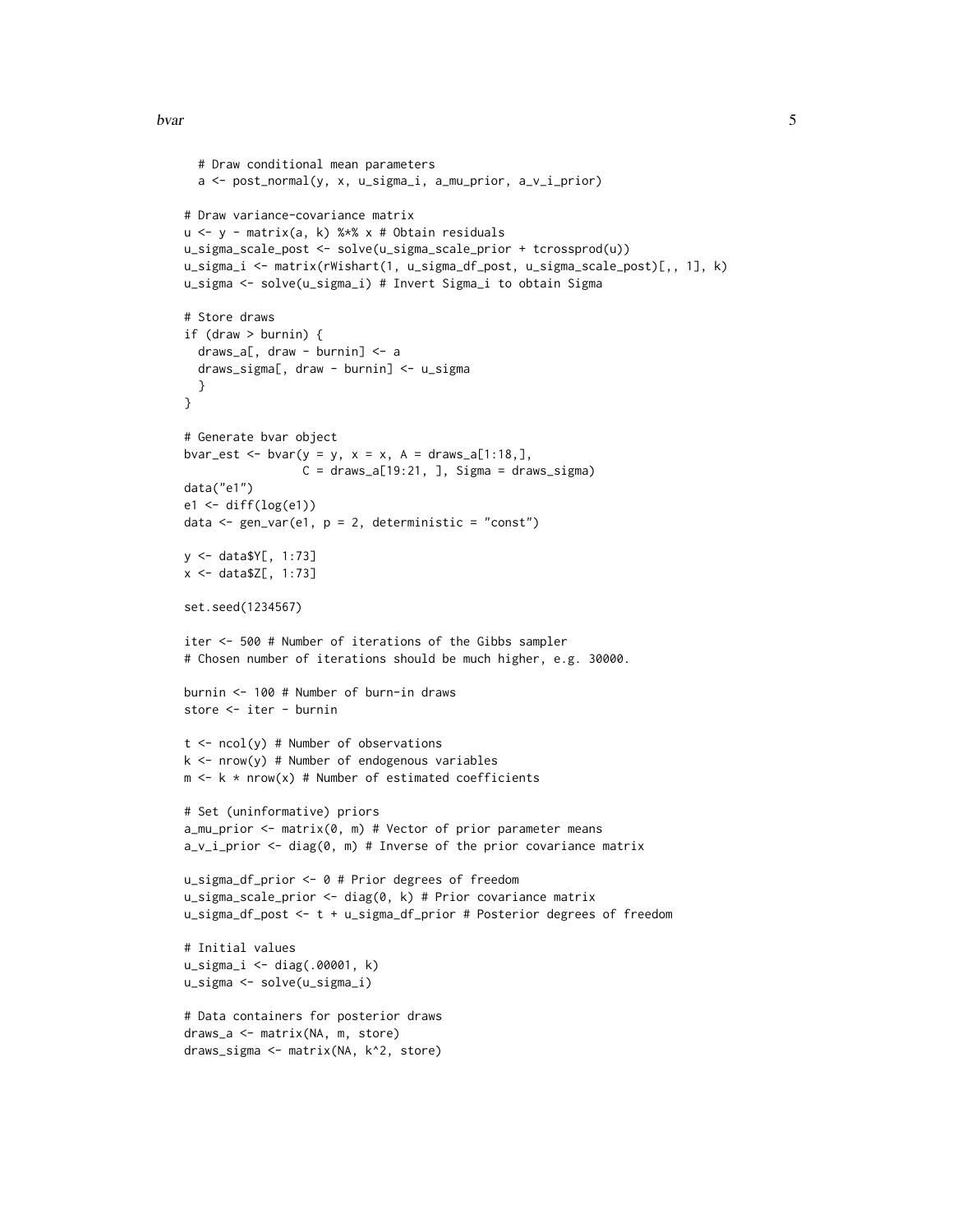```
# Start Gibbs sampler
for (draw in 1:iter) {
 # Draw conditional mean parameters
 a <- post_normal(y, x, u_sigma_i, a_mu_prior, a_v_i_prior)
# Draw variance-covariance matrix
u <- y - matrix(a, k) %*% x # Obtain residuals
u_sigma_scale_post <- solve(u_sigma_scale_prior + tcrossprod(u))
u_sigma_i <- matrix(rWishart(1, u_sigma_df_post, u_sigma_scale_post)[,, 1], k)
u_sigma <- solve(u_sigma_i) # Invert Sigma_i to obtain Sigma
# Store draws
if (draw > burnin) {
 draws_a[, draw - burnin] <- a
 draws_sigma[, draw - burnin] <- u_sigma
 }
}
# Generate bvar object
bvar_est <- bvar(y = y, x = x, A = \text{draws}_a[1:18,],C = \text{draws}_a[19:21, ], Sigma = draws_sigma)
# Generate forecasts
bvar_pred <- predict(bvar_set, n. ahead = 10, new_D = rep(1, 10))# Plot forecasts
plot(bvar_pred)
```
bvartools *bvartools: Bayesian Inference of Vector Autoregressive Models*

## Description

A collection of R and C++ functions, which assist in the set-up of algorithms for Bayesian inference of vector autoregressive (VAR) models.

#### Details

The package bvartools implements some common functions used for Bayesian inference for mulitvariate time series models. It should give researchers maximum freedom in setting up MCMC algorithms in R and keep calculation time limited at the same time. This is achieved by implementing posterior simulation functions in C++. Its main features are

- The bvar and bvec functions collect the output of a Gibbs sampler in standardised objects, which can be used for further analyses.
- Further functions such as predict, irf, fevd for forecasting, impulse response analysis and forecast error variance decomposition, respectively.
- Computationally intensive functions such as for posterior simulation are written in C++ using the RcppArmadillo package of Eddelbuettel and Sanderson (2014).

<span id="page-5-0"></span>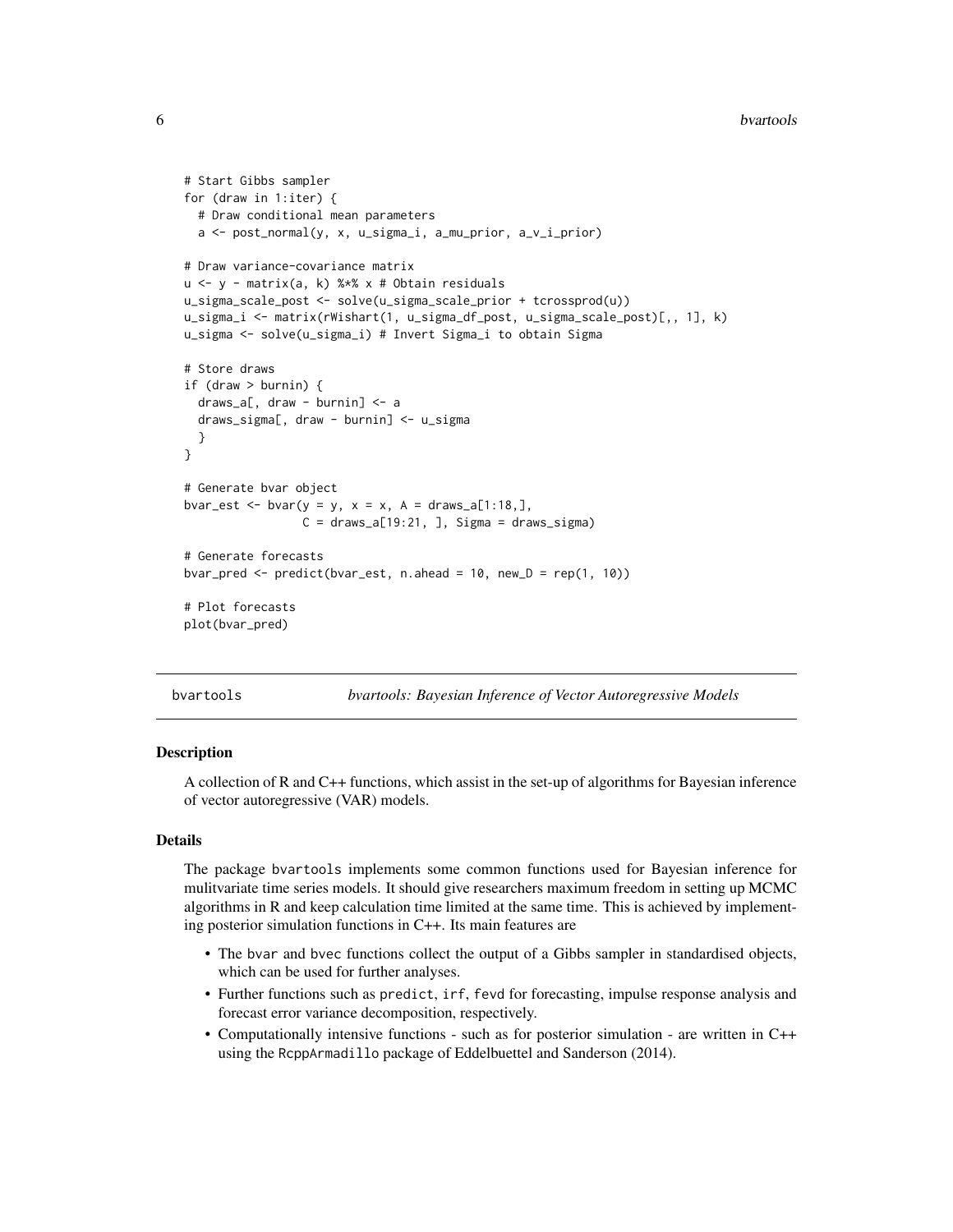<span id="page-6-0"></span>bvec 7

# Author(s)

Franz X. Mohr

# References

Sanderson, C., & Curtin, R. (2016). Armadillo: a template-based C++ library for linear algebra. *Journal of Open Source Software, 1*(2), 26. <http://dx.doi.org/10.21105/joss.00026>

Durbin, J., & Koopman, S. J. (2002). A simple and efficient simulation smoother for state space time series analysis. *Biometrika, 89*(3), 603–615.

Eddelbuettel, D., & Sanderson C. (2014). RcppArmadillo: Accelerating R with high-performance C++ linear algebra. *Computational Statistics and Data Analysis, 71*, 1054–1063. [http://dx.doi.](http://dx.doi.org/10.1016/j.csda.2013.02.005) [org/10.1016/j.csda.2013.02.005](http://dx.doi.org/10.1016/j.csda.2013.02.005)

George, E. I., Sun, D., & Ni, S. (2008). Bayesian stochastic search for VAR model restrictions. *Journal of Econometrics, 142*(1), 553–580. [https://doi.org/10.1016/j.jeconom.2007.08.](https://doi.org/10.1016/j.jeconom.2007.08.017) [017](https://doi.org/10.1016/j.jeconom.2007.08.017)

Koop, G, & Korobilis, D. (2010), Bayesian multivariate time series Methods for empirical macroeconomics, *Foundations and Trends in Econometrics, 3*(4), 267–358. [http://dx.doi.org/10.](http://dx.doi.org/10.1561/0800000013) [1561/0800000013](http://dx.doi.org/10.1561/0800000013)

Koop, G., León-González, R., & Strachan R. W. (2010). Efficient posterior simulation for cointegrated models with priors on the cointegration space. *Econometric Reviews, 29*(2), 224–242. <https://doi.org/10.1080/07474930903382208>

Korobilis, D. (2013). VAR forecasting using Bayesian variable selection. *Journal of Applied Econometrics, 28*(2), 204–230. <https://doi.org/10.1002/jae.1271>

Lütkepohl, H. (2007). *New introduction to multiple time series analysis* (2nd ed.). Berlin: Springer.

bvec *Bayesian Vector Error Correction Objects*

#### **Description**

'bvec' is used to create objects of class "bvec".

### Usage

```
bvec(data = NULL, exogen = NULL, y = NULL, w = NULL, x = NULL,
  alpha = NULL, beta = NULL, Pi = NULL, Pi_x = NULL, Pi_y = NULLA\emptyset = NULL, Gamma = NULL, Upsilon = NULL, C = NULL,
  Sigma = NULL)
```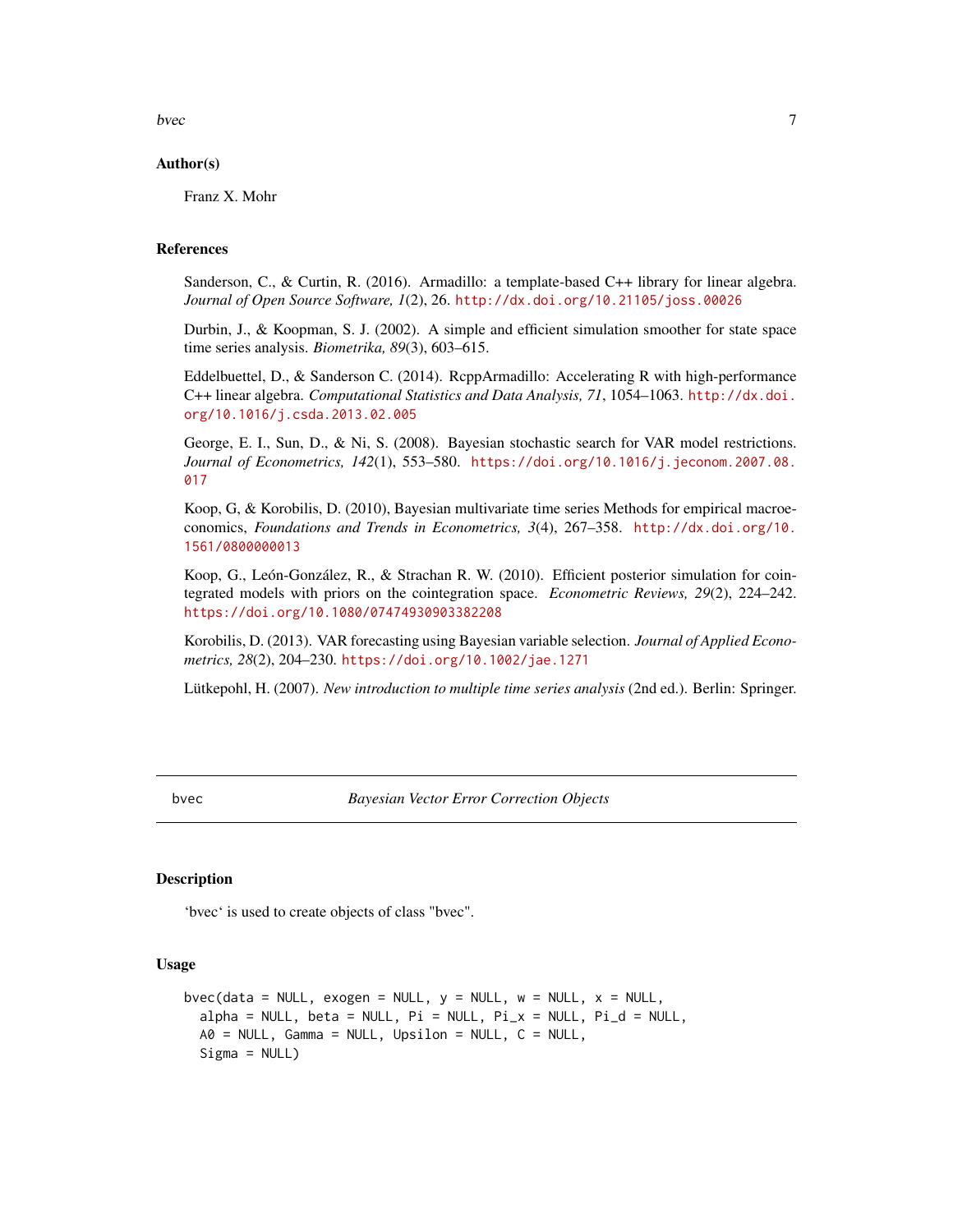#### <span id="page-7-0"></span>Arguments

| data    | the original time-series object of endogenous variables.                                                                                                          |
|---------|-------------------------------------------------------------------------------------------------------------------------------------------------------------------|
| exogen  | the original time-series object of unmodelled variables.                                                                                                          |
| У       | a $K \times T$ matrix of differenced endogenous variables, usually, a result of a call<br>to gen_vec.                                                             |
| W       | a $(K + M + N^R) \times T$ matrix of variables in the cointegration term, usually, a<br>result of a call to gen_vec.                                              |
| X       | a $(K(p-1) + Ms + N^{UR}) \times T$ matrix of differenced regressors of y and x,<br>and unrestricted deterministic terms, usually, a result of a call to gen_vec. |
| alpha   | a $Kr \times S$ matrix of MCMC coefficient draws of the loading matrix $\alpha$ .                                                                                 |
| beta    | a $((K + M + N^R)r) \times S$ matrix of MCMC coefficient draws of cointegration<br>matrix $\beta$ .                                                               |
| Pi      | a $K^2 \times S$ matrix of MCMC coefficient draws of endogenous varaibles in the<br>cointegration matrix.                                                         |
| $Pi_x$  | a $KM \times S$ matrix of MCMC coefficient draws of unmodelled, non-deterministic<br>variables in the cointegration matrix.                                       |
| Pi_d    | a $KN^R \times S$ matrix of MCMC coefficient draws of restricted deterministic terms.                                                                             |
| A0      | a $K^2 \times S$ matrix of MCMC coefficient draws of structural parameters.                                                                                       |
| Gamma   | a $(p-1)K^2 \times S$ matrix of MCMC coefficient draws of differenced lagged<br>endogenous variables.                                                             |
| Upsilon | an $sMK \times S$ matrix of MCMC coefficient draws of differenced unmodelled<br>variables.                                                                        |
| C       | an $KN^{UR} \times S$ matrix of MCMC coefficient draws of unrestricted deterministic<br>terms.                                                                    |
| Sigma   | a $K^2 \times S$ matrix of variance-covariance MCMC draws.                                                                                                        |

#### Details

For the VECX model

$$
\Delta y_t = \Pi^+(y)_{t-1} x_{t-1} d_{t-1}^R + \sum_{i=1}^{p-1} \Gamma_i \Delta y_{t-i} + \sum_{i=0}^{s-1} \Upsilon_i \Delta x_{t-i} + C^{UR} d_t^{UR} + A_0^{-1} u_t
$$

the function collects the S draws of a Gibbs sampler (after the burn-in phase) in a standardised object, where  $\Delta y_t$  is a K-dimensional vector of differenced endogenous variables and  $A_0$  is a  $K \times K$ matrix of structural coefficients.  $\Pi^+ = [\Pi, \Pi^x, \Pi^d]$  is the coefficient matrix of the error correction term, where  $y_{t-1}$ ,  $x_{t-1}$  and  $d_{t-1}^R$  are the first lags of endogenous, exogenous variables in levels and restricted deterministic terms, respectively.  $\Pi$ ,  $\Pi^x$ , and  $\Pi^d$  are the corresponding coefficient matrices, respectively.  $\Gamma_i$  is a coefficient matrix of lagged differenced endogenous variabels.  $\Delta x_t$ is an M-dimensional vector of unmodelled, non-deterministic variables and  $\Upsilon_i$  its corresponding coefficient matrix.  $d_t$  is an  $N^{UR}$ -dimensional vector of unrestricted deterministics and  $C^{UR}$  the corresponding coefficient matrix.  $u_t$  is an error term with  $u_t \sim N(0, \Sigma_u)$ .

The draws of the different coefficient matrices provided in alpha, beta, Pi, Pi\_x, Pi\_d, A0, Gamma, Ypsilon, C and Sigma have to correspond to the same MCMC iteration.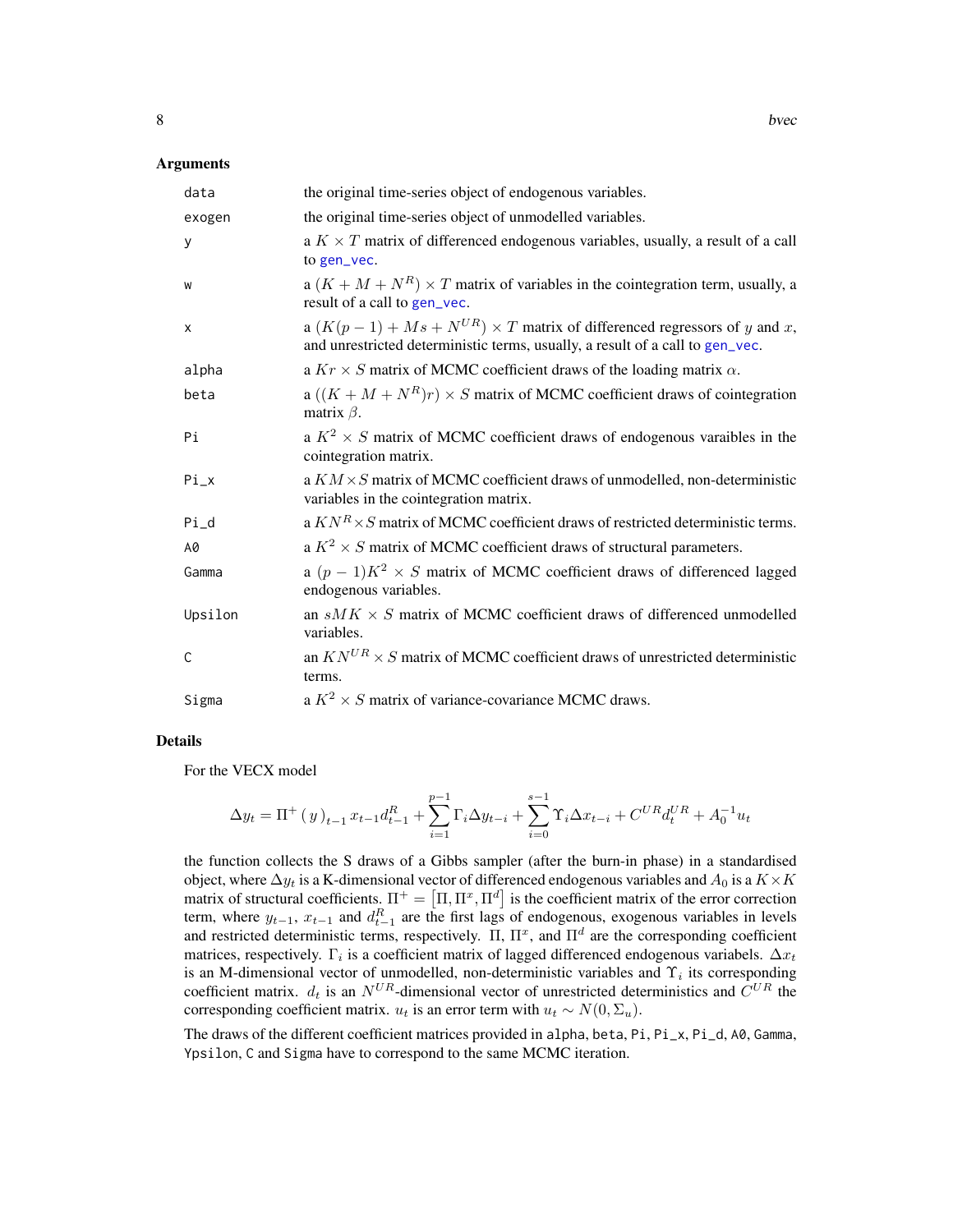bvec 99

Value

An object of class "gvec" containing the following components, if specified:

| data           | the original time-series object of endogenous variables.                                                                       |
|----------------|--------------------------------------------------------------------------------------------------------------------------------|
| exogen         | the original time-series object of unmodelled variables.                                                                       |
| У              | a $K \times T$ matrix of differenced endogenous variables.                                                                     |
| W              | a $(K + M + N^R) \times T$ matrix of variables in the cointegration term.                                                      |
| X              | a $((p-1)K + sM + N^{UR}) \times T$ matrix of differenced regressor variables and<br>unrestricted deterministic terms.         |
| A0             | an $S \times K^2$ "mcmc" object of coefficient draws of structural parameters.                                                 |
| alpha          | an $S \times Kr$ "mcmc" object of coefficient draws of loading parameters.                                                     |
| beta           | an $S \times ((K + M + N^R)r)$ "mcmc" object of coefficient draws of cointegration<br>parameters.                              |
| Pi             | an $S \times K^2$ "mcmc" object of coefficient draws of endogenous variables in the<br>cointegration matrix.                   |
| $Pi_x$         | an $S \times KM$ "mcmc" object of coefficient draws of unmodelled, non-deterministic<br>variables in the cointegration matrix. |
| $Pi_d$         | an $S \times KN^R$ "mcmc" object of coefficient draws of unrestricted deterministic<br>variables in the cointegration matrix.  |
| Gamma          | an $S \times (p-1)K^2$ "mcmc" object of coefficient draws of differenced lagged<br>endogenous variables.                       |
| Upsilon        | an $S \times sMK$ "mcmc" object of coefficient draws of differenced unmodelled<br>variables.                                   |
| C              | an $S \times KN^{UR}$ "mcmc" object of coefficient draws of deterministic terms.                                               |
| Sigma          | an $S \times K^2$ "mcmc" object of variance-covariance draws.                                                                  |
| specifications | a list containing information on the model specification.                                                                      |

```
data("e6")
data \le gen_vec(e6, p = 4, const = "unrestricted", season = "unrestricted")
y <- data$Y
w <- data$W
x <- data$X
# Reset random number generator for reproducibility
set.seed(1234567)
iter <- 500 # Number of iterations of the Gibbs sampler
# Chosen number of iterations should be much higher, e.g. 30000.
burnin <- 100 # Number of burn-in draws
store <- iter - burnin
```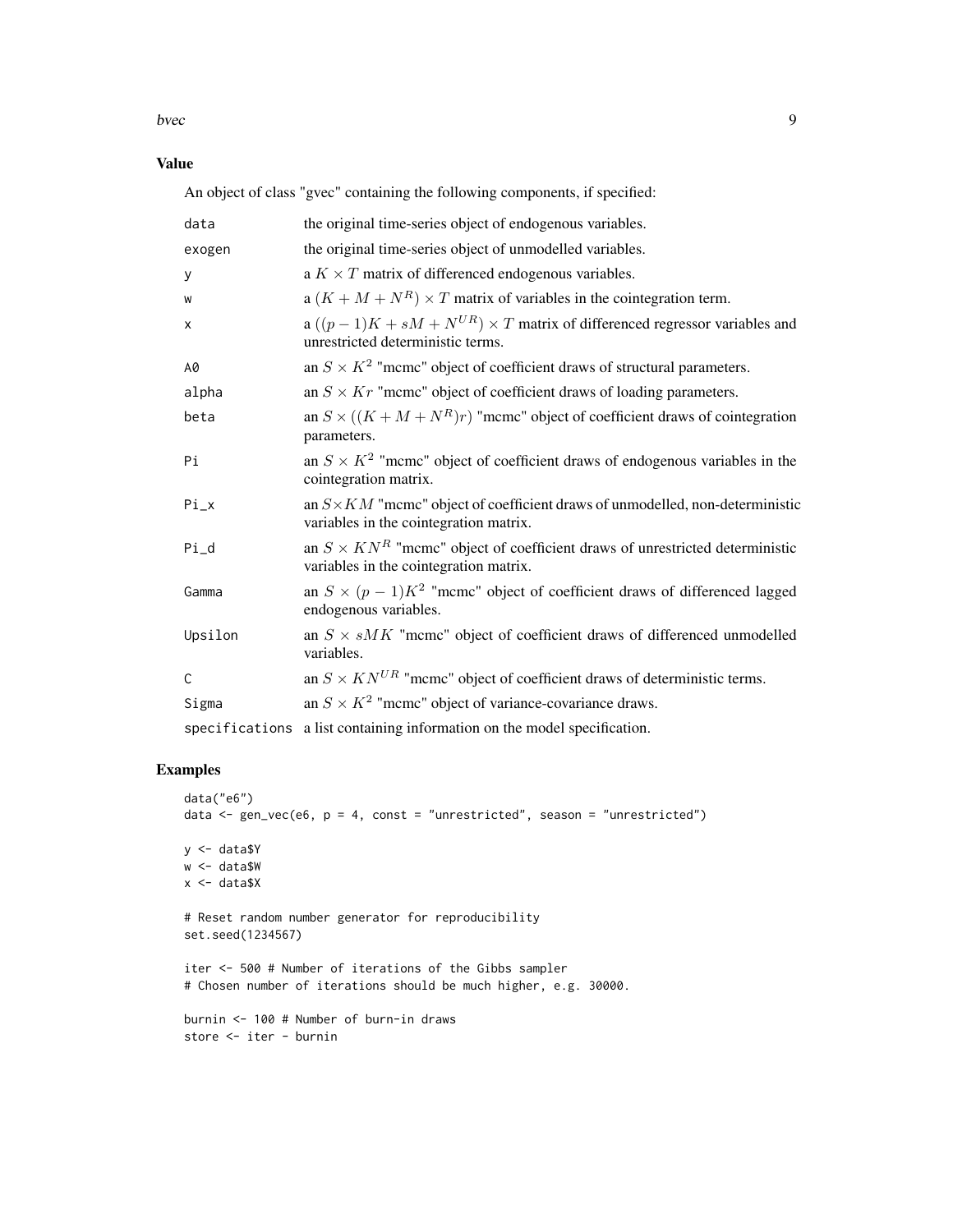```
r <- 1 # Set rank
t \le -\text{ncol}(y) # Number of observations
k \le - nrow(y) # Number of endogenous variables
k_w <- nrow(w) # Number of regressors in error correction term
k_x <- nrow(x) # Number of differenced regressors and unrestrictec deterministic terms
k_alpha \leq k \star r # Number of elements in alpha
k_beta <- k_w * r # Number of elements in beta
k_{\text{gamma}} \leq -k \times k_{\text{max}}# Set uninformative priors
a_mu_prior <- matrix(0, k_x * k) # Vector of prior parameter means
a_v_i prior \leq diag(0, k_x * k) # Inverse of the prior covariance matrix
v i \leq -0p\_tau_i \leftarrow diag(1, k_w)u_sigma_df_prior <- r # Prior degrees of freedom
u_sigma_scale_prior <- diag(0, k) # Prior covariance matrix
u_sigma_df_post <- t + u_sigma_df_prior # Posterior degrees of freedom
# Initial values
beta \leq matrix(c(1, -4), k_w, r)
u_sigma_i <- diag(.0001, k)
u_sigma <- solve(u_sigma_i)
g_i <- u_sigma_i
# Data containers
draws_alpha <- matrix(NA, k_alpha, store)
draws_beta <- matrix(NA, k_beta, store)
draws_pi <- matrix(NA, k * k_w, store)
draws_gamma <- matrix(NA, k_gamma, store)
draws_sigma <- matrix(NA, k^2, store)
# Start Gibbs sampler
for (draw in 1:iter) {
  # Draw conditional mean parameters
  temp \le post_coint_kls(y = y, beta = beta, w = w, x = x, sigma_i = u_sigma_i,
                          v_i = v_i, p_t, z_i = p_t, z_i, g_i = g_i,
                          gamma_mu_prior = a_mu_prior,
                          gamma_V_i_prior = a_v_i_prior)
  alpha <- temp$alpha
  beta <- temp$beta
  Pi <- temp$Pi
  gamma <- temp$Gamma
  # Draw variance-covariance matrix
  u <- y - Pi %*% w - matrix(gamma, k) %*% x
  u_sigma_scale_post <- solve(tcrossprod(u) +
     v_i * alpha %*% tcrossprod(crossprod(beta, p_tau_i) %*% beta, alpha))
```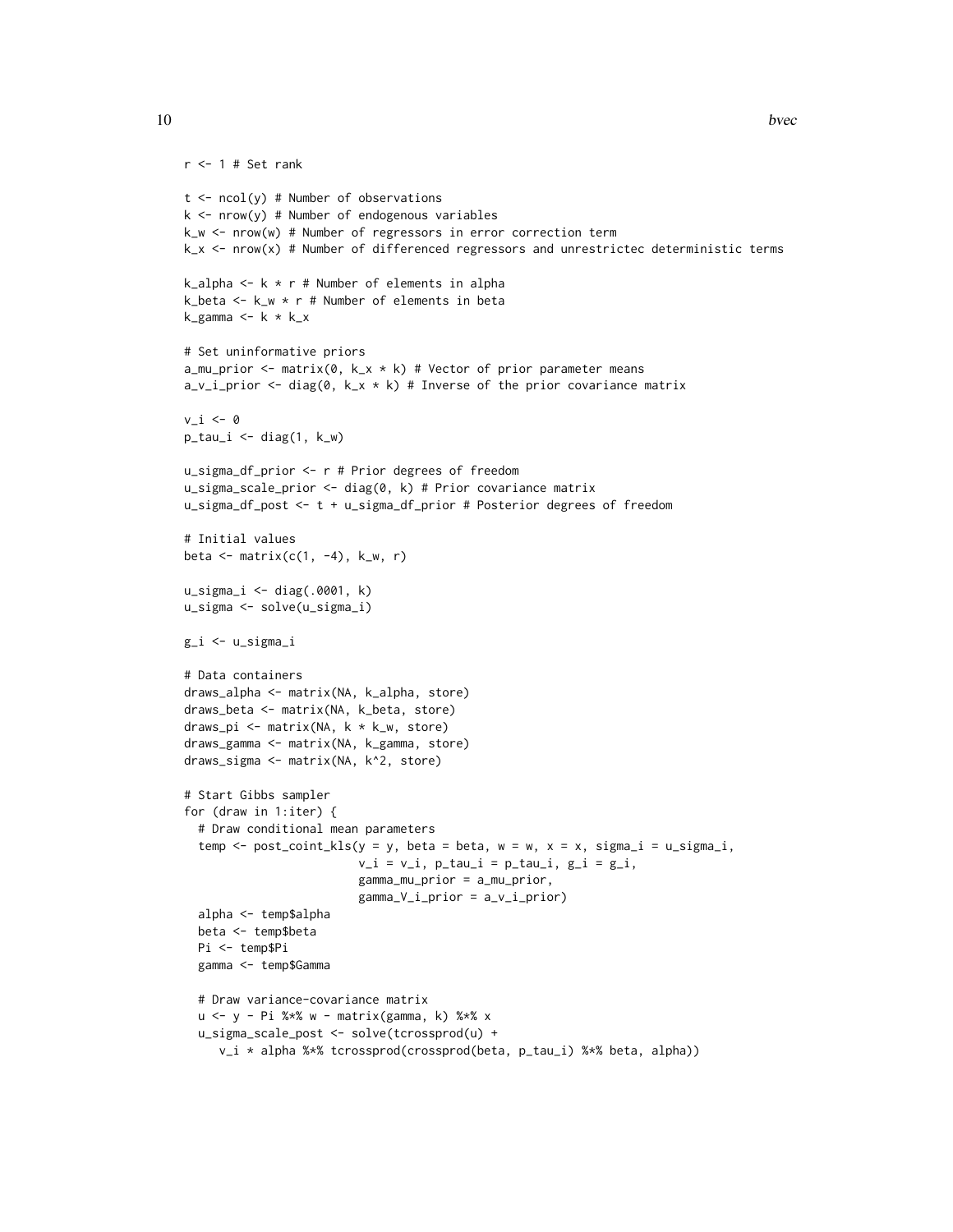```
u_sigma_i <- matrix(rWishart(1, u_sigma_df_post, u_sigma_scale_post)[,, 1], k)
 u_sigma <- solve(u_sigma_i)
 # Update g_i
 g_i <- u_sigma_i
 # Store draws
 if (draw > burnin) {
   draws_alpha[, draw - burnin] <- alpha
   draws_beta[, draw - burnin] <- beta
   draws_pi[, draw - burnin] <- Pi
   draws_gamma[, draw - burnin] <- gamma
   draws_sigma[, draw - burnin] <- u_sigma
 }
}
# Number of non-deterministic coefficients
k_nondet <- (k_x - 4) * k# Generate bvec object
bvec_est <- bvec(y = y, w = w, x = x,
                 Pi = draws_pi,
                 Gamma = draws_gamma[1:k_nondet,],
                 C = draws_gamma[(k_model + 1):nrow(draws_gamma),],Sigma = draws_sigma)
```
<span id="page-10-1"></span>bvec\_to\_bvar *Transform a VECM to VAR in levels*

# Description

An object of class "bvec" is transformed to a VAR in level representation.

# Usage

```
bvec_to_bvar(object)
```
# Arguments

object an object of class "bvec".

# Value

An object of class "bvar".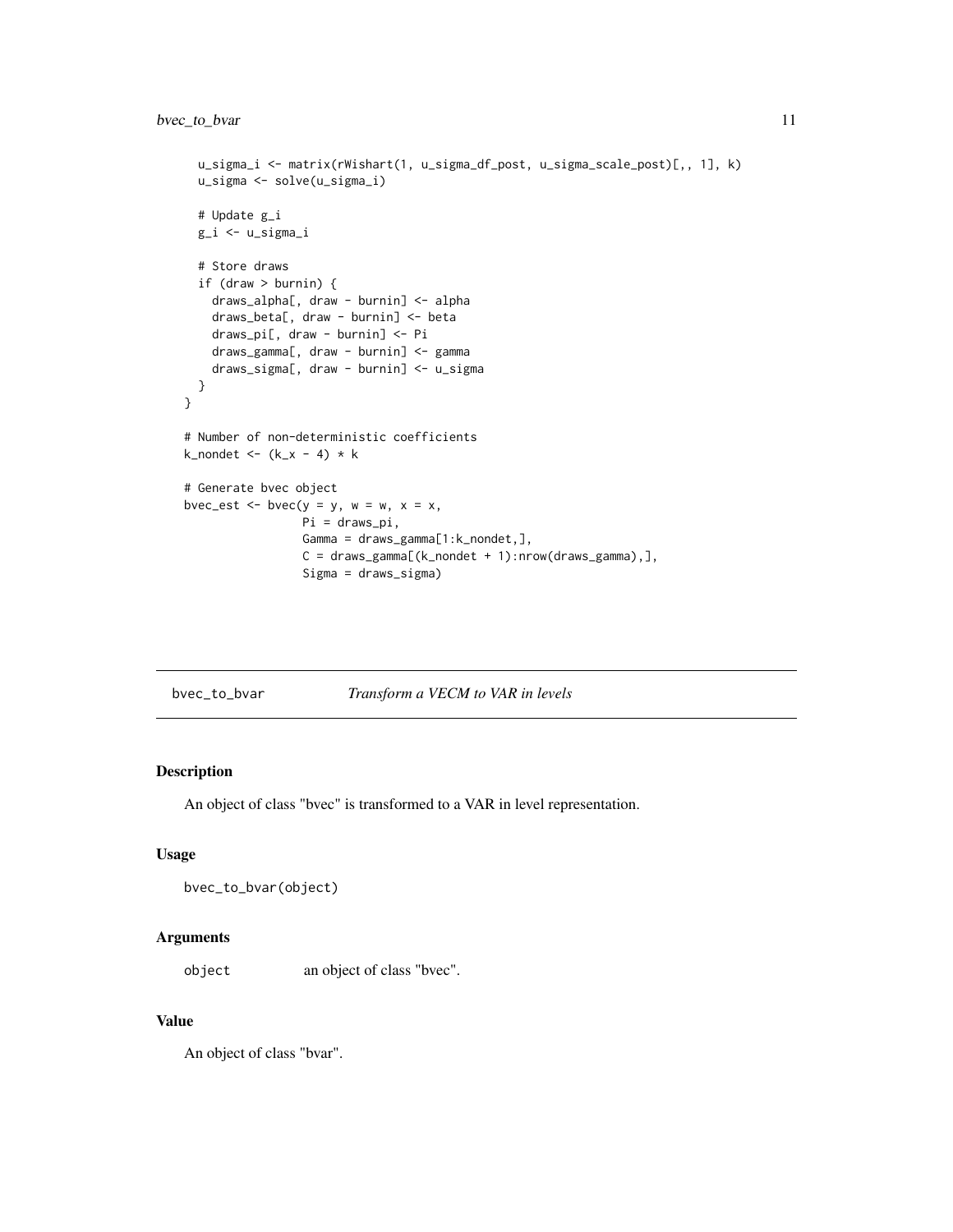```
data("e6")
data \le gen_vec(e6, p = 4, const = "unrestricted", season = "unrestricted")
y <- data$Y
w <- data$W
x <- data$X
# Reset random number generator for reproducibility
set.seed(1234567)
iter <- 500 # Number of iterations of the Gibbs sampler
# Chosen number of iterations should be much higher, e.g. 30000.
burnin <- 100 # Number of burn-in draws
store <- iter - burnin
r < -1 # Set rank
t \le -\text{ncol}(y) # Number of observations
k \le -nrow(y) # Number of endogenous variables
k_w <- nrow(w) # Number of regressors in error correction term
k_x <- nrow(x) # Number of differenced regressors and unrestrictec deterministic terms
k_alpha <- k * r # Number of elements in alpha
k_beta \leq k_w \star r # Number of elements in beta
k_{\text{gamma}} \leftarrow k * k_{\text{max}}# Set uninformative priors
a_mu_prior <- matrix(0, k_x * k) # Vector of prior parameter means
a_v_i-prior \leq diag(0, k_x * k) # Inverse of the prior covariance matrix
v_i \leftarrow \emptysetp\_tau_i \leftarrow diag(1, k_w)u_sigma_df_prior <- r # Prior degrees of freedom
u_sigma_scale_prior <- diag(0, k) # Prior covariance matrix
u_sigma_df_post <- t + u_sigma_df_prior # Posterior degrees of freedom
# Initial values
beta \leq matrix(c(1, -4), k_w, r)
u_sigma_i <- diag(.0001, k)
u_sigma <- solve(u_sigma_i)
g_i <- u_sigma_i
# Data containers
draws_alpha <- matrix(NA, k_alpha, store)
draws_beta <- matrix(NA, k_beta, store)
draws_pi <- matrix(NA, k * k_w, store)
draws_gamma <- matrix(NA, k_gamma, store)
```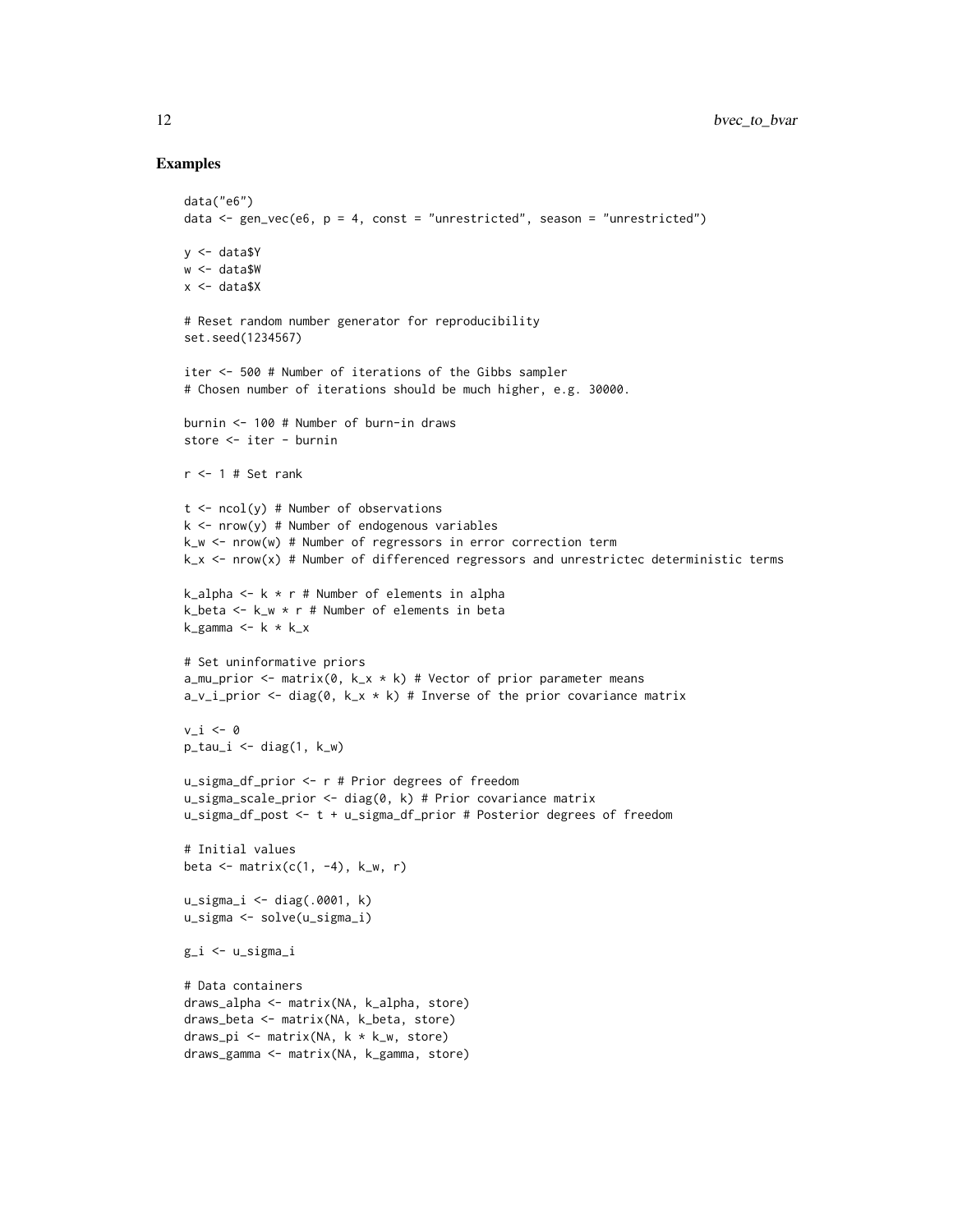```
draws_sigma <- matrix(NA, k^2, store)
# Start Gibbs sampler
for (draw in 1:iter) {
  # Draw conditional mean parameters
  temp \le post_coint_kls(y = y, beta = beta, w = w, x = x, sigma_i = u_sigma_i,
                         v_i = v_i, p_tau_i = p_tau_i, g_i = g_i,
                         gamma_mu_prior = a_mu_prior,
                         gamma_V_i_prior = a_v_i_prior)
  alpha <- temp$alpha
  beta <- temp$beta
  Pi <- temp$Pi
  gamma <- temp$Gamma
  # Draw variance-covariance matrix
  u <- y - Pi %*% w - matrix(gamma, k) %*% x
  u_sigma_scale_post <- solve(tcrossprod(u) +
     v_i * alpha %*% tcrossprod(crossprod(beta, p_tau_i) %*% beta, alpha))
  u_sigma_i <- matrix(rWishart(1, u_sigma_df_post, u_sigma_scale_post)[,, 1], k)
  u_sigma <- solve(u_sigma_i)
  # Update g_i
  g_i <- u_sigma_i
  # Store draws
  if (draw > burnin) {
    draws_alpha[, draw - burnin] <- alpha
   draws_beta[, draw - burnin] <- beta
    draws_pi[, draw - burnin] <- Pi
   draws_gamma[, draw - burnin] <- gamma
    draws_sigma[, draw - burnin] <- u_sigma
  }
}
# Number of non-deterministic coefficients
k_nondet <- (k_x - 4) * k# Generate bvec object
bvec_est \leq bvec(y = y, w = w, x = x,
                 Pi = draws_pi,
                 Gamma = draws_gamma[1:k_nondet,],
                 C = draws_gamma[(k_model + 1):nrow(draws_gamma),],Sigma = draws_sigma)
# Thin posterior draws
bvec_est \le thin(bvec_est, thin = 5)
# Transfrom VEC output to VAR output
bvar_form <- bvec_to_bvar(bvec_est)
```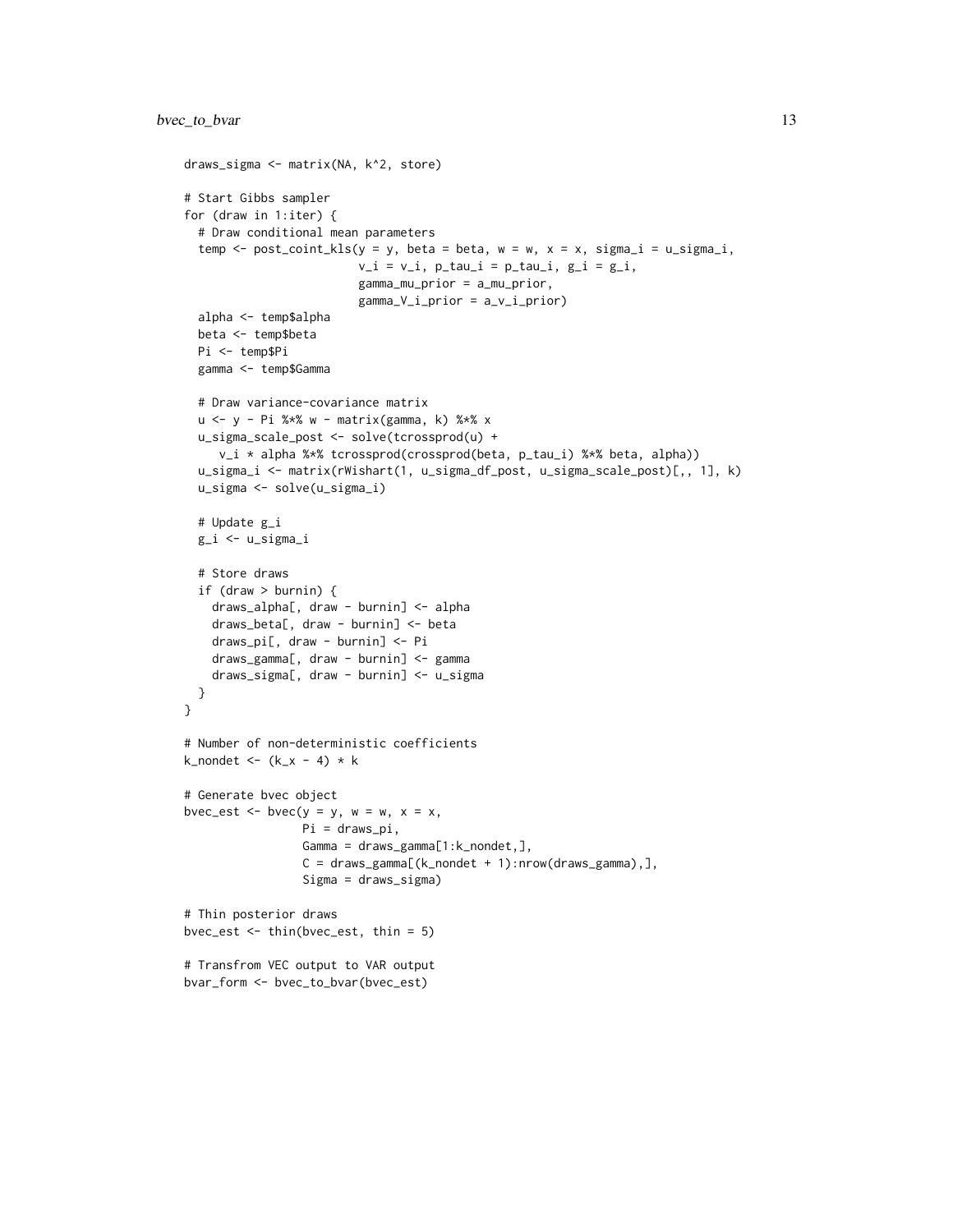#### Description

bvs employs Bayesian variable selection as proposed by Korobilis (2013) to produce a vector of inclusion parameters for the coefficient matrix of a VAR model.

#### Usage

bvs(y, z, a, lambda, sigma\_i, prob\_prior, include = NULL)

#### Arguments

| У          | a $K \times T$ matrix of the endogenous variables.                                                                                                                  |
|------------|---------------------------------------------------------------------------------------------------------------------------------------------------------------------|
| z          | a $KT \times M$ matrix of explanatory variables.                                                                                                                    |
| a          | an M-dimensional vector of parameter draws. If time varying parameters are<br>used, an $M \times T$ coefficient matrix can be provided.                             |
| lambda     | an $M \times M$ inclusion matrix that should be updated.                                                                                                            |
| sigma_i    | the inverse variance-covariance matrix. If the variance-covariance matrix is time<br>varying, a $KT \times K$ matrix can be provided.                               |
| prob_prior | an M-dimensional vector of prior inclusion probabilities.                                                                                                           |
| include    | an integer vector specifying the positions of variables, which should be included<br>in the BVS algorithm. If NULL (default), BVS will be applied to all variables. |

# Details

The function employs Bayesian variable selection as proposed by Korobilis (2013) to produce a vector of inclusion parameters, which are the diagonal elements of the inclusion matrix  $\Lambda$  for the VAR model

 $y_t = Z_t \Lambda a_t + u_t,$ 

where  $u_t \sim N(0, \Sigma_t)$ .  $y_t$  is a K-dimensional vector of endogenous variables and  $Z_t = x'_t \otimes I_K$  is a  $K \times M$  matrix of regressors with  $x_t$  as a vector of regressors.

# Value

A matrix of inclusion parameters on its diagonal.

# References

Korobilis, D. (2013). VAR forecasting using Bayesian variable selection. *Journal of Applied Econometrics, 28*(2), 204–230. <https://doi.org/10.1002/jae.1271>

#### <span id="page-13-0"></span>14 bvs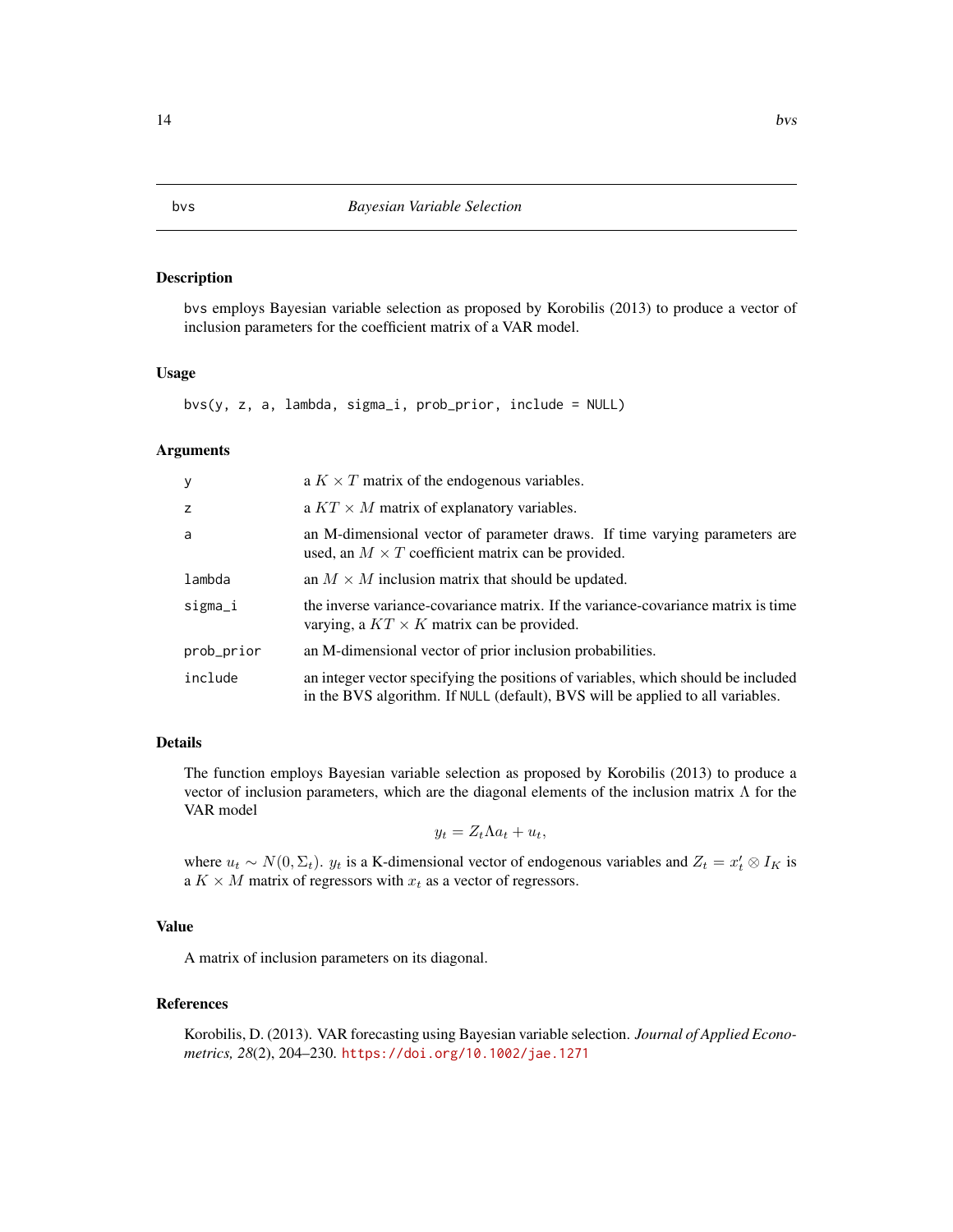<span id="page-14-0"></span>

# Examples

```
# Prepare data
data("e1")
data <- diff(log(e1))
temp \leq gen_var(data, p = 2, deterministic = "const")
y <- temp$Y
x < - temp$Z
z <- kronecker(t(x), diag(1, nrow(y)))
t \leq -ncol(y)m \le m nrow(y) * nrow(x)
# Priors
a_mu_prior \leftarrow matrix(0, m)a_v_i_p-prior \leq diag(0.1, m)
# Prior for inclusion parameter
prob_prior <- matrix(0.5, m)
# Initial value of Sigma
sigma \leq tcrossprod(y) / t
sigma_i <- solve(sigma)
lambda \leq diag(1, m)
z_bvs <- z %*% lambda
a \leq post\_normal\_sur(y = y, z = z_bvs, sigma_i = sigma_i,a\_prior = a\_mu\_prior, v\_i\_prior = a\_v\_i\_prior)lambda <- bvs(y = y, z = z, a = a, lambda = lambda,
               sigma_i = sigma_i, prob_prior = prob_prior)
```
e1 *West German economic time series data*

## Description

The dataset contains quarterly, seasonally adjusted time series for West German fixed investment, disposable income, and consumption expenditures in billions of DM from 1960Q1 to 1982Q4. It was produced from file E1 of the datasets associated with Lütkepohl (2007). Raw data are available at <http://www.jmulti.de/download/datasets/e1.dat> and were originally obtained from Deutsche Bundesbank.

# Usage

data("e1")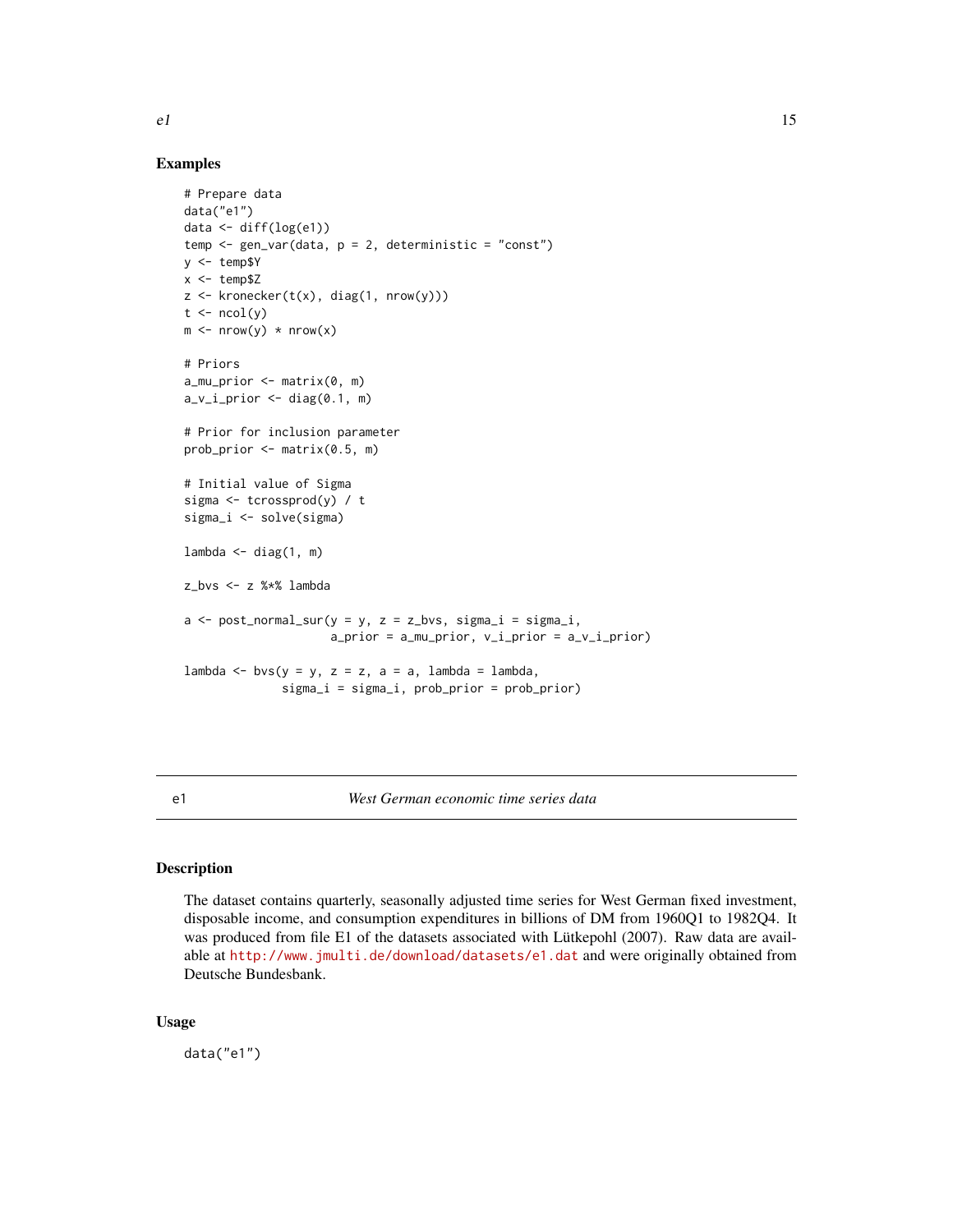# <span id="page-15-0"></span>Format

A named time-series object with 92 rows and 3 variables:

invest fixed investment.

income disposable income.

cons consumption expenditures.

#### References

Lütkepohl, H. (2007). *New introduction to multiple time series analysis* (2nd ed.). Berlin: Springer.

e6 *German interest and inflation rate data*

# **Description**

The dataset contains quarterly, seasonally unadjusted time series for German long-term interest and inflation rates from 1972Q2 to 1998Q4. It was produced from file E6 of the datasets associated with Lütkepohl (2007). Raw data are available at [http://www.jmulti.de/download/](http://www.jmulti.de/download/datasets/e6.dat) [datasets/e6.dat](http://www.jmulti.de/download/datasets/e6.dat) and were originally obtained from Deutsche Bundesbank and Deutsches Institut für Wirtschaftsforschung.

# Usage

data("e6")

# Format

A named time-series object with 107 rows and 2 variables:

R nominal long-term interest rate (Umlaufsrendite).

**Dp**  $\Delta$  log of GDP deflator.

### Details

The data cover West Germany until 1990Q2 and all of Germany aferwards. The values refer to the last month of a quarter.

#### References

Lütkepohl, H. (2007). *New introduction to multiple time series analysis* (2nd ed.). Berlin: Springer.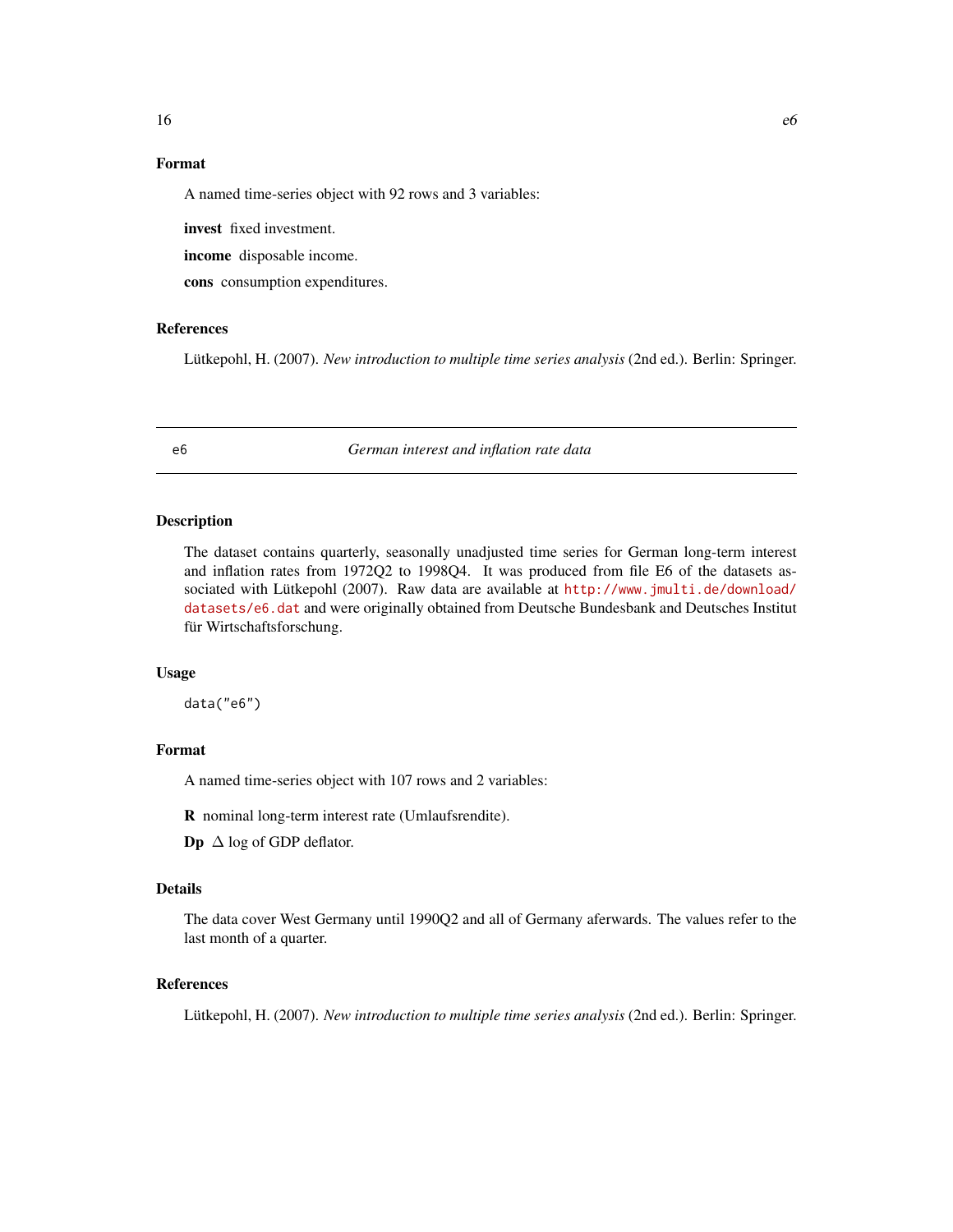# <span id="page-16-1"></span><span id="page-16-0"></span>Description

Produces the forecast error variance decomposition of a Bayesian VAR model.

A plot function for objects of class "bvarfevd".

# Usage

```
fevd(object, response = NULL, n.ahead = 5, type = "oir",
 normalise_gir = FALSE)
## S3 method for class 'bvarfevd'
plot(x, \ldots)
```
# Arguments

| object        | an object of class "bvar", usually, a result of a call to bvar or bvec_to_bvar.                                                                                                          |
|---------------|------------------------------------------------------------------------------------------------------------------------------------------------------------------------------------------|
| response      | name of the response variable.                                                                                                                                                           |
| n.ahead       | number of steps ahead.                                                                                                                                                                   |
| type          | type of the impulse responses used to calculate forecast error variable decompo-<br>sitions. Possible choices are orthogonalised oir (default) and generalised gir<br>impulse responses. |
| normalise_gir | logical. Should the GIR-based FEVD be normalised?                                                                                                                                        |
| $\mathsf{x}$  | an object of class "bvarfevd", usually, a result of a call to fevd.                                                                                                                      |
| $\cdot$       | further graphical parameters.                                                                                                                                                            |

# Details

The function produces forecast error variance decompositions (FEVD) for the VAR model

$$
y_t = \sum_{i=1}^p A_i y_{t-i} + A_0^{-1} u_t,
$$

with  $u_t \sim N(0, \Sigma)$ .

If the FEVD is based on the orthogonalised impulse resonse (OIR), the FEVD will be calculated as

$$
\omega^{OIR}_{jk,h} = \frac{\sum_{i=0}^{h-1} (e_j^\prime \Phi_i Pe_k)^2}{\sum_{i=0}^{h-1} (e_j^\prime \Phi_i \Sigma \Phi_i^\prime e_j)},
$$

where  $\Phi_i$  is the forecast error impulse response for the *i*th period, P is the lower triangular Choleski decomposition of the variance-covariance matrix  $\Sigma$ ,  $e_j$  is a selection vector for the response variable and  $e_k$  a selection vector for the impulse variable.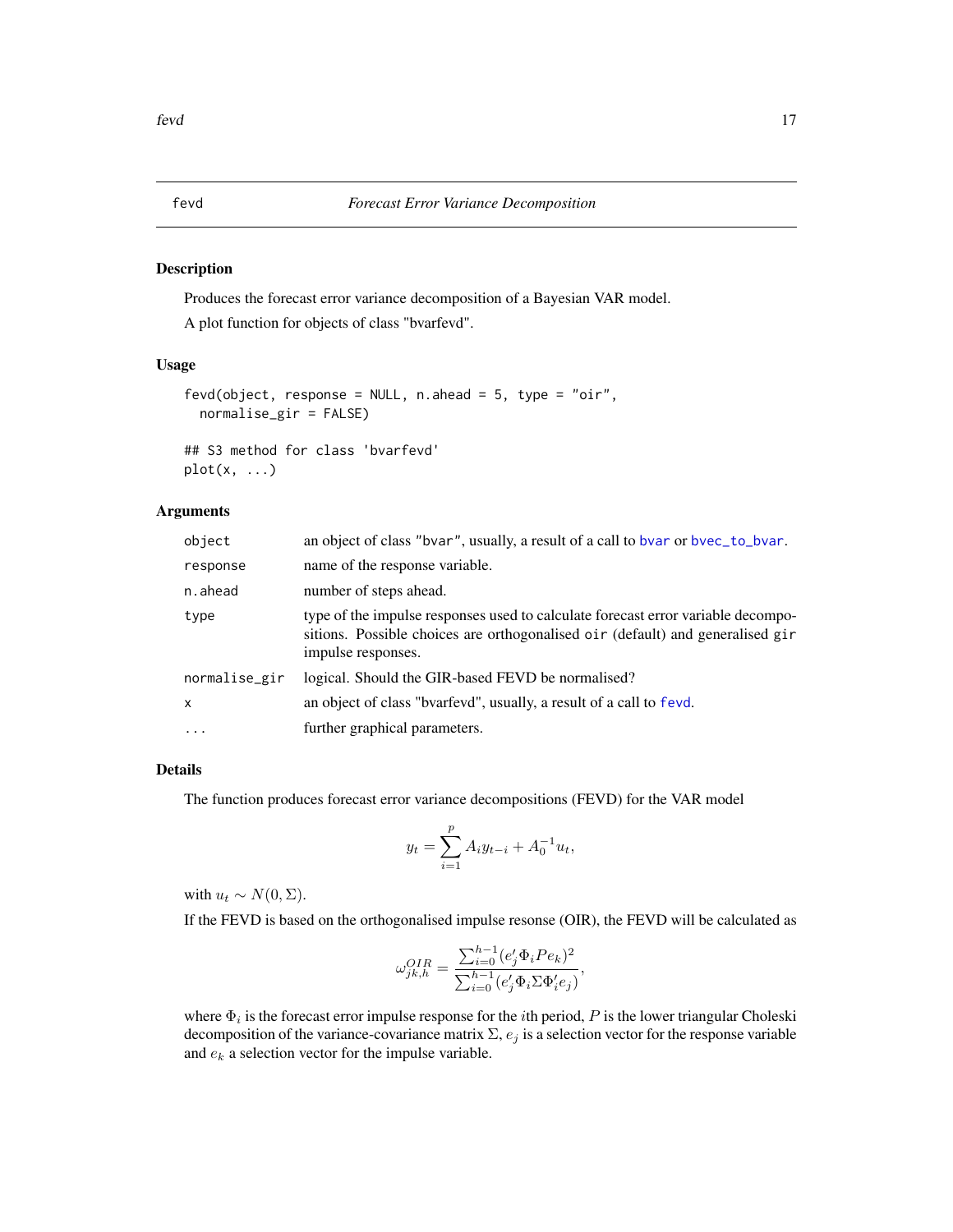If type = "sir", the structural FEVD will be calculated as

$$
\omega_{jk,h}^{SIR} = \frac{\sum_{i=0}^{h-1} (e'_j \Phi_i A_0^{-1} \Sigma^{\frac{1}{2}} e_k)^2}{\sum_{i=0}^{h-1} (e'_j \Phi_i A_0^{-1} \Sigma A_0^{-1} \Phi'_i e_j)},
$$

where  $\sigma_{ij}$  is the diagonal element of the *j*th variable of the variance covariance matrix. If type = "gir", the generalised FEVD will be calculated as

$$
\omega_{jk,h}^{GIR} = \frac{\sigma_{jj}^{-1} \sum_{i=0}^{h-1} (e'_j \Phi_i \Sigma e_k)^2}{\sum_{i=0}^{h-1} (e'_j \Phi_i \Sigma \Phi'_i e_j)},
$$

where  $\sigma_{jj}$  is the diagonal element of the jth variable of the variance covariance matrix. If type = "sgir", the structural generalised FEVD will be calculated as

$$
\omega_{jk,h}^{SGIR} = \frac{\sigma_{jj}^{-1} \sum_{i=0}^{h-1} (e_j' \Phi_i A_0^{-1} \Sigma e_k)^2}{\sum_{i=0}^{h-1} (e_j' \Phi_i A_0^{-1} \Sigma A_0^{-1} \Phi_i' e_j)}
$$

Since GIR-based FEVDs do not add up to unity, they can be normalised by setting normalise\_gir = TRUE.

# Value

.

A time-series object of class "bvarfevd".

# References

Lütkepohl, H. (2007). *New introduction to multiple time series analysis* (2nd ed.). Berlin: Springer.

Pesaran, H. H., & Shin, Y. (1998). Generalized impulse response analysis in linear multivariate models. *Economics Letters, 58*, 17-29.

```
data("e1")
e1 <- diff(log(e1))
data \leq gen_var(e1, p = 2, deterministic = "const")
y <- data$Y[, 1:73]
x <- data$Z[, 1:73]
set.seed(1234567)
iter <- 500 # Number of iterations of the Gibbs sampler
# Chosen number of iterations should be much higher, e.g. 30000.
burnin <- 100 # Number of burn-in draws
store <- iter - burnin
t \le -\text{ncol}(y) # Number of observations
```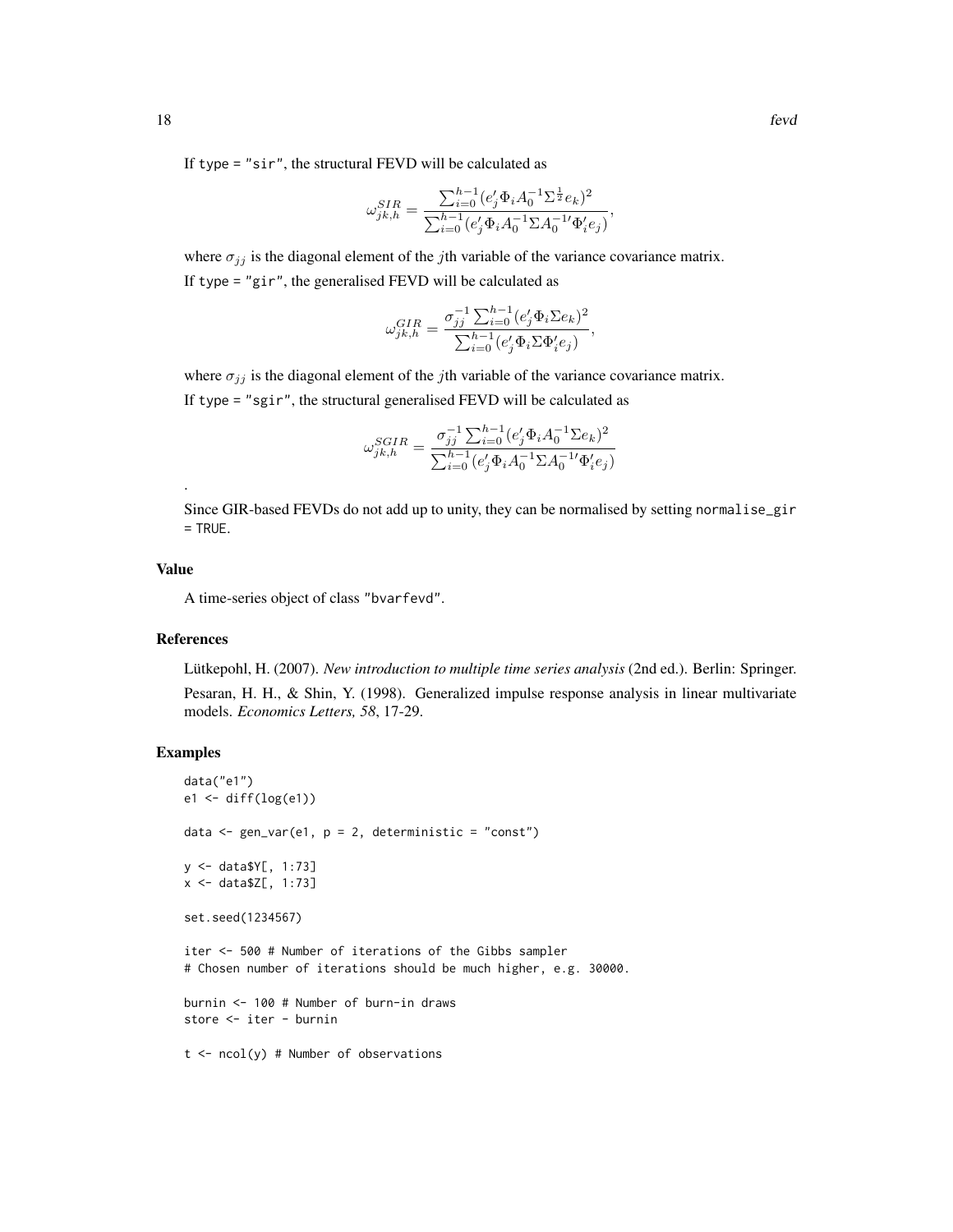#### fevd and the state of the state of the state of the state of the state of the state of the state of the state of the state of the state of the state of the state of the state of the state of the state of the state of the s

```
k \le - nrow(y) # Number of endogenous variables
m \leq k * nrow(x) # Number of estimated coefficients
# Set (uninformative) priors
a_mu_prior <- matrix(0, m) # Vector of prior parameter means
a_v_i_prior <- diag(0, m) # Inverse of the prior covariance matrix
u_sigma_df_prior <- 0 # Prior degrees of freedom
u_sigma_scale_prior \leq diag(0, k) # Prior covariance matrix
u_sigma_df_post <- t + u_sigma_df_prior # Posterior degrees of freedom
# Initial values
u_sigma_i <- diag(.00001, k)
u_sigma <- solve(u_sigma_i)
# Data containers for posterior draws
draws_a <- matrix(NA, m, store)
draws_sigma <- matrix(NA, k^2, store)
# Start Gibbs sampler
for (draw in 1:iter) {
  # Draw conditional mean parameters
  a <- post_normal(y, x, u_sigma_i, a_mu_prior, a_v_i_prior)
# Draw variance-covariance matrix
u <- y - matrix(a, k) %*% x # Obtain residuals
u_sigma_scale_post <- solve(u_sigma_scale_prior + tcrossprod(u))
u_sigma_i <- matrix(rWishart(1, u_sigma_df_post, u_sigma_scale_post)[,, 1], k)
u_sigma <- solve(u_sigma_i) # Invert Sigma_i to obtain Sigma
# Store draws
if (draw > burnin) {
  draws_a[, draw - burnin] <- a
  draws_sigma[, draw - burnin] <- u_sigma
  }
}
# Generate bvar object
bvar_est <- bvar(y = y, x = x, A = \text{draws}_a[1:18,],C = \text{draws}_a[19:21, ], Sigma = draws_sigma)
# Generate forecast error variance decomposition (FEVD)
bvar_fevd <- fevd(bvar_est, response = "cons")
# Plot FEVD
plot(bvar_fevd, main = "FEVD of consumption")
data("e1")
e1 <- diff(log(e1))
data \leq gen_var(e1, p = 2, deterministic = "const")
y <- data$Y[, 1:73]
x <- data$Z[, 1:73]
```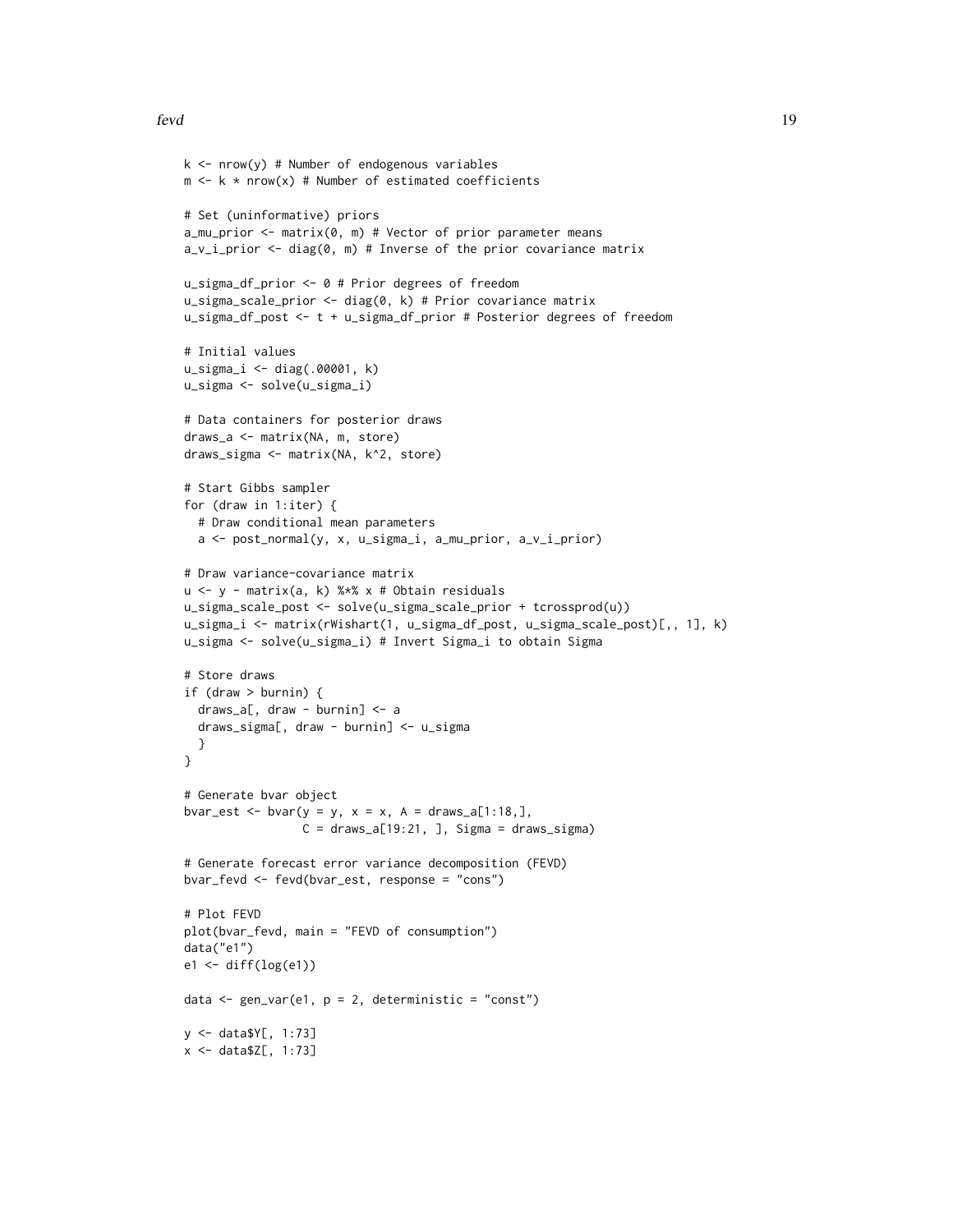```
set.seed(1234567)
iter <- 500 # Number of iterations of the Gibbs sampler
# Chosen number of iterations should be much higher, e.g. 30000.
burnin <- 100 # Number of burn-in draws
store <- iter - burnin
t \le ncol(y) # Number of observations
k \le - nrow(y) # Number of endogenous variables
m \leq k * nrow(x) # Number of estimated coefficients
# Set (uninformative) priors
a_mu_prior <- matrix(0, m) # Vector of prior parameter means
a_v_i_prior <- diag(0, m) # Inverse of the prior covariance matrix
u_sigma_df_prior <- 0 # Prior degrees of freedom
u_sigma_scale_prior <- diag(0, k) # Prior covariance matrix
u_sigma_df_post <- t + u_sigma_df_prior # Posterior degrees of freedom
# Initial values
u_sigma_i <- diag(.00001, k)
u_sigma <- solve(u_sigma_i)
# Data containers for posterior draws
draws_a <- matrix(NA, m, store)
draws_sigma <- matrix(NA, k^2, store)
# Start Gibbs sampler
for (draw in 1:iter) {
  # Draw conditional mean parameters
  a <- post_normal(y, x, u_sigma_i, a_mu_prior, a_v_i_prior)
# Draw variance-covariance matrix
u <- y - matrix(a, k) %*% x # Obtain residuals
u_sigma_scale_post <- solve(u_sigma_scale_prior + tcrossprod(u))
u_sigma_i <- matrix(rWishart(1, u_sigma_df_post, u_sigma_scale_post)[,, 1], k)
u_sigma <- solve(u_sigma_i) # Invert Sigma_i to obtain Sigma
# Store draws
if (draw > burnin) {
  draws_a[, draw - burnin] <- a
  draws_sigma[, draw - burnin] <- u_sigma
  }
}
# Generate bvar object
bvar_est <- bvar(y = y, x = x, A = draws_a[1:18,],
                 C = \text{draws}_a[19:21, ], Sigma = draws_sigma)
# Generate forecast error variance decomposition (FEVD)
```

```
bvar_fevd <- fevd(bvar_est, response = "cons")
```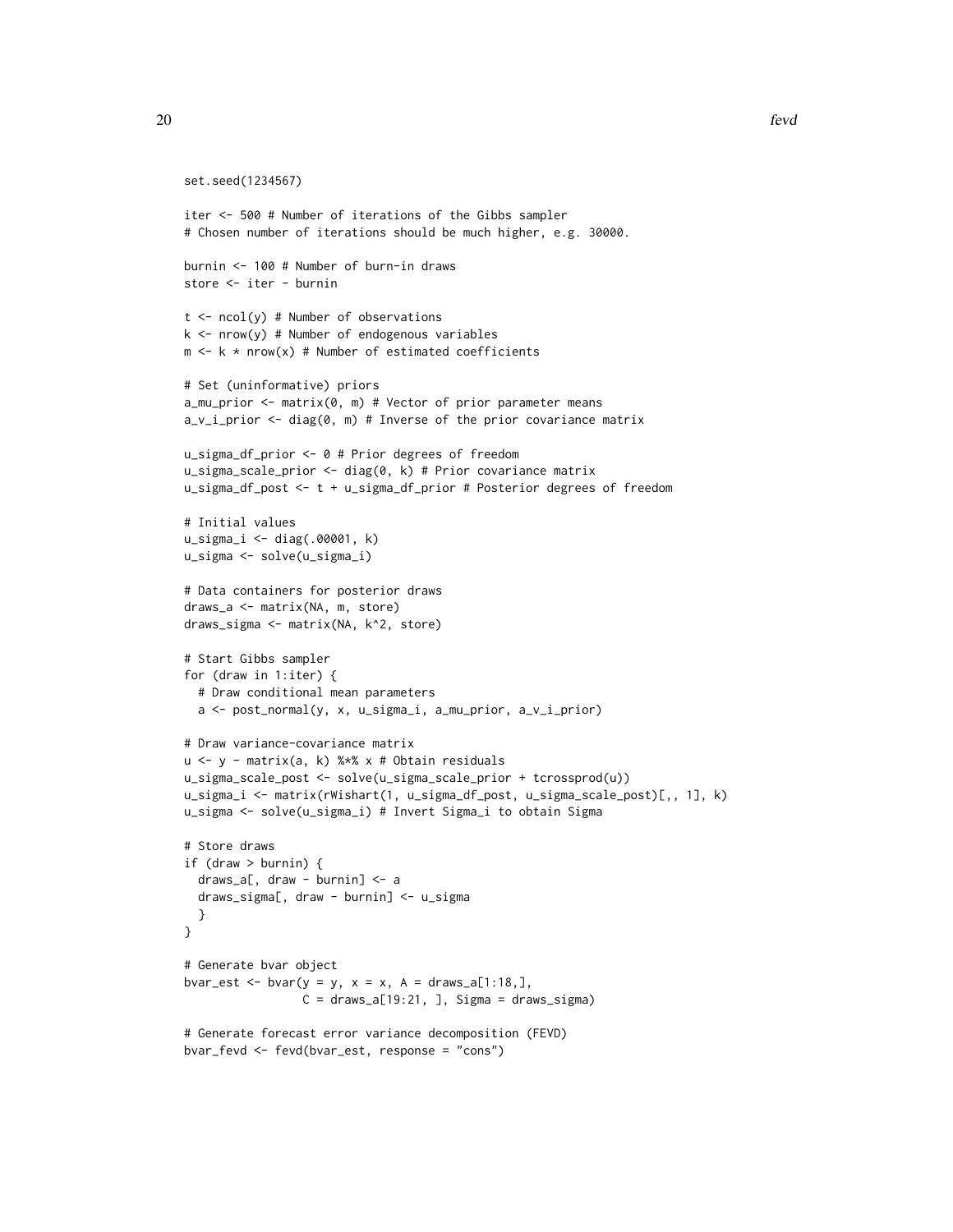```
# Plot FEVD
plot(bvar_fevd, main = "FEVD of consumption")
```
#### <span id="page-20-1"></span>gen\_var *Vector Autoregressive Model Input*

#### Description

gen\_var produces the input for the estimation of a vector autoregressive (VAR) model.

#### Usage

```
gen_var(data, p = 2, exogen = NULL, s = 2, deterministic = "const",
  seasonal = FALSE)
```
# Arguments

| data          | a time-series object of endogenous variables.                                                                                                             |
|---------------|-----------------------------------------------------------------------------------------------------------------------------------------------------------|
| р             | an integer of the lag order (default is $p = 2$ ).                                                                                                        |
| exogen        | an optional time-series object of external regressors.                                                                                                    |
| S             | an optional integer of the lag order of the exogenous variables (default is $s = 2$ ).                                                                    |
| deterministic | a character specifying which deterministic terms should be included. Available<br>values are "none", "const" (default), "trend", and "both".              |
| seasonal      | logical. If TRUE, seasonal dummy variables are generated. The amount of dum-<br>mies depends on the frequency of the time-series object provided in data. |

## Details

The function produces the variable matrices of a vector autoregressive (VAR) model, which can also include exogenous variables:

$$
y_t = \sum_{i=1}^p A_i y_{t-i} + \sum_{i=0}^s B_i x_{t-i} + CD_t + u_t,
$$

where  $y_t$  is a K-dimensional vector of endogenous variables,  $A_i$  is a  $K \times K$  coefficient matrix of endogenous variables,  $x_t$  is an M-dimensional vector of exogenous regressors and  $B_i$  its corresponding  $K \times M$  coefficient matrix.  $D_t$  is an N-dimensional vector of deterministic terms and C its corresponding  $K \times N$  coefficient matrix. p is the lag order of endogenous variables, s is the lag order of exogenous variables, and  $u_t$  is an error term.

In matrix notation the above model can be written as

$$
Y = PZ + U,
$$

where Y is a  $K \times T$  matrix of endogenous variables, Z is a  $Kp + M(1 + s) + N \times T$  matrix of regressor variables, and U is a  $K \times T$  matrix of errors. The function gen\_var generates the matrices Y and Z.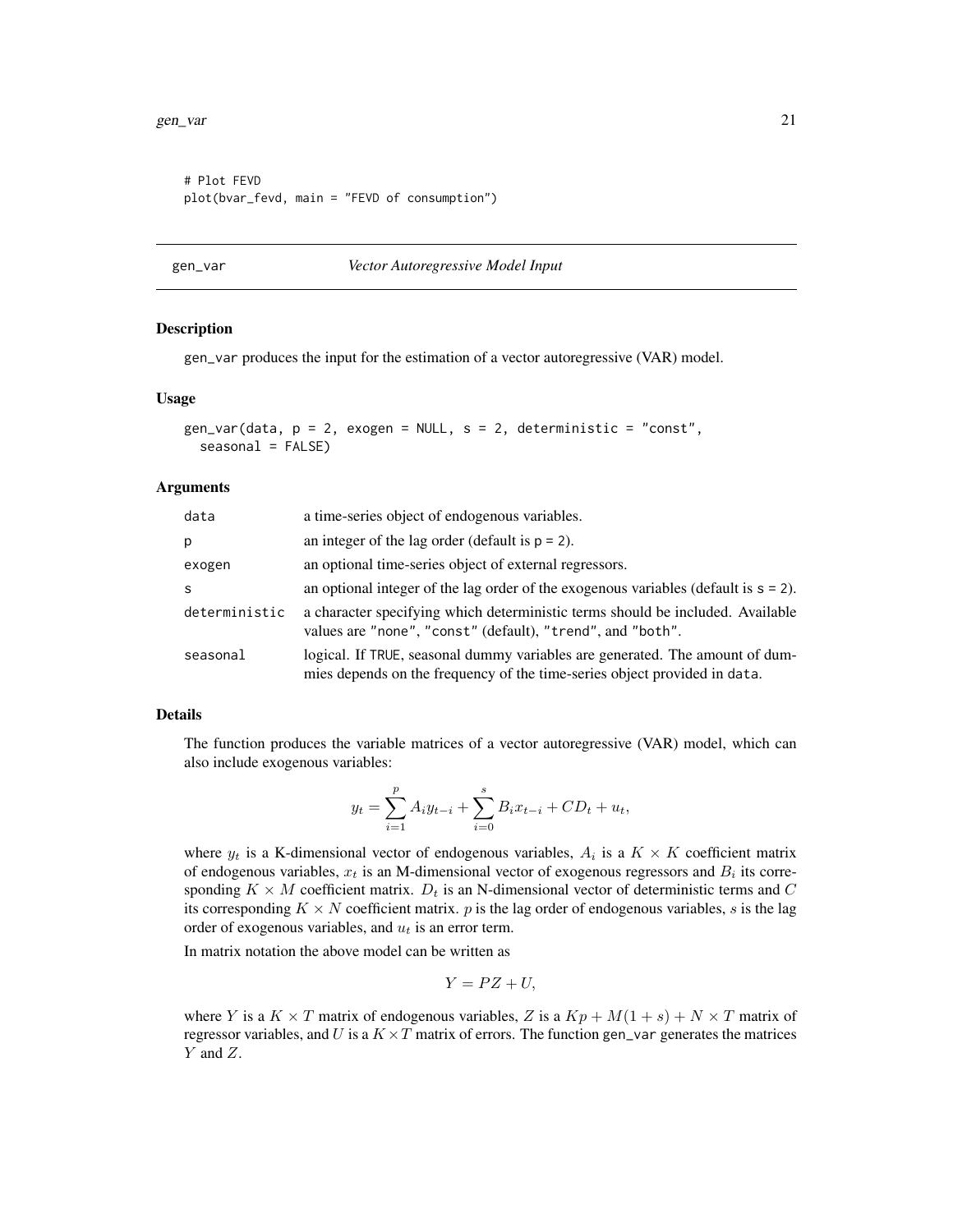22 gen\_vec

# Value

A list containing the following elements:

| Υ | a matrix of endogenous variables. |
|---|-----------------------------------|
|   | a matrix of regressor variables.  |

# References

Lütkepohl, H. (2007). *New introduction to multiple time series analysis* (2nd ed.). Berlin: Springer.

# Examples

```
data("e1")
e1 <- diff(log(e1))
data <- gen_var(e1, p = 2, deterministic = "const")
```
<span id="page-21-1"></span>gen\_vec *Vector Error Correction Model Input*

# Description

gen\_vec produces the input for the estimation of a vector error correction (VEC) model.

# Usage

```
gen\_vec(data, p = 2, exogen = NULL, s = 2, const = NULL,trend = NULL, seasonal = NULL)
```
# Arguments

| data     | a time-series object of endogenous variables.                                                                                                                                                                                                                                                                                                   |
|----------|-------------------------------------------------------------------------------------------------------------------------------------------------------------------------------------------------------------------------------------------------------------------------------------------------------------------------------------------------|
| p        | an integer of the lag order of the series (levels) in the VAR.                                                                                                                                                                                                                                                                                  |
| exogen   | an optional time-series object of external regressors.                                                                                                                                                                                                                                                                                          |
| S        | an optional integer of the lag order of the exogenous variables of the series<br>(levels) in the VAR.                                                                                                                                                                                                                                           |
| const    | a character specifying whether a constant term enters the error correction term<br>("restricted") or the non-cointegration term as an "unrestricted" variable.<br>If NULL (default) no constant term will be added.                                                                                                                             |
| trend    | a character specifying whether a trend term enters the error correction term<br>("restricted") or the non-cointegration term as an "unrestricted" variable.<br>If NULL (default) no constant term will be added.                                                                                                                                |
| seasonal | a character specifying whether seasonal dummies should be included in the error<br>correction term ("restricted") or in the non-cointegreation term as "unrestricted"<br>variables. If NULL (default) no seasonal terms will be added. The amount of<br>dummy variables depends on the frequency of the time-series object provided in<br>data. |

<span id="page-21-0"></span>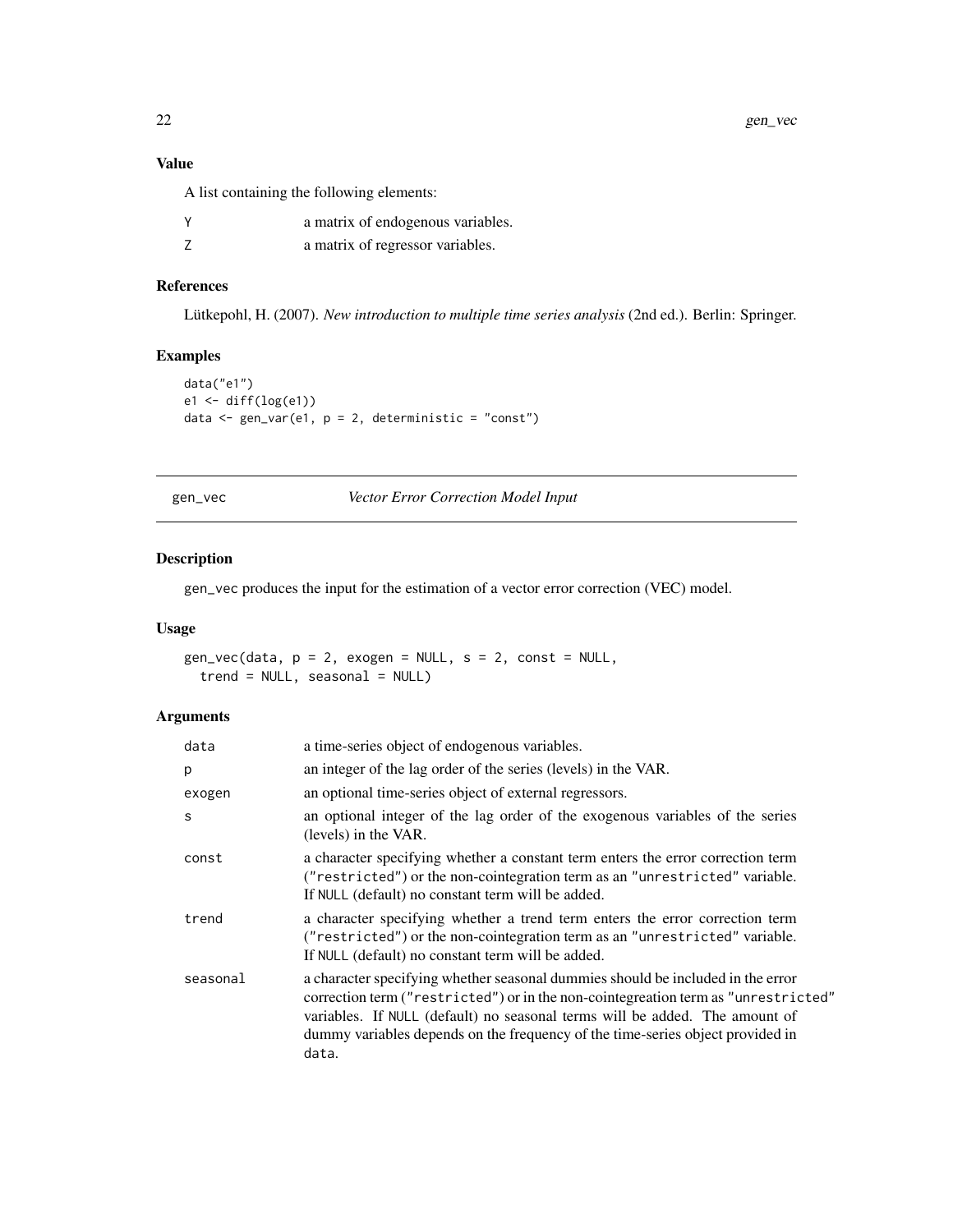gen\_vec 23

#### Details

The function produces the variable matrices of a vector error correction (VEC) model, which can also include exogenous variables:

$$
\Delta y_t = \Pi w_t + \sum_{i=1}^{p-1} \Gamma_i \Delta y_{t-i} + \sum_{i=0}^{s-1} \Upsilon_i \Delta x_{t-i} + C^{UR} d_t^{UR} + u_t,
$$

where  $\Delta y_t$  is a  $K \times 1$  vector of differenced endogenous variables,  $w_t$  is a  $(K + M + N^R) \times 1$ vector of cointegration variables,  $\Pi$  is a  $K \times (K + M + N^R)$  matrix of cointegration parameters,  $\Gamma_i$  is a  $K \times K$  coefficient matrix of endogenous variables,  $\Delta x_t$  is a  $M \times 1$  vector of differenced exogenous regressors,  $\Upsilon_i$  is a  $K \times M$  coefficient matrix of exogenous regressors,  $d_t^{UR}$  is a  $N \times 1$ vector of deterministic terms, and  $C^{UR}$  is a  $K \times N^{UR}$  coefficient matrix of deterministic terms that do not enter the cointegration term.  $p$  is the lag order of endogenous variables and  $s$  is the lag order of exogenous variables of the corresponding VAR model.  $u_t$  is a  $K \times 1$  error term.

In matrix notation the above model can be re-written as

$$
Y = \Pi W + \Gamma X + U,
$$

where Y is a  $K \times T$  matrix of differenced endogenous variables, W is a  $(K + M + N^R) \times T$  matrix of variables in the cointegration term, X is a  $(K(p-1) + Ms + N^{UR}) \times T$  matrix of differenced regressor variables and unrestricted deterministic terms. U is a  $K \times T$  matrix of errors.

# Value

A list containing the following elements:

|    | a matrix of differenced dependent variables.     |
|----|--------------------------------------------------|
| w  | a matrix of variables in the cointegration term. |
| x. | a matrix of non-cointegration regressors.        |

# References

Lütkepohl, H. (2007). *New introduction to multiple time series analysis* (2nd ed.). Berlin: Springer.

```
data("e6")
data \leq gen_vec(e6, p = 4, const = "unrestricted", season = "unrestricted")
```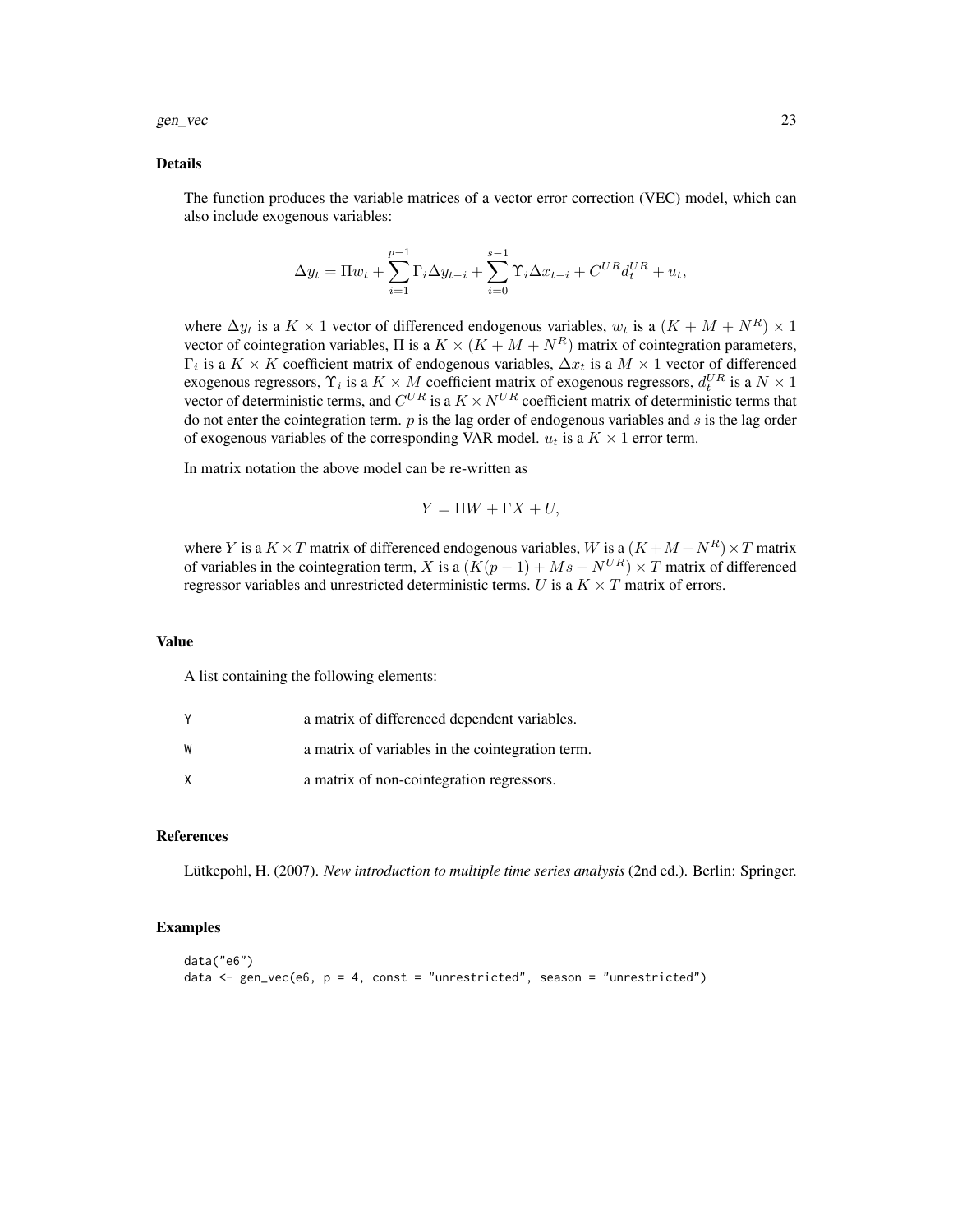# <span id="page-23-1"></span><span id="page-23-0"></span>Description

Computes the impulse response coefficients of an object of class "bvar" for n. ahead steps. A plot function for objects of class "bvarirf".

# Usage

```
irf(object, impulse = NULL, response = NULL, n.ahead = 5,
 ci = 0.95, type = "feir", cumulative = FALSE)
## S3 method for class 'bvarirf'
```
plot(x, ...)

# Arguments

| object       | an object of class "bvar", usually, a result of a call to bvar or bvec_to_bvar.                                                                                                                              |
|--------------|--------------------------------------------------------------------------------------------------------------------------------------------------------------------------------------------------------------|
| impulse      | name of the impulse variable.                                                                                                                                                                                |
| response     | name of the response variable.                                                                                                                                                                               |
| n.ahead      | number of steps ahead.                                                                                                                                                                                       |
| ci           | a numeric between 0 and 1 specifying the probability mass covered by the cred-<br>ible intervals. Defaults to 0.95.                                                                                          |
| type         | type of the impulse resoponse. Possible choices are forecast error "feir" (de-<br>fault), orthogonalised "oir", structural "sir", generalised "gir", and structural<br>generalised "sgir" impulse responses. |
| cumulative   | logical specifying whether a cumulative IRF should be calculated.                                                                                                                                            |
| $\mathsf{x}$ | an object of class "byarirf", usually, a result of a call to irf.                                                                                                                                            |
| $\cdots$     | further graphical parameters.                                                                                                                                                                                |

# Details

The function produces different types of impulse responses for the VAR model

i

$$
y_t = \sum_{i=1}^p A_i y_{t-i} + A_0^{-1} u_t,
$$

with  $u_t \sim N(0, \Sigma)$ .

Forecast error impulse responses  $\Phi_i$  are obtained by recursions

$$
\Phi_i = \sum_{j=1}^i \Phi_{i-j} A_j, i = 1, 2, ..., h
$$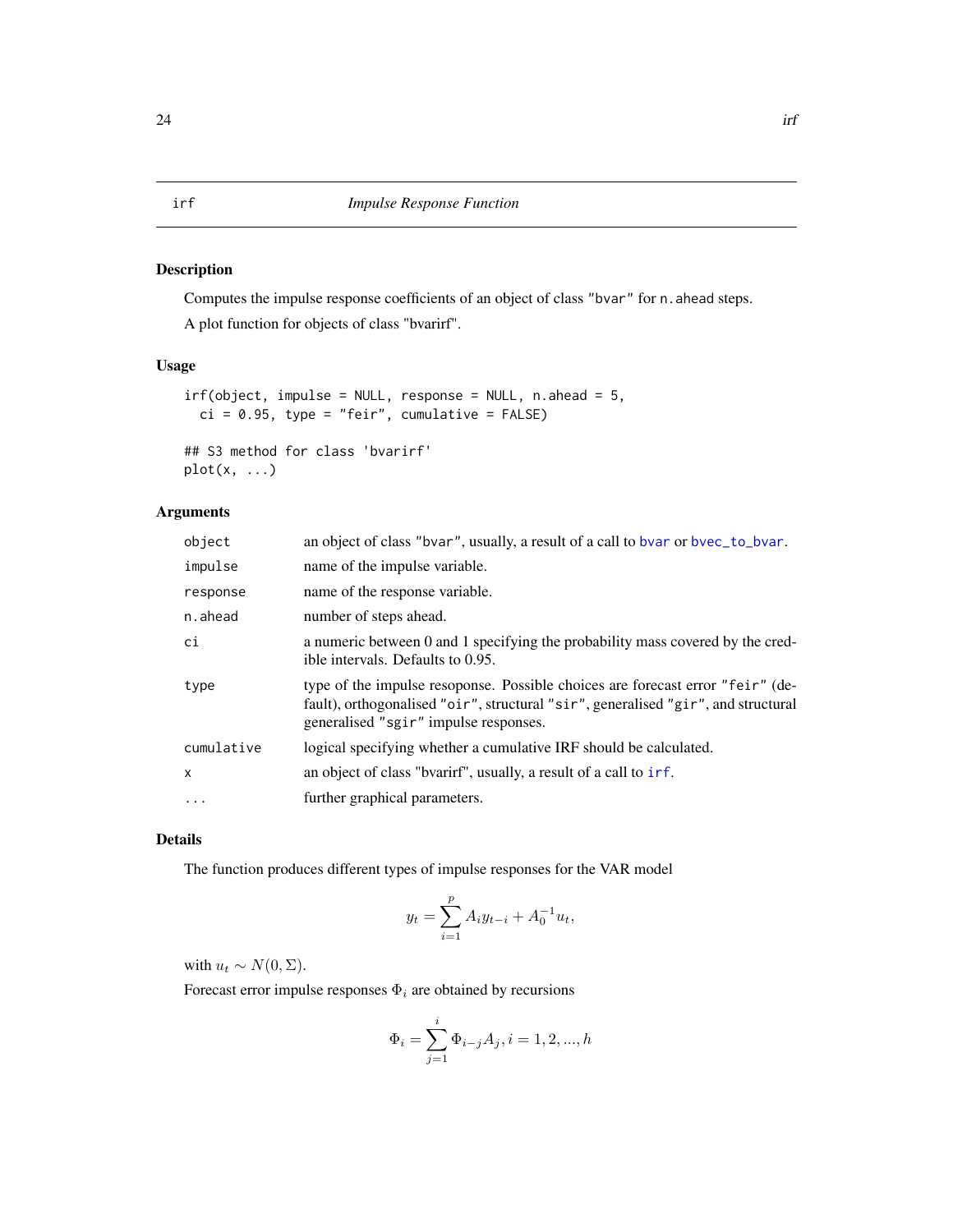with  $\Phi_0 = I_K$ .

Orthogonalised impulse responses  $\Theta_i^o$  are calculated as  $\Theta_i^o = \Phi_i P$ , where P is the lower triangular Choleski decomposition of  $\Sigma$ .  $A_0$  is assumed to be an identity matrix.

Structural impulse responses  $\Theta_i^s$  are calculated as  $\Theta_i^s = \Phi_i A_0^{-1}$ .

(Structural) Generalised impulse responses for variable j, i.e.  $\Theta_j^g i$  are calculated as  $\Theta_{ji}^g = \sigma_{jj}^{-1/2} \Phi_i A_0^{-1} \Sigma e_j$ , where  $\sigma_{jj}$  is the variance of the  $j^{th}$  diagonal element of  $\Sigma$  and  $e_i$  is a selection vector containing one in its  $j<sup>th</sup>$  element and zero otherwise. If the "bvar" object does not contain draws of  $A_0$ , it is assumed to be an identity matrix.

# Value

A time-series object of class "bvarirf".

# References

Lütkepohl, H. (2007). *New introduction to multiple time series analysis* (2nd ed.). Berlin: Springer.

Pesaran, H. H., Shin, Y. (1998). Generalized impulse response analysis in linear multivariate models. *Economics Letters, 58*, 17-29.

#### Examples

```
data("e1")
e1 <- diff(log(e1))
data \leq gen_var(e1, p = 2, deterministic = "const")
y <- data$Y[, 1:73]
x <- data$Z[, 1:73]
set.seed(1234567)
iter <- 500 # Number of iterations of the Gibbs sampler
# Chosen number of iterations should be much higher, e.g. 30000.
burnin <- 100 # Number of burn-in draws
store <- iter - burnin
t \le -\text{ncol}(y) # Number of observations
k \le - nrow(y) # Number of endogenous variables
m \leq k * nrow(x) # Number of estimated coefficients
# Set (uninformative) priors
a_mu_prior <- matrix(0, m) # Vector of prior parameter means
a_v_i_prior <- diag(0, m) # Inverse of the prior covariance matrix
u_sigma_df_prior <- 0 # Prior degrees of freedom
u_sigma_scale_prior \leq diag(0, k) # Prior covariance matrix
u_sigma_df_post <- t + u_sigma_df_prior # Posterior degrees of freedom
```
# Initial values

 $\int$  25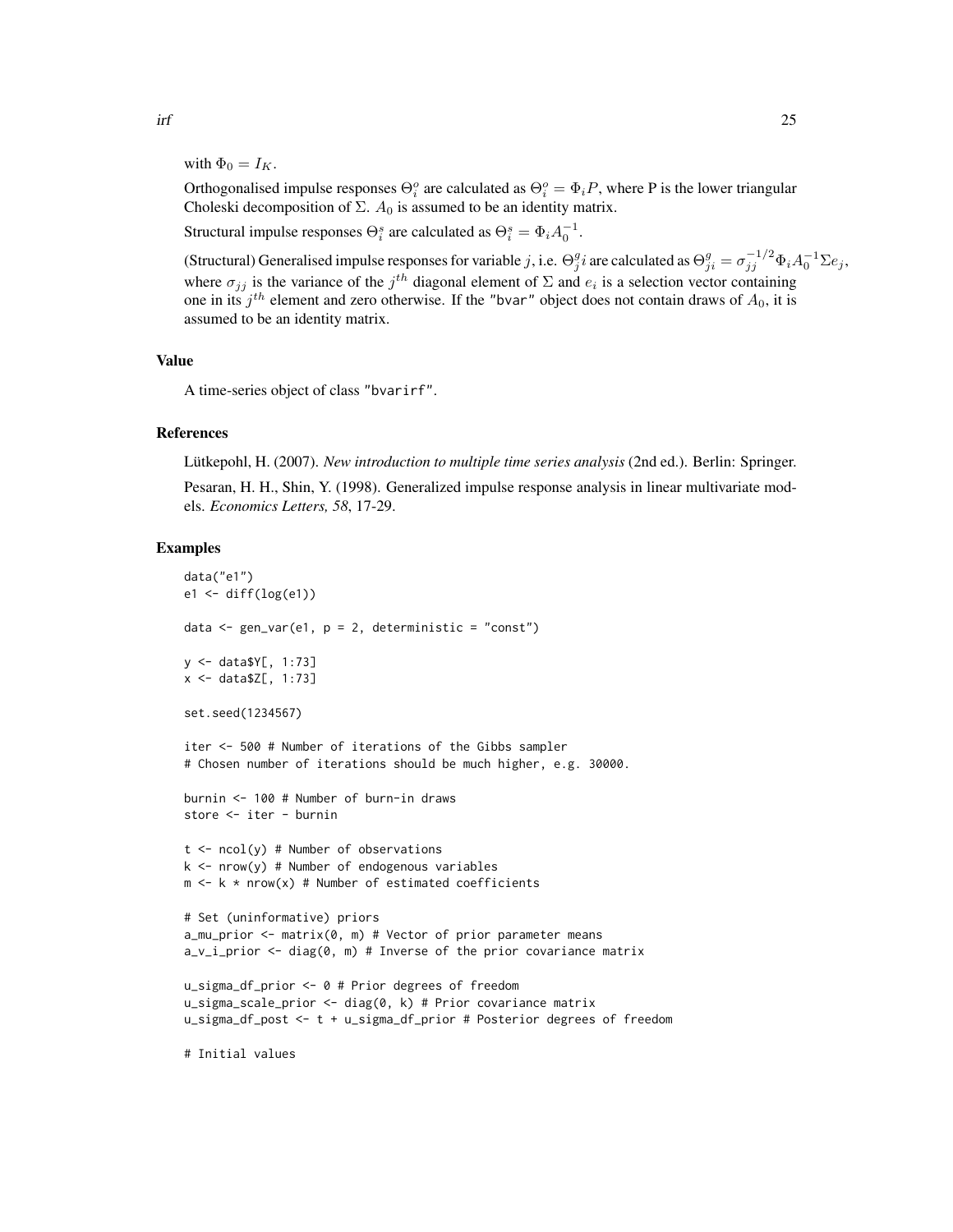```
u_sigma_i <- diag(.00001, k)
u_sigma <- solve(u_sigma_i)
# Data containers for posterior draws
draws_a <- matrix(NA, m, store)
draws_sigma <- matrix(NA, k^2, store)
# Start Gibbs sampler
for (draw in 1:iter) {
  # Draw conditional mean parameters
  a <- post_normal(y, x, u_sigma_i, a_mu_prior, a_v_i_prior)
# Draw variance-covariance matrix
u <- y - matrix(a, k) %*% x # Obtain residuals
u_sigma_scale_post <- solve(u_sigma_scale_prior + tcrossprod(u))
u_sigma_i <- matrix(rWishart(1, u_sigma_df_post, u_sigma_scale_post)[,, 1], k)
u_sigma <- solve(u_sigma_i) # Invert Sigma_i to obtain Sigma
# Store draws
if (draw > burnin) {
  draws_a[, draw - burnin] <- a
  draws_sigma[, draw - burnin] <- u_sigma
  }
}
# Generate bvar object
bvar_est <- bvar(y = y, x = x, A = \text{draws}_a[1:18,],C = \text{draws}_a[19:21, ], Sigma = draws_sigma)
# Generate impulse response
IR <- irf(bvar_est, impulse = "income", response = "cons", n.ahead = 8)
# Plot
plot(IR, main = "Forecast Error Impulse Response", xlab = "Period", ylab = "Response")
data("e1")
e1 <- diff(log(e1))
data \leq gen_var(e1, p = 2, deterministic = "const")
y <- data$Y[, 1:73]
x <- data$Z[, 1:73]
set.seed(1234567)
iter <- 500 # Number of iterations of the Gibbs sampler
# Chosen number of iterations should be much higher, e.g. 30000.
burnin <- 100 # Number of burn-in draws
store <- iter - burnin
t \le - ncol(y) # Number of observations
```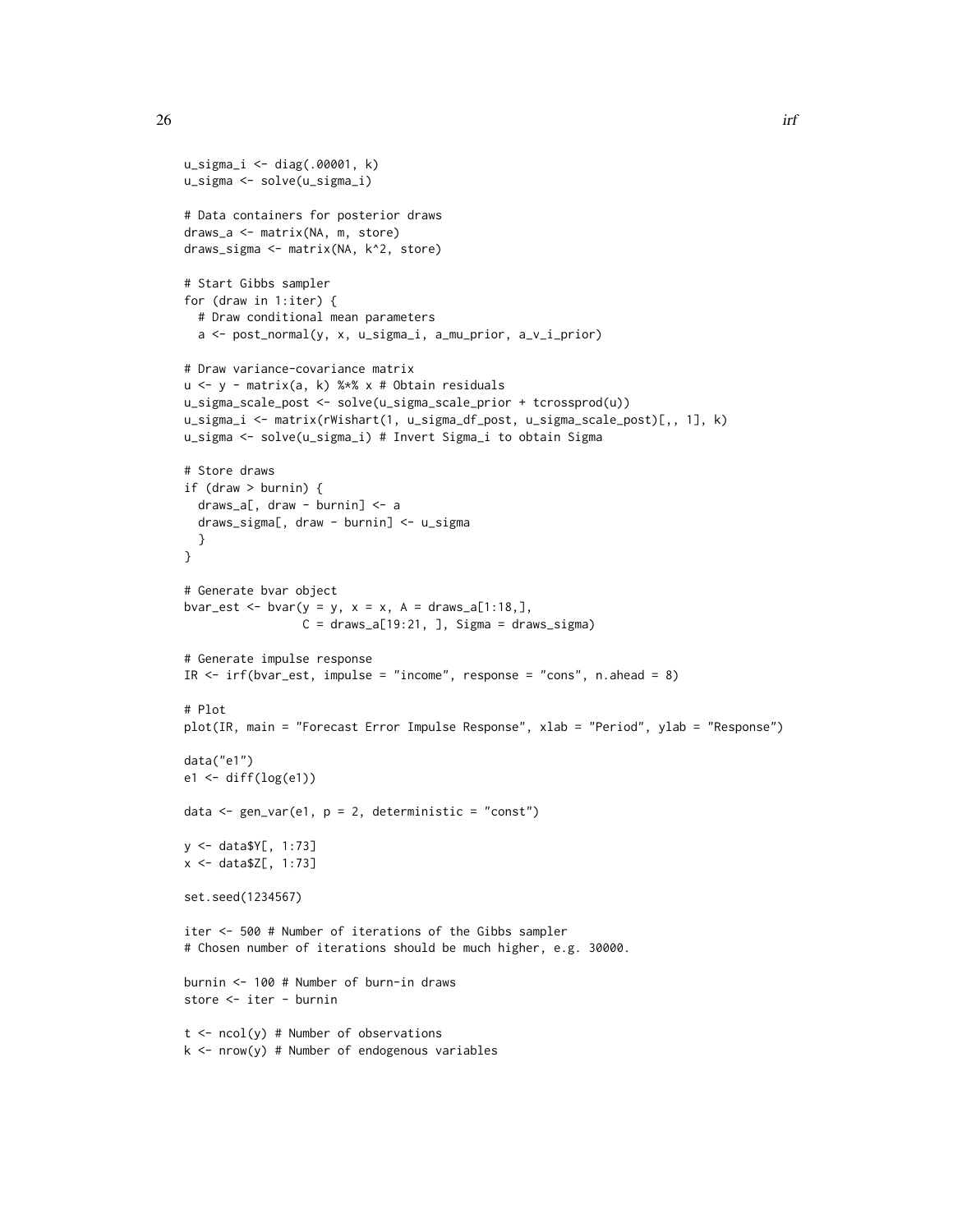#### <span id="page-26-0"></span>kalman\_dk 27

```
m \leq k \times nrow(x) # Number of estimated coefficients
# Set (uninformative) priors
a_mu_prior <- matrix(0, m) # Vector of prior parameter means
a_v_i-prior \leq diag(0, m) # Inverse of the prior covariance matrix
u_sigma_df_prior <- 0 # Prior degrees of freedom
u_sigma_scale_prior <- diag(0, k) # Prior covariance matrix
u_sigma_df_post <- t + u_sigma_df_prior # Posterior degrees of freedom
# Initial values
u_sigma_i <- diag(.00001, k)
u_sigma <- solve(u_sigma_i)
# Data containers for posterior draws
draws_a <- matrix(NA, m, store)
draws_sigma <- matrix(NA, k^2, store)
# Start Gibbs sampler
for (draw in 1:iter) {
  # Draw conditional mean parameters
  a <- post_normal(y, x, u_sigma_i, a_mu_prior, a_v_i_prior)
# Draw variance-covariance matrix
u <- y - matrix(a, k) %*% x # Obtain residuals
u_sigma_scale_post <- solve(u_sigma_scale_prior + tcrossprod(u))
u_sigma_i <- matrix(rWishart(1, u_sigma_df_post, u_sigma_scale_post)[,, 1], k)
u_sigma <- solve(u_sigma_i) # Invert Sigma_i to obtain Sigma
# Store draws
if (draw > burnin) {
  draws_a[, draw - burnin] <- a
  draws_sigma[, draw - burnin] <- u_sigma
  }
}
# Generate bvar object
bvar_est <- bvar(y = y, x = x, A = draws_a[1:18,],
                 C = \text{draws}_a[19:21, ], Sigma = draws_sigma)
# Generate impulse response
IR \le irf(bvar_est, impulse = "income", response = "cons", n.ahead = 8)
# Plot
plot(IR, main = "Forecast Error Impulse Response", xlab = "Period", ylab = "Response")
```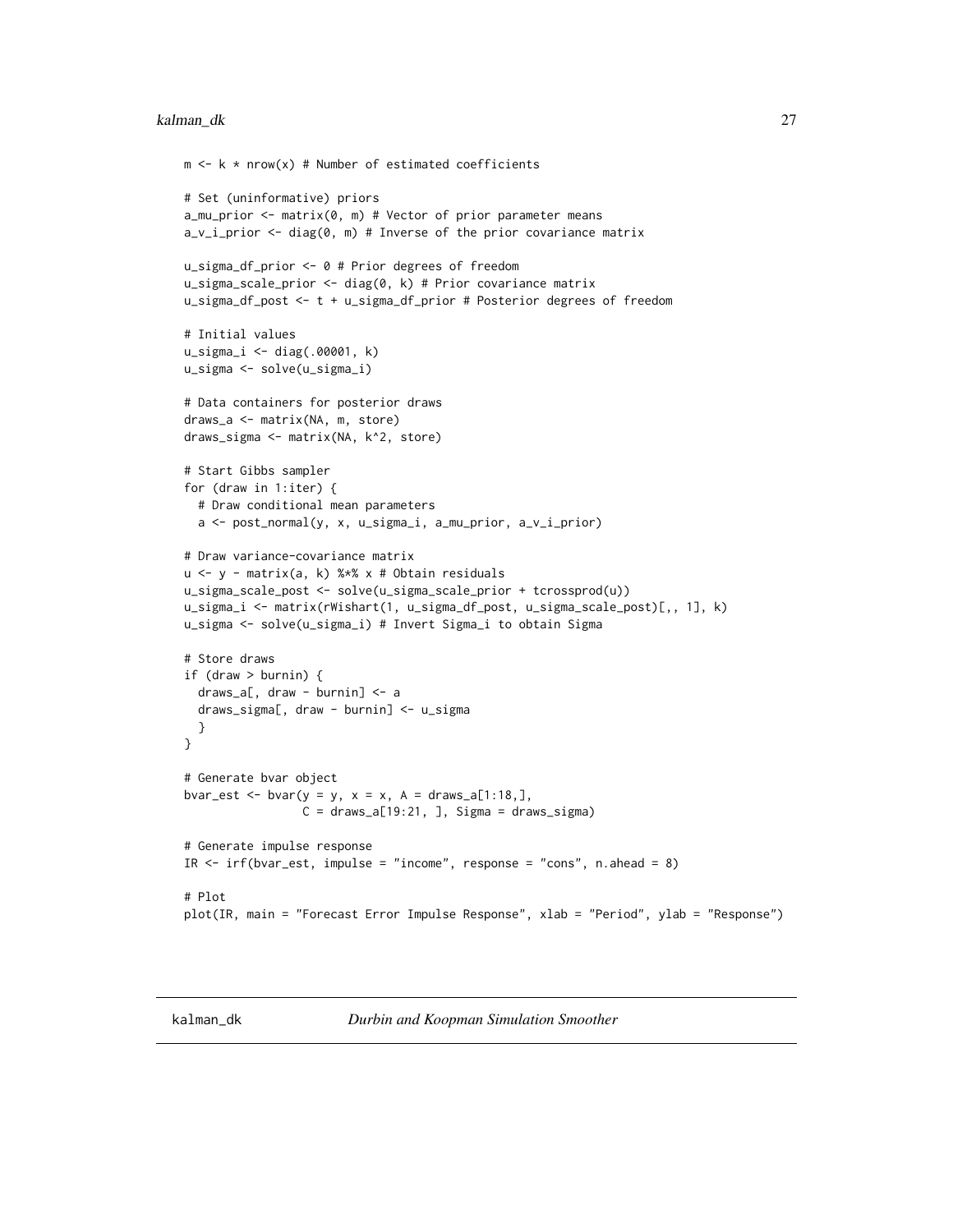#### Description

An implementation of the Kalman filter and backward smoothing algorithm proposed by Durbin and Koopman (2002).

#### Usage

kalman\_dk(y, z, sigma\_u, sigma\_v, B, a\_init, P\_init)

# Arguments

| У         | a $K \times T$ matrix of endogenous variables.                                                                                                                      |
|-----------|---------------------------------------------------------------------------------------------------------------------------------------------------------------------|
| Z         | a $KT \times M$ matrix of explanatory variables.                                                                                                                    |
| sigma_u   | the inverse of the constant $K \times K$ error variance-covariance matrix. For time<br>varying variance-covariance matrices a $KT \times K$ can be specified.       |
| sigma_v   | the inverse of the constant $M \times M$ coefficient variance-covariance matrix. For<br>time varying variance-covariance matrices a $MT \times M$ can be specified. |
| B         | an $M \times M$ autocorrelation matrix of the transition equation.                                                                                                  |
| $a$ _init | an M-dimensional vector of initial states.                                                                                                                          |
| P init    | an $M \times M$ variance-covariance matrix of the initial states.                                                                                                   |

# Details

The function uses algorithm 2 from Durbin and Koopman (2002) to produce a draw of the state vector  $a_t$  for  $t = 1, ..., T$  for a state space model with measurement equation

$$
y_t = Z_t a_t + u_t
$$

and transition equation

$$
a_{t+1} = B_t a_t + v_t,
$$

where  $u_t \sim N(0, \Sigma_{u,t})$  and  $v_t \sim N(0, \Sigma_{v,t})$ .  $y_t$  is a K-dimensional vector of endogenous variables and  $Z_t = z_t' \otimes I_K$  is a  $K \times M$  matrix of regressors with  $z_t$  as a vector of regressors.

The algorithm takes into account Jarociński (2015), where a possible missunderstanding in the implementation of the algorithm of Durbin and Koopman (2002) is pointed out. Following that note the function sets the mean of the initial state to zero in the first step of the algorithm.

# Value

A  $M \times T + 1$  matrix of state vector draws.

#### References

Durbin, J., & Koopman, S. J. (2002). A simple and efficient simulation smoother for state space time series analysis. *Biometrika, 89*(3), 603–615.

Jarociński, M. (2015). A note on implementing the Durbin and Koopman simulation smoother. *Computational Statistics and Data Analysis, 91*, 1–3. [https://doi.org/10.1016/j.csda.2015.](https://doi.org/10.1016/j.csda.2015.05.001) [05.001](https://doi.org/10.1016/j.csda.2015.05.001)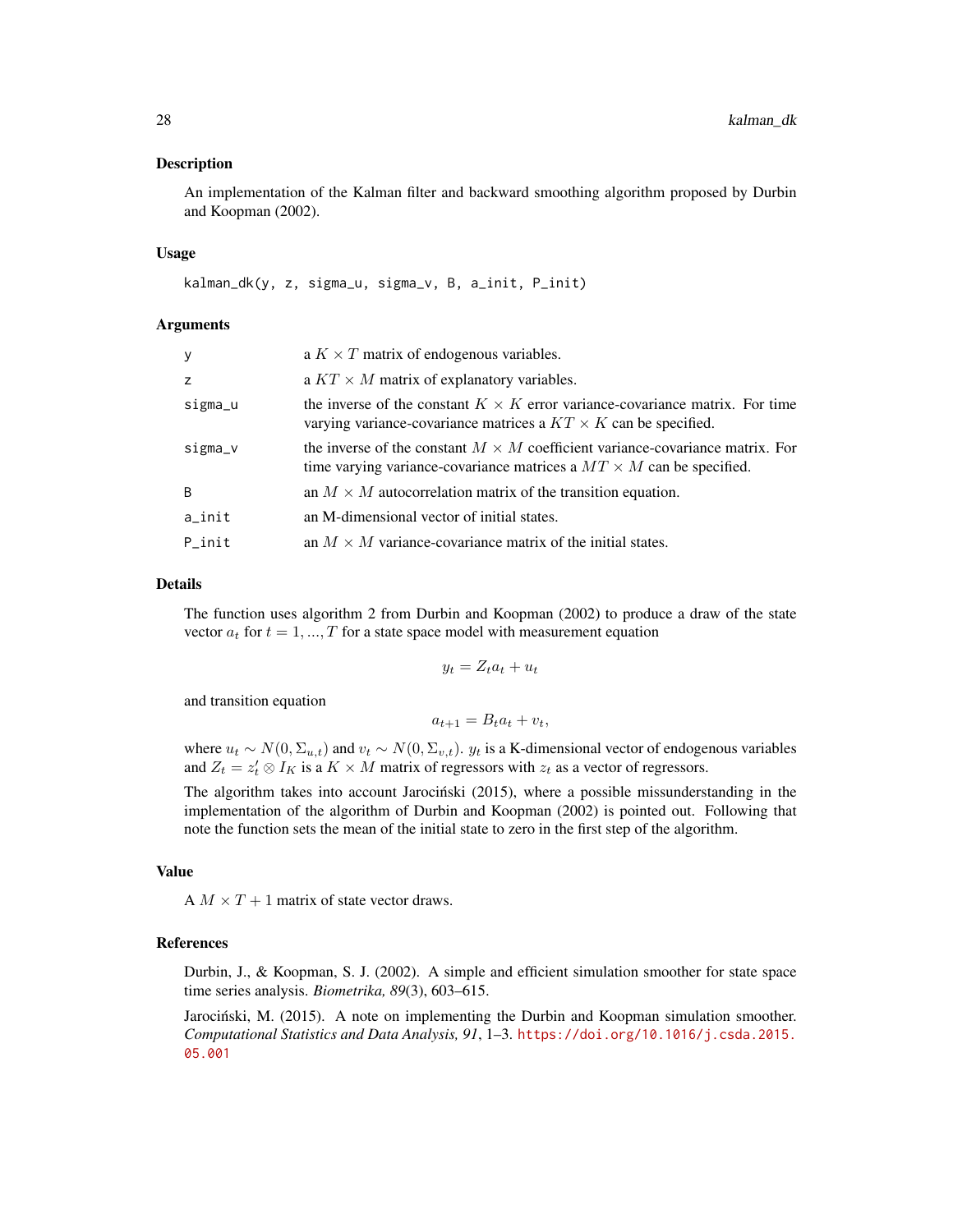# <span id="page-28-0"></span>minnesota\_prior 29

# Examples

```
# Prepare data
data("e1")
data <- diff(log(e1))
temp <- gen_var(data, p = 2, deterministic = "const")
y <- temp$Y
x < - temp$Z
k \leq -nrow(y)z \leftarrow kronecker(t(x), diag(1, k))
t \leftarrow \text{ncol}(y)m \leftarrow k * nrow(x)# Priors
a_mu_prior \leftarrow matrix(0, m)a_v_i_p-prior \leq diag(0.1, m)
a_Q <- diag(.0001, m)
# Initial value of Sigma
sigma <- tcrossprod(y) / t
sigma_i <- solve(sigma)
# Initial values for Kalman filter
y\_init \leftarrow y * 0a_filter \leq matrix(0, m, t + 1)
# Initialise the Kalman filter
for (i in 1:t) \{y_init[, i] <- y[, i] - z[(i - 1) * k + 1:k,] %*% a_filter[, i]
}
a\_init \le -\text{post\_normal\_sur}(y = y\_init, z = z, \text{ sigma}_i = \text{sigma}_i,a_prior = a_mu<sub>p</sub>rior, v_i<sub>p</sub>rior = a_v<sub>1</sub>_prior)
y_filter <- y - matrix(a_init, k) %*% x
# Kalman filter and backward smoother
a_filter <- kalman_dk(y = y_filter, z = z, sigma_u = sigma,
                         signa_v = a_Q, B = diag(1, m),
                         a\_init = matrix(0, m), P\_init = a_Qa \leftarrow a_{\text{filter}} + \text{matrix}(a_{\text{limit}}, m, t + 1)
```
minnesota\_prior *Minnesota Prior*

# Description

Calculates the Minnesota prior for a VAR model.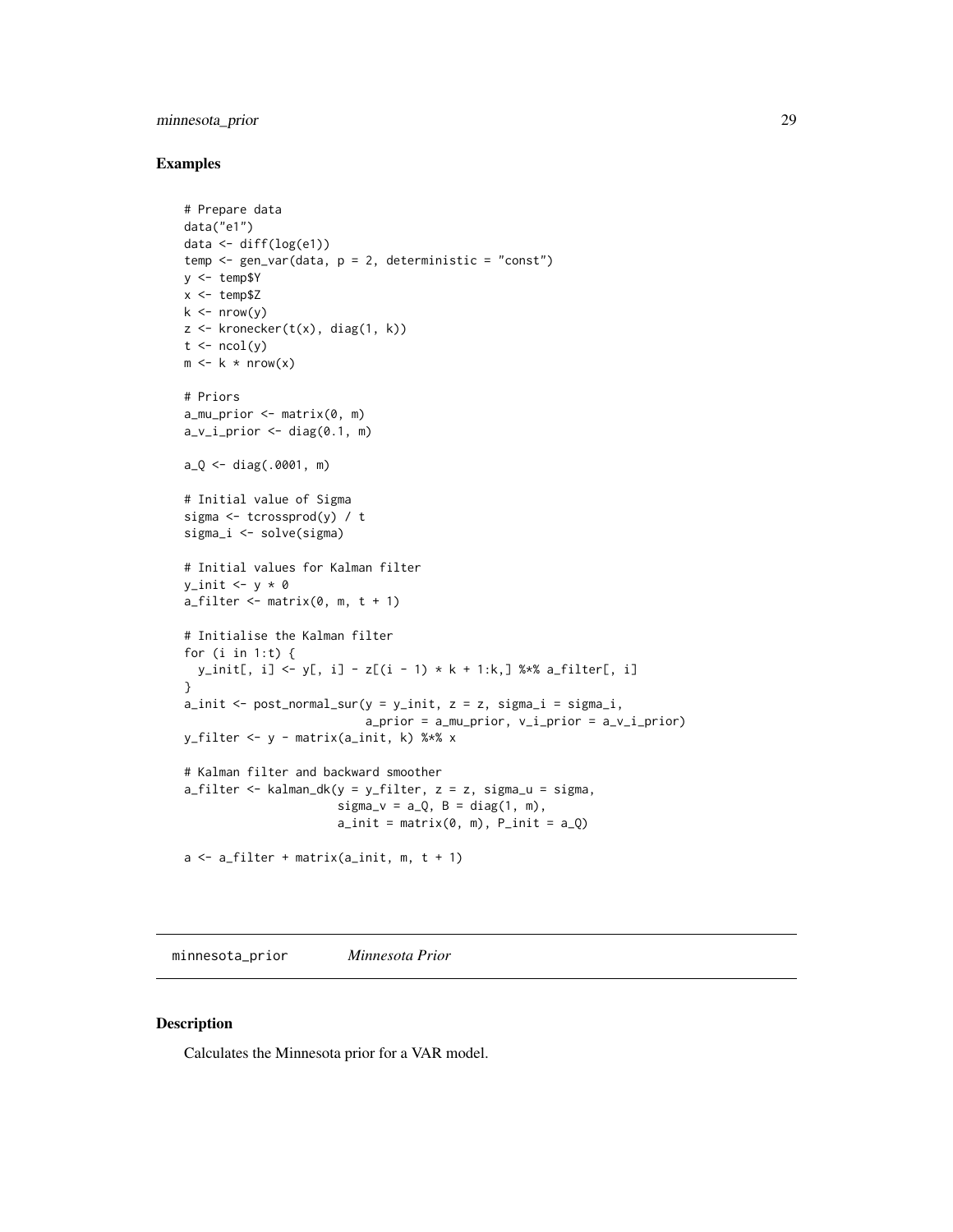#### <span id="page-29-0"></span>Usage

```
minnesota_prior(object, kappa0 = 2, kappa1 = 0.5, kappa2 = 0.5,
 kappa3 = 5, max\_var = NULL, coin\_var = FALSE)
```
# Arguments

| object    | an object of class "bvarmodel", usually, a result of a call to gen_var or gen_vec.                                                                                                      |
|-----------|-----------------------------------------------------------------------------------------------------------------------------------------------------------------------------------------|
| kappa0    | a numeric specifying the prior standard deviation of coefficients that correspond<br>to own lags of endogenous variables.                                                               |
| kappa1    | a numeric specifying the size of the prior standard deviations of endogenous<br>variables, which do not correspond to own lags, relative to argument kappa0.                            |
| kappa2    | a numeric specifying the size of the prior standard deviations of exogenous vari-<br>ables relative to argument kappa0.                                                                 |
| kappa3    | a numeric specifying the size of the prior standard deviations of deterministic<br>terms relative to argument kappa0.                                                                   |
| max_var   | a positive numeric specifying the maximum prior variance that is allowed for<br>coefficients of non-deterministic variables. If NULL (default), the prior variances<br>are not limited. |
| coint_var | a logical specifying whether the model is a cointegrated VAR model, for which<br>the prior means of first own lags should be set to one.                                                |

### Details

The function calculates the Minnesota prior of a VAR model. For the endogenous variable  $i$  the prior variance of the  $l$ th lag of regressor  $j$  is obtained as

$$
\left(\frac{\kappa_0}{l}\right)^2
$$
 for own lags of endogenous variables,  

$$
\left(\frac{\kappa_0 \kappa_1}{l} \frac{\sigma_i}{\sigma_j}\right)^2
$$
 for endogenous variables other than own lags,  

$$
\left(\frac{\kappa_0 \kappa_2}{l} \frac{\sigma_i}{\sigma_j}\right)^2
$$
 for exogenous variables,

 $(\kappa_0 \kappa_3)^2$  for deterministic terms,

where  $\sigma_i$  is the residual standard deviation of variable i of an unrestricted OLS estimate of the model. For exogenous variables  $\sigma_i$  corresponds to the standard deviation of the original series.

For VEC models the function only provides priors for the non-cointegration part of the model. The residual standard errors  $\sigma_i$  are based on an unrestricted OLS regression of the endogenous variables on the error correction term and the non-cointegration regressors.

#### Value

A list containing a matrix of prior means and the precision matrix.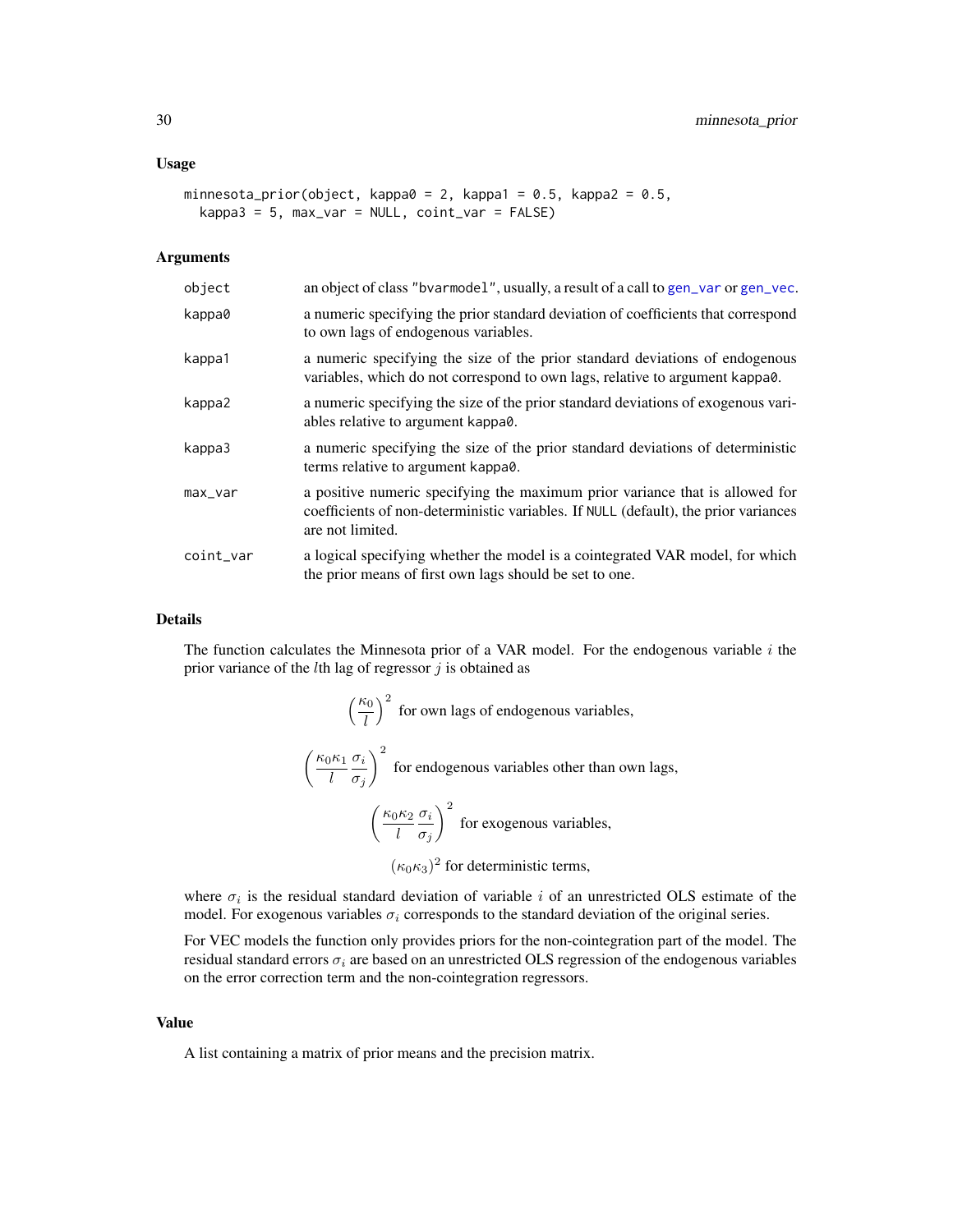# <span id="page-30-0"></span>plot.bvarprd 31

# References

Lütkepohl, H. (2007). *New introduction to multiple time series analysis* (2nd ed.). Berlin: Springer.

#### Examples

```
# Prepare data
data("e1")
data <- diff(log(e1))
# Generate model input
object <- gen_var(data)
# Obtain Minnesota prior
prior <- minnesota_prior(object)
```
plot.bvarprd *Plotting Forecasts of BVAR Models*

# Description

A plot function for objects of class "bvarprd".

# Usage

## S3 method for class 'bvarprd'  $plot(x, \ldots)$ 

# Arguments

|   | an object of class "byarprd", usually, a result of a call to predict. byar. |
|---|-----------------------------------------------------------------------------|
| . | further graphical parameters.                                               |

```
data("e1")
e1 \leftarrow diff(log(e1))data <- gen_var(e1, p = 2, deterministic = "const")
y <- data$Y[, 1:73]
x <- data$Z[, 1:73]
set.seed(1234567)
iter <- 500 # Number of iterations of the Gibbs sampler
```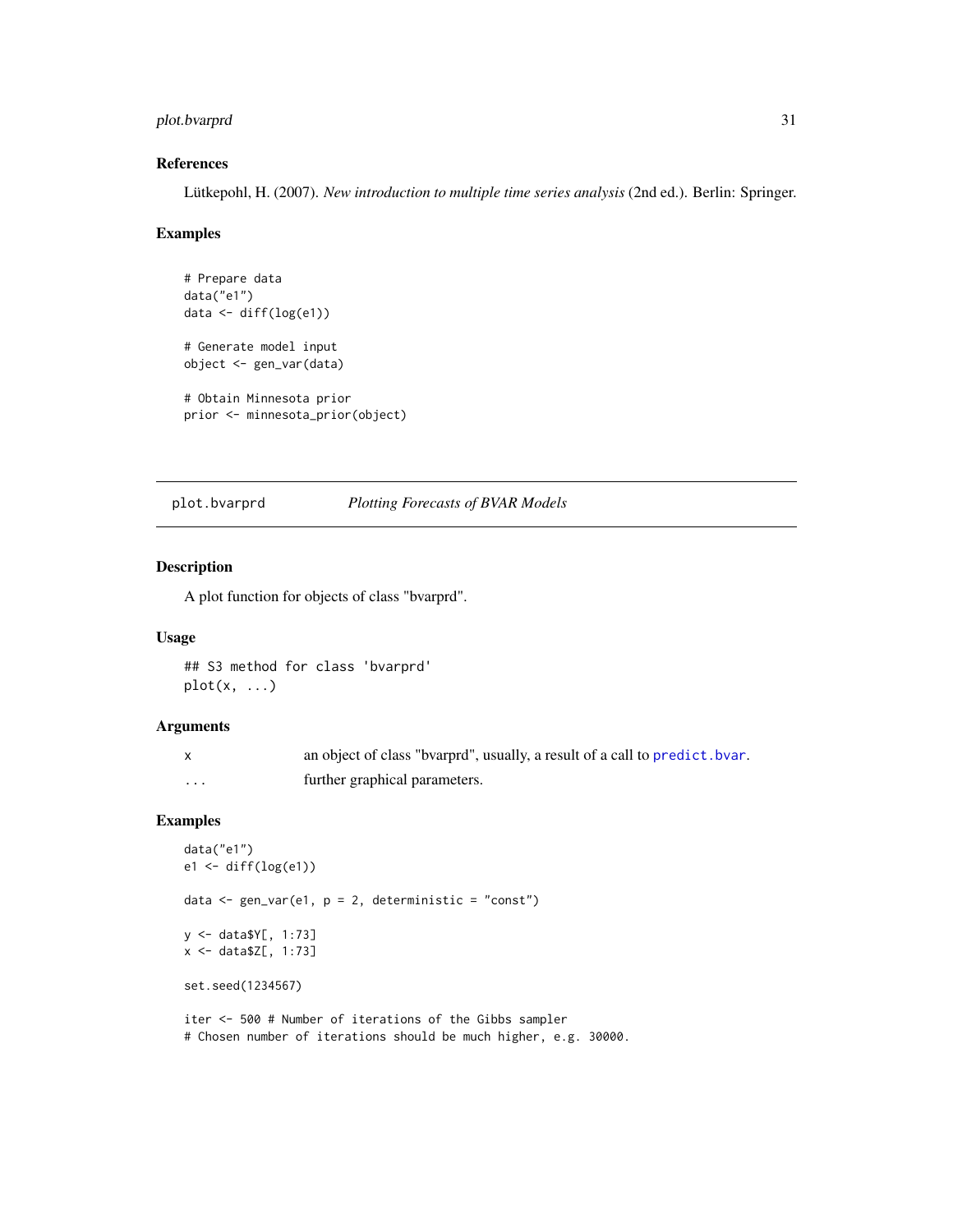```
burnin <- 100 # Number of burn-in draws
store <- iter - burnin
t \le -\text{ncol}(y) # Number of observations
k \le - nrow(y) # Number of endogenous variables
m \leq k \times nrow(x) # Number of estimated coefficients
# Set (uninformative) priors
a_mu_prior <- matrix(0, m) # Vector of prior parameter means
a_v_i_prior <- diag(0, m) # Inverse of the prior covariance matrix
u_sigma_df_prior <- 0 # Prior degrees of freedom
u_sigma_scale_prior <- diag(0, k) # Prior covariance matrix
u_sigma_df_post <- t + u_sigma_df_prior # Posterior degrees of freedom
# Initial values
u_sigma_i <- diag(.00001, k)
u_sigma <- solve(u_sigma_i)
# Data containers for posterior draws
draws_a <- matrix(NA, m, store)
draws_sigma <- matrix(NA, k^2, store)
# Start Gibbs sampler
for (draw in 1:iter) {
  # Draw conditional mean parameters
  a <- post_normal(y, x, u_sigma_i, a_mu_prior, a_v_i_prior)
# Draw variance-covariance matrix
u <- y - matrix(a, k) %*% x # Obtain residuals
u_sigma_scale_post <- solve(u_sigma_scale_prior + tcrossprod(u))
u_sigma_i <- matrix(rWishart(1, u_sigma_df_post, u_sigma_scale_post)[,, 1], k)
u_sigma <- solve(u_sigma_i) # Invert Sigma_i to obtain Sigma
# Store draws
if (draw > burnin) {
  draws_a[, draw - burnin] <- a
  draws_sigma[, draw - burnin] <- u_sigma
  }
}
# Generate bvar object
bvar_est <- bvar(y = y, x = x, A = \text{draws}_a[1:18,],C = \text{draws}_a[19:21, ], Sigma = draws_sigma)
# Generate forecasts
bvar_pred <- predict(bvar_est, n.ahead = 10, new_D = rep(1, 10))
# Plot forecasts
plot(bvar_pred)
```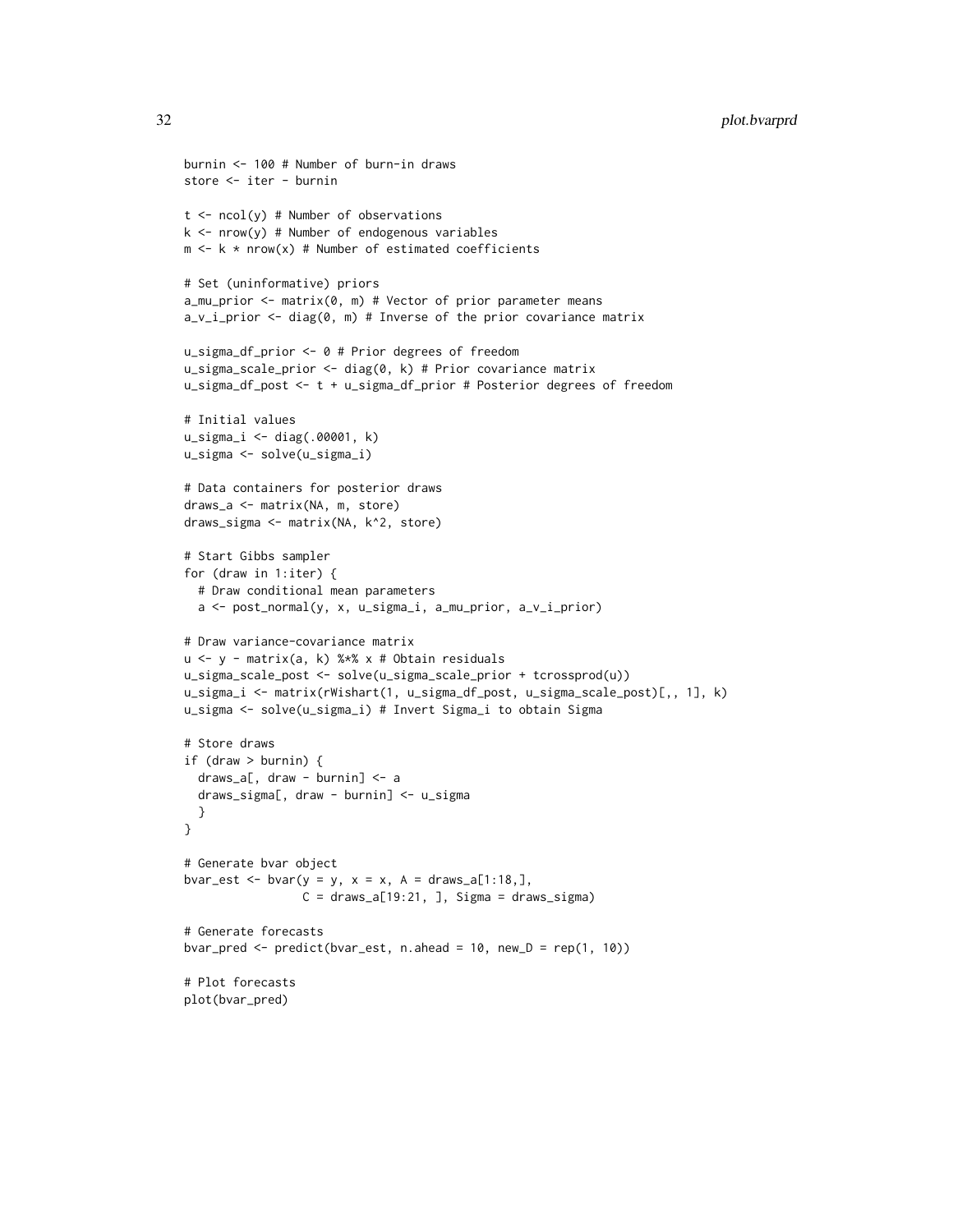<span id="page-32-0"></span>

#### Description

Produces a draw of coefficients for cointegration models with a prior on the cointegration space as proposed in Koop et al. (2010) and a draw of non-cointegration coefficients from a normal density.

# Usage

```
post_coint_kls(y, beta, w, sigma_i, v_i, p_tau_i, g_i, x = NULL,
 gamma_mu_prior = NULL, gamma_V_i_prior = NULL)
```
# Arguments

| У               | a $K \times T$ matrix of differenced endogenous variables.                                                           |
|-----------------|----------------------------------------------------------------------------------------------------------------------|
| beta            | a $M \times r$ cointegration matrix $\beta$ .                                                                        |
| W               | a $M \times T$ matrix of variables in the cointegration term.                                                        |
| sigma_i         | an inverse of the $K \times K$ variance-covariance matrix.                                                           |
| $v_i$           | a numeric between 0 and 1 specifying the shrinkage of the cointegration space<br>prior.                              |
| p_tau_i         | an inverted $M \times M$ matrix specifying the central location of the cointegration<br>space prior of $sp(\beta)$ . |
| $g_i$           | a $K \times K$ matrix.                                                                                               |
| $\mathsf{x}$    | a $N \times T$ matrix of differenced regressors and unrestricted deterministic terms.                                |
|                 | gamma_mu_prior a $KN \times 1$ prior mean vector of non-cointegration coefficients.                                  |
| gamma_V_i_prior |                                                                                                                      |
|                 | on invested $V N_{\mathcal{N}} V N_{\mathcal{N}}$ with coverience metrix of non-cointequation coefficients           |

an inverted  $KN \times KN$  prior covariance matrix of non-cointegration coefficients.

# Details

The function produces posterior draws of the coefficient matrices  $\alpha$ ,  $\beta$  and  $\Gamma$  for the model

$$
y_t = \alpha \beta' w_{t-1} + \Gamma z_t + u_t,
$$

where  $y_t$  is a K-dimensional vector of differenced endogenous variables.  $w_t$  is an  $M \times 1$  vector of variables in the cointegration term, which include lagged values of endogenous and exogenous variables in levels and restricted deterministic terms.  $z_t$  is an N-dimensional vector of differenced endogenous and exogenous explanatory variabes as well as unrestricted deterministic terms. The error term is  $u_t \sim \Sigma$ .

Draws of the loading matrix  $\alpha$  are obtained using the prior on the cointegration space as proposed in Koop et al. (2010). The posterior covariance matrix is

$$
\overline{V}_{\alpha}=\left[\left(v^{-1}(\beta'P_{\tau}^{-1}\beta)\otimes G_{-1}\right)+\left(ZZ'\otimes\Sigma^{-1}\right)\right]^{-1}
$$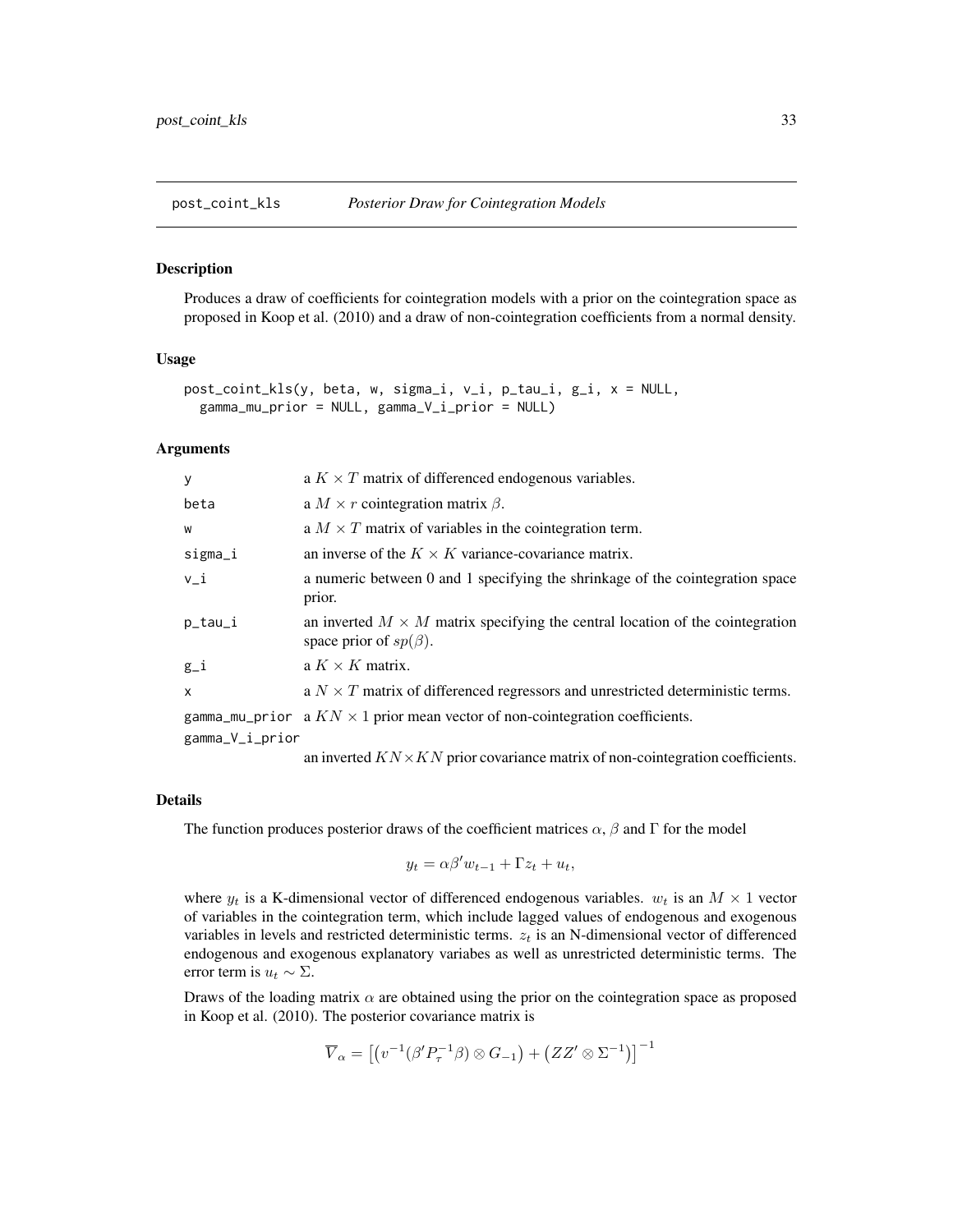and the posterior mean by

$$
\overline{\alpha} = \overline{V}_{\alpha} + vec(\Sigma^{-1} Y Z'),
$$

where Y is a  $K \times T$  matrix of differenced endogenous variables and  $Z = \beta'W$  with W as an  $M \times T$ matrix of variables in the cointegration term.

For a given prior mean vector  $\underline{\Gamma}$  and prior covariance matrix  $V_{\Gamma}$  the posterior covariance matrix of non-cointegration coefficients in  $\Gamma$  is obtained by

$$
\overline{V}_{\Gamma} = \left[\underline{V}_{\Gamma}^{-1} + \left(XX' \otimes \Sigma^{-1}\right)\right]^{-1}
$$

and the posterior mean by

$$
\overline{\Gamma} = \overline{V}_{\Gamma} \left[ \underline{V}_{\Gamma}^{-1} \underline{\Gamma} + vec(\Sigma^{-1} Y X') \right],
$$

where X is an  $M \times T$  matrix of explanatory variables, which do not enter the cointegration term.

Draws of the cointegration matrix  $\beta$  are obtained using the prior on the cointegration space as proposed in Koop et al. (2010). The posterior covariance matrix of the unrestricted cointegration matrix  $B$  is

$$
\overline{V}_B = \left[ \left( A' G^{-1} A \otimes v^{-1} P_{\tau}^{-1} \right) + \left( A' \Sigma^{-1} A \otimes WW' \right) \right]^{-1}
$$

and the posterior mean by

$$
\overline{B} = \overline{V}_B + vec(WY_B^{-1} \Sigma^{-1} A),
$$

where  $Y_B = Y - \Gamma X$  and  $A = \alpha(\alpha' \alpha)^{-\frac{1}{2}}$ .

The final draws of  $\alpha$  and  $\beta$  are calculated using  $\beta = B(B'B)^{-\frac{1}{2}}$  and  $\alpha = A(B'B)^{\frac{1}{2}}$ .

# Value

A named list containing the following elements:

| alpha | a draw of the $K \times r$ loading matrix.                                      |
|-------|---------------------------------------------------------------------------------|
| beta  | a draw of the $M \times r$ cointegration matrix.                                |
| Рi    | a draw of the $K \times M$ cointegration matrix $\Pi = \alpha \beta'$ .         |
| Gamma | a draw of the $K \times N$ coefficient matrix for non-cointegration parameters. |

# References

Koop, G., León-González, R., & Strachan R. W. (2010). Efficient posterior simulation for cointegrated models with priors on the cointegration space. *Econometric Reviews, 29*(2), 224-242. <https://doi.org/10.1080/07474930903382208>

```
# Prepare data
data("e6")
temp \leq-gen\_vec(e6, p = 1)y <- temp$Y
ect <- temp$W
k \leq -nrow(y)t \leq -ncol(y)
```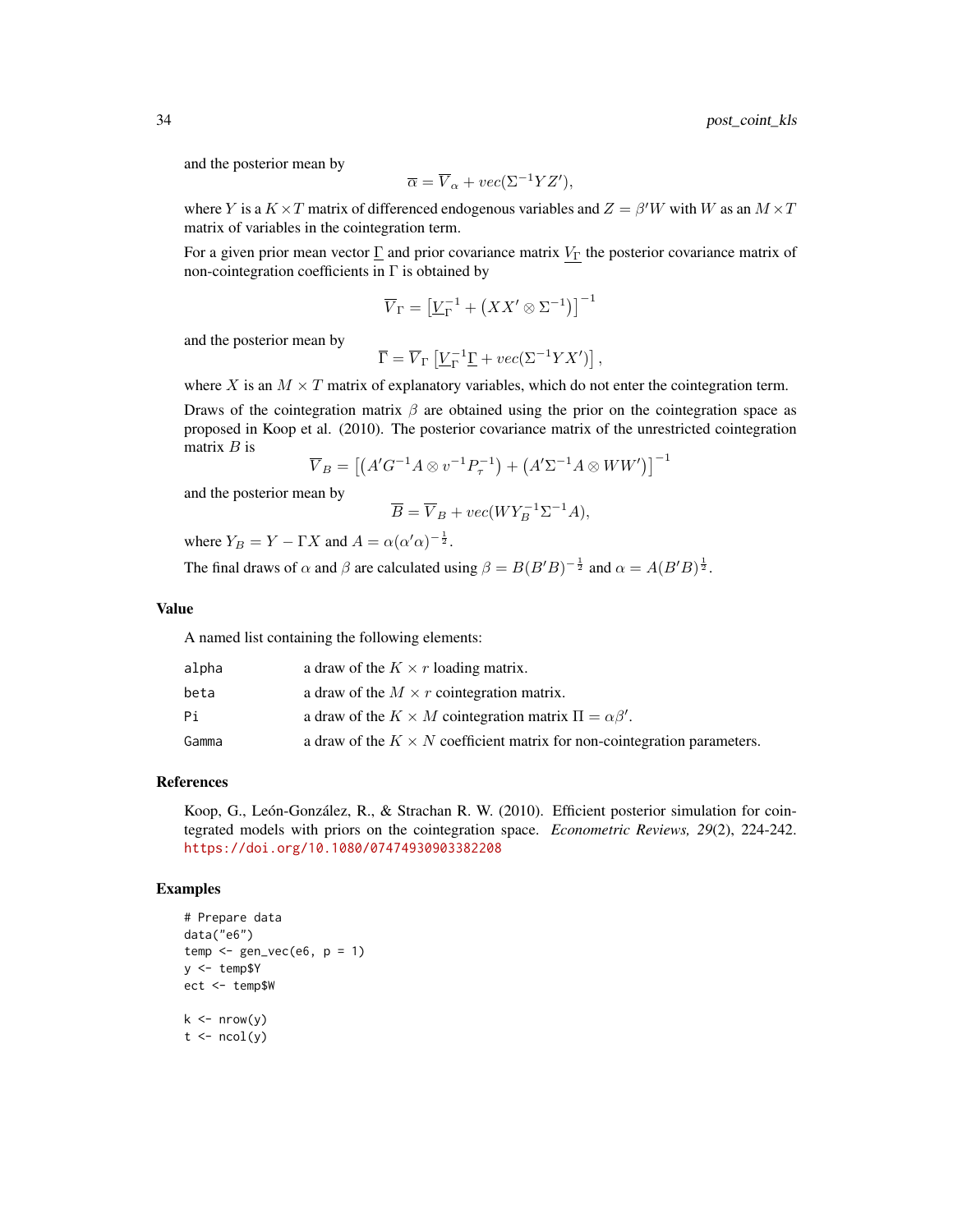```
# Initial value of Sigma
sigma <- tcrossprod(y) / t
sigma_i <- solve(sigma)
# Initial values of beta
beta \leq matrix(c(1, -4), k)
# Draw parameters
\text{coint} \leq -\text{post\_coint\_kls}(y = y, \text{ beta} = \text{ beta}, \text{ w} = \text{ect},sigma_i = sigma_i, v_i = 0, p_i_tau_i = diag(1, k),
                             g_i = sign(a_i)
```
post\_coint\_kls\_sur *Posterior Draw for Cointegration Models*

# Description

Produces a draw of coefficients for cointegration models in SUR form with a prior on the cointegration space as proposed in Koop et al. (2010) and a draw of non-cointegration coefficients from a normal density.

# Usage

```
post_coint_kls_sur(y, beta, w, sigma_i, v_i, p_tau_i, g_i, x = NULL,
 gamma_mu_prior = NULL, gamma_V_i_prior = NULL)
```
# Arguments

| У       | a $K \times T$ matrix of differenced endogenous variables.                                                                                                                                                            |
|---------|-----------------------------------------------------------------------------------------------------------------------------------------------------------------------------------------------------------------------|
| beta    | a $M \times r$ cointegration matrix $\beta$ .                                                                                                                                                                         |
| W       | a $M \times T$ matrix of variables in the cointegration term.                                                                                                                                                         |
| sigma_i | the inverse of the constant $K \times K$ error variance-covariance matrix. For time<br>varying variance-covariance matrics a $KT \times K$ can be provided.                                                           |
| $v_i$   | a numeric between 0 and 1 specifying the shrinkage of the cointegration space<br>prior.                                                                                                                               |
| p_tau_i | an inverted $M \times M$ matrix specifying the central location of the cointegration<br>space prior of $sp(\beta)$ .                                                                                                  |
| g_i     | a $K \times K$ or $KT \times K$ matrix. If the matrix is $KT \times K$ , the function will<br>automatically produce a $K \times K$ matrix containing the means of the time varying<br>$K \times K$ covariance matrix. |
| x       | a $KT \times NK$ matrix of differenced regressors and unrestricted deterministic<br>terms.                                                                                                                            |
|         | gamma_mu_prior a $KN \times 1$ prior mean vector of non-cointegration coefficients.                                                                                                                                   |

gamma\_V\_i\_prior

an inverted  $KN \times KN$  prior covariance matrix of non-cointegration coefficients.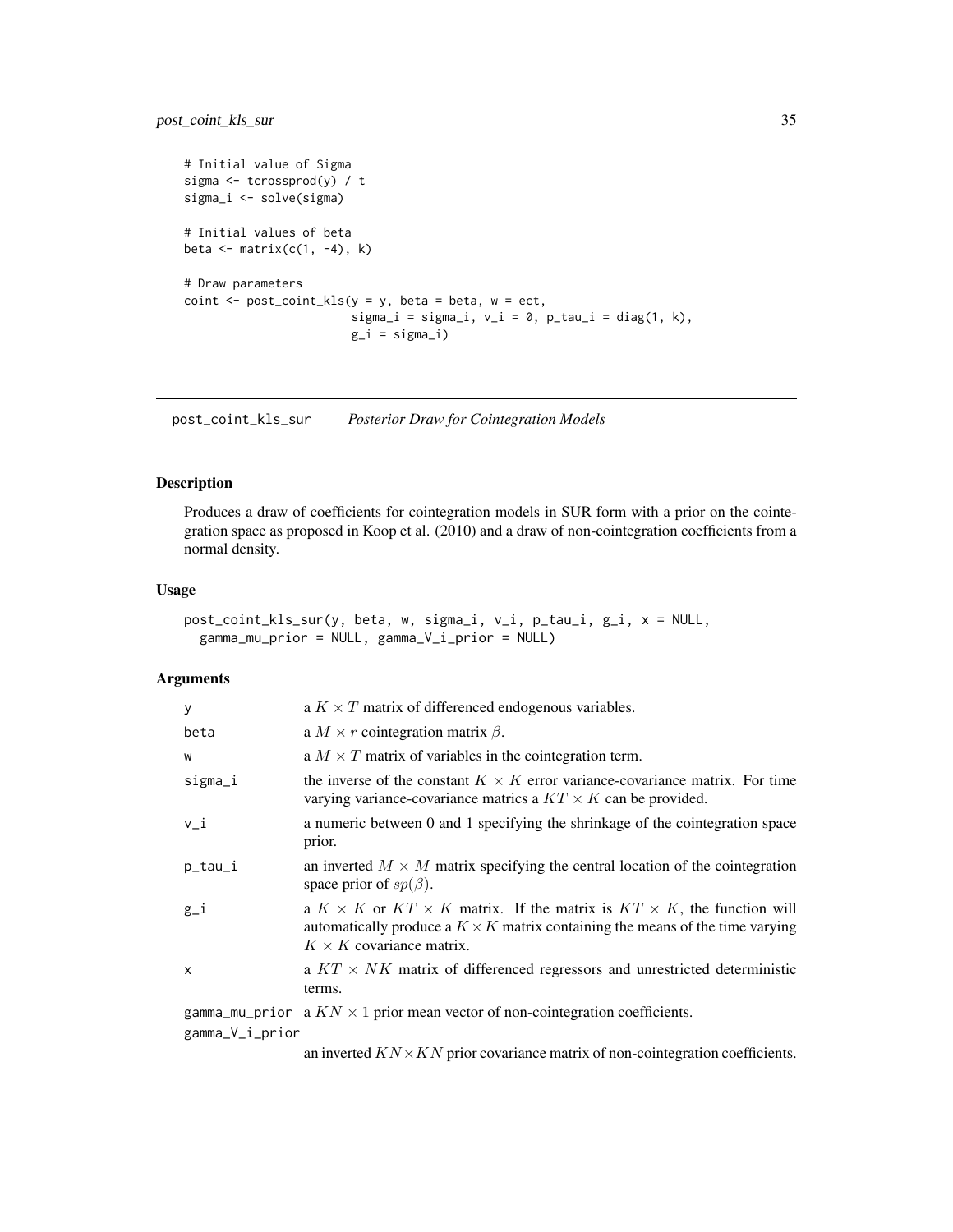#### Details

The function produces posterior draws of the coefficient matrices  $\alpha$ ,  $\beta$  and  $\Gamma$  for the model

$$
y_t = \alpha \beta' w_{t-1} + \Gamma z_t + u_t,
$$

where  $y_t$  is a K-dimensional vector of differenced endogenous variables.  $w_t$  is an  $M \times 1$  vector of variables in the cointegration term, which include lagged values of endogenous and exogenous variables in levels and restricted deterministic terms.  $z_t$  is an N-dimensional vector of differenced endogenous and exogenous explanatory variabes as well as unrestricted deterministic terms. The error term is  $u_t \sim \Sigma$ .

Draws of the loading matrix  $\alpha$  are obtained using the prior on the cointegration space as proposed in Koop et al. (2010). The posterior covariance matrix is

$$
\overline{V}_{\alpha} = \left[ \left( v^{-1} (\beta' P_{\tau}^{-1} \beta) \otimes G_{-1} \right) + \left( Z Z' \otimes \Sigma^{-1} \right) \right]^{-1}
$$

and the posterior mean by

$$
\overline{\alpha} = \overline{V}_{\alpha} + vec(\Sigma^{-1} Y Z'),
$$

where Y is a  $K \times T$  matrix of differenced endogenous variables and  $Z = \beta'W$  with W as an  $M \times T$ matrix of variables in the cointegration term.

For a given prior mean vector  $\underline{\Gamma}$  and prior covariance matrix  $V_{\Gamma}$  the posterior covariance matrix of non-cointegration coefficients in  $\Gamma$  is obtained by

$$
\overline{V}_{\Gamma} = \left[ \underline{V}_{\Gamma}^{-1} + \left( X X' \otimes \Sigma^{-1} \right) \right]^{-1}
$$

and the posterior mean by

$$
\overline{\Gamma} = \overline{V}_{\Gamma} \left[ \underline{V}_{\Gamma}^{-1} \underline{\Gamma} + vec(\Sigma^{-1} Y X') \right],
$$

where X is an  $M \times T$  matrix of explanatory variables, which do not enter the cointegration term.

Draws of the cointegration matrix  $\beta$  are obtained using the prior on the cointegration space as proposed in Koop et al. (2010). The posterior covariance matrix of the unrestricted cointegration matrix  $B$  is

$$
\overline{V}_B = \left[ \left( A' G^{-1} A \otimes v^{-1} P_{\tau}^{-1} \right) + \left( A' \Sigma^{-1} A \otimes W W' \right) \right]^{-1}
$$

and the posterior mean by

$$
\overline{B} = \overline{V}_B + vec(WY_B^{-1} \Sigma^{-1} A),
$$

where  $Y_B = Y - \Gamma X$  and  $A = \alpha(\alpha' \alpha)^{-\frac{1}{2}}$ .

The final draws of  $\alpha$  and  $\beta$  are calculated using  $\beta = B(B'B)^{-\frac{1}{2}}$  and  $\alpha = A(B'B)^{\frac{1}{2}}$ .

#### Value

A named list containing the following elements:

| alpha | a draw of the $K \times r$ loading matrix.                                      |
|-------|---------------------------------------------------------------------------------|
| beta  | a draw of the $M \times r$ cointegration matrix.                                |
| Рi    | a draw of the $K \times M$ cointegration matrix $\Pi = \alpha \beta'$ .         |
| Gamma | a draw of the $K \times N$ coefficient matrix for non-cointegration parameters. |
|       |                                                                                 |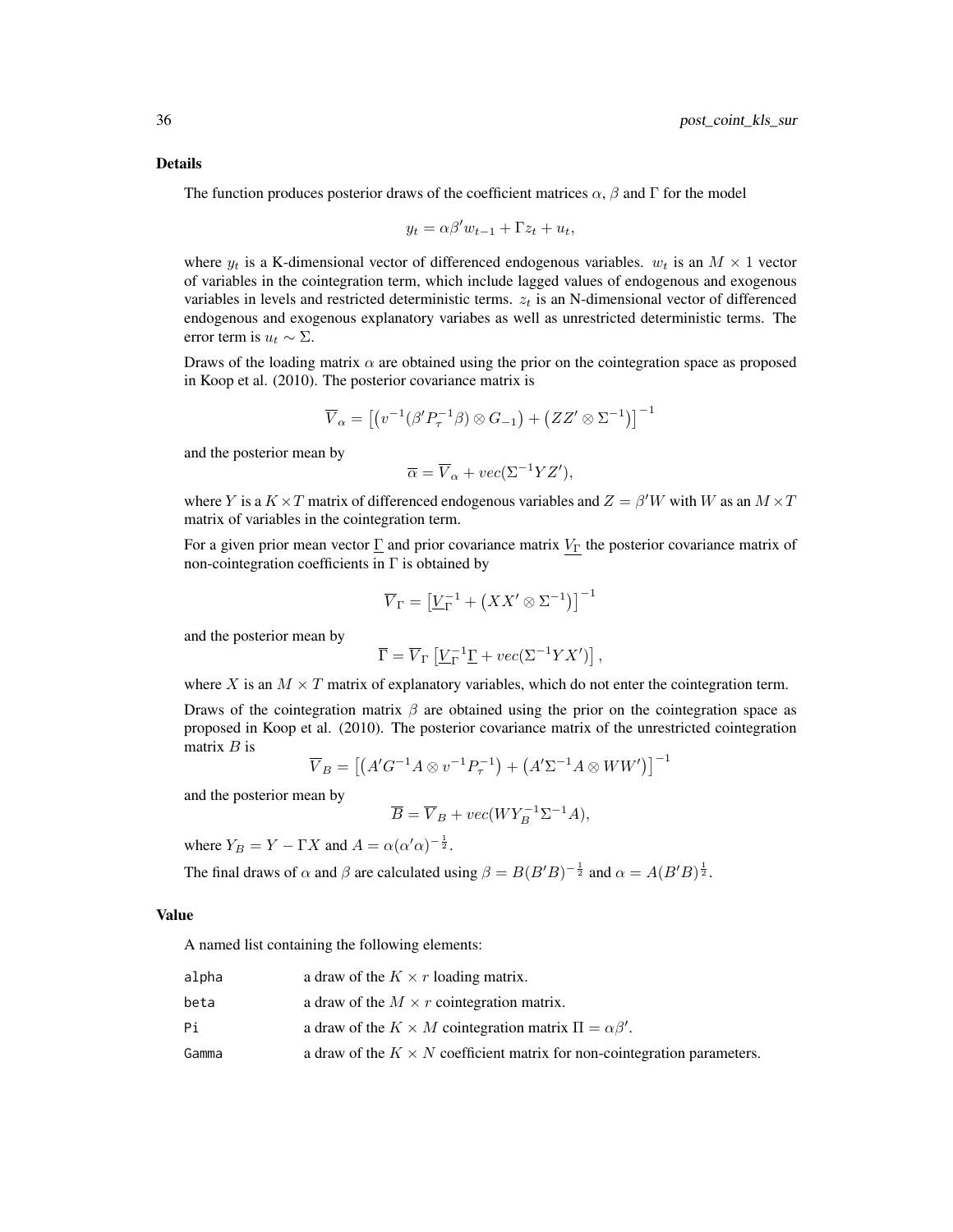# <span id="page-36-0"></span>post\_normal 37

#### References

Koop, G., León-González, R., & Strachan R. W. (2010). Efficient posterior simulation for cointegrated models with priors on the cointegration space. *Econometric Reviews, 29*(2), 224-242. <https://doi.org/10.1080/07474930903382208>

# Examples

```
data("e6")
temp \leftarrow gen\_vec(e6, p = 1)y <- temp$Y
ect <- temp$W
k \leq -nrow(y)t \leftarrow \text{ncol}(y)m <- nrow(ect)
# Initial value of Sigma
sigma <- tcrossprod(y) / t
sigma_i <- solve(sigma)
# Initial values of beta
beta \leq matrix(c(1, -4), k)
# Draw parameters
coint \leq post_coint_kls_sur(y = y, beta = beta, w = ect,
                              sigma_i = sigma_i, v_i = 0, p_tau_i = diag(1, m),g_i = sign_{i}
```
post\_normal *Posterior Draw from a Normal Distribution*

# Description

Produces a draw of coefficients from a normal posterior density.

# Usage

```
post_normal(y, x, sigma_i, a_prior, v_i_prior)
```
#### Arguments

| y            | a $K \times T$ matrix of endogenous variables.              |
|--------------|-------------------------------------------------------------|
| $\mathsf{x}$ | an $M \times T$ matrix of explanatory variables.            |
| sigma_i      | the inverse of the $K \times K$ variance-covariance matrix. |
| a_prior      | a $KM \times 1$ numeric vector of prior means.              |
| $v_i_p$ rior | the inverse of the $KM \times KM$ prior covariance matrix.  |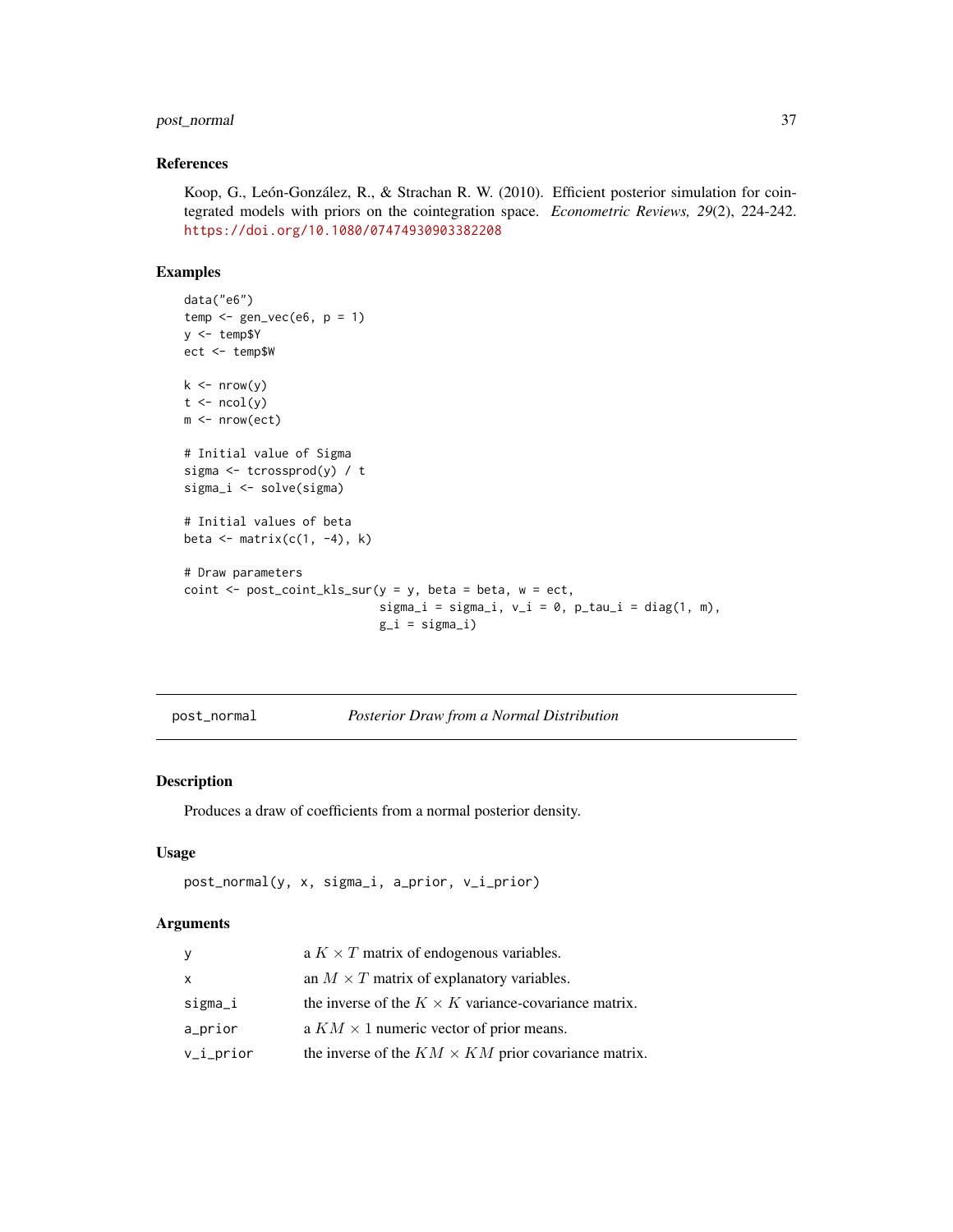# Details

The function produces a vectorised posterior draw a of the  $K \times M$  coefficient matrix A for the model

$$
y_t = Ax_t + u_t,
$$

where  $y_t$  is a K-dimensional vector of endogenous variables,  $x_t$  is an M-dimensional vector of explanatory variabes and the error term is  $u_t \sim \Sigma$ .

For a given prior mean vector  $\alpha$  and prior covariance matrix V the posterior covariance matrix is obtained by

$$
\overline{V} = \left[\underline{V}^{-1} + \left(XX' \otimes \Sigma^{-1}\right)\right]^{-1}
$$

and the posterior mean by

$$
\overline{a} = \overline{V} \left[ \underline{V}^{-1} \underline{a} + vec(\Sigma^{-1} Y X') \right],
$$

where Y is a  $K \times T$  matrix of the endogenous variables and X is an  $M \times T$  matrix of the explanatory variables.

# Value

A vector.

# References

Lütkepohl, H. (2007). *New introduction to multiple time series analysis* (2nd ed.). Berlin: Springer.

```
# Prepare data
data("e1")
data \leq diff(log(e1))
temp \leq gen_var(data, p = 2, deterministic = "const")
y <- temp$Y
x <- temp$Z
k \leq -nrow(y)t \leftarrow \text{ncol}(y)m \leftarrow k * nrow(x)# Priors
a_mu_prior \leq matrix(0, m)a_v_i_p-prior \leq diag(0.1, m)
# Initial value of inverse Sigma
sigma_i <- solve(tcrossprod(y) / t)
# Draw parameters
a \leq post\_normal(y = y, x = x, sigma_i = sigma_i,a_prior = a_mu<sub>p</sub>rior, v_i<sub>p</sub>rior = a_v<sub>ip</sub>rior)
```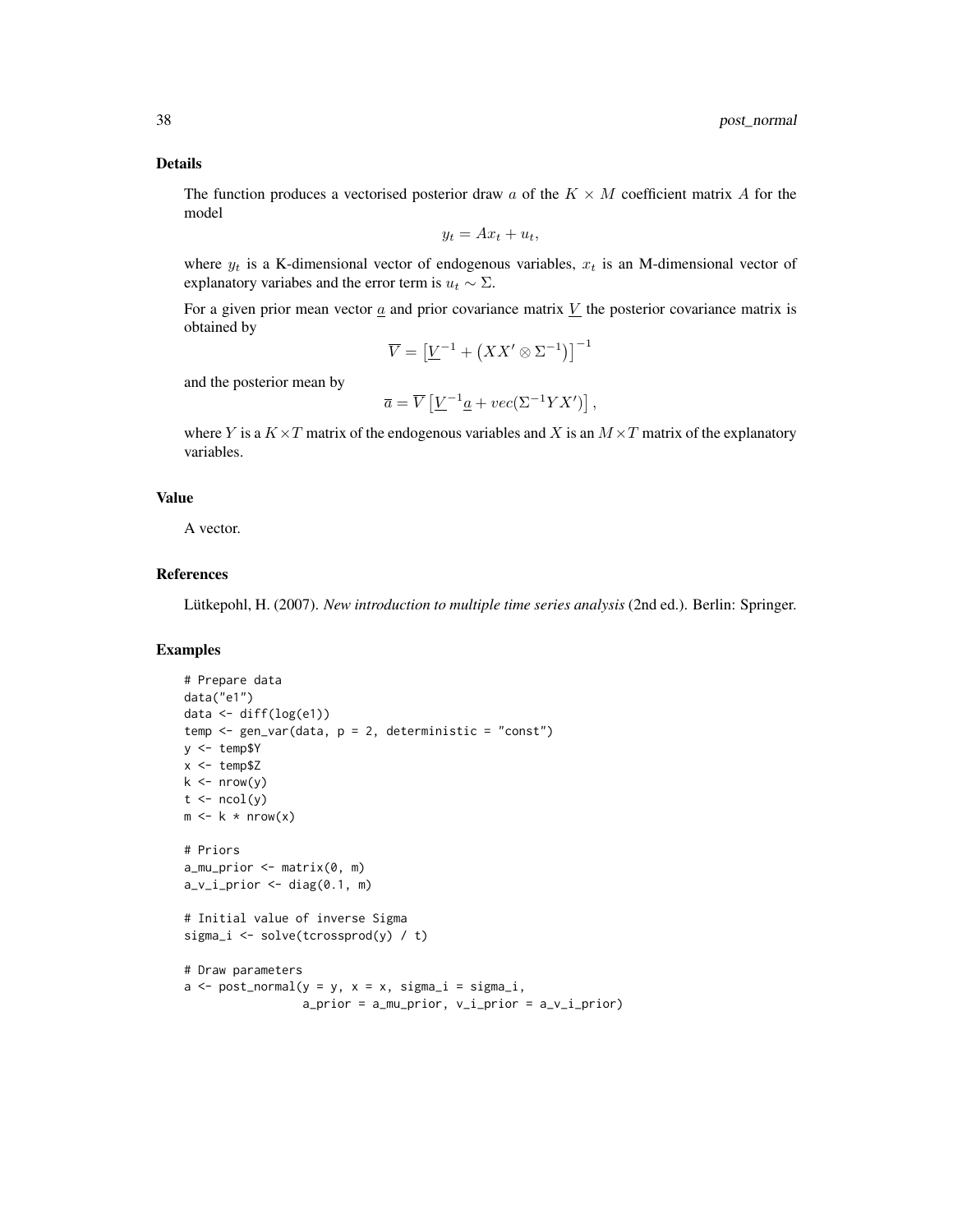<span id="page-38-0"></span>post\_normal\_sur *Posterior Draw from a Normal Distribution*

# Description

Produces a draw of coefficients from a normal posterior density for a model with seemingly unrelated regresssions (SUR).

#### Usage

```
post_normal_sur(y, z, sigma_i, a_prior, v_i_prior)
```
# Arguments

| У            | a $K \times T$ matrix of endogenous variables.                                                                                                              |
|--------------|-------------------------------------------------------------------------------------------------------------------------------------------------------------|
| z            | a $KT \times M$ matrix of explanatory variables.                                                                                                            |
| sigma_i      | the inverse of the constant $K \times K$ error variance-covariance matrix. For time<br>varying variance-covariance matrics a $KT \times K$ can be provided. |
| a_prior      | a $Mx1$ numeric vector of prior means.                                                                                                                      |
| $v_i_p$ rior | the inverse of the $MxM$ prior covariance matrix.                                                                                                           |

# Details

The function produces a posterior draw of the coefficient vector  $a$  for the model

$$
y_t = Z_t a + u_t,
$$

where  $u_t \sim N(0, \Sigma_t)$ .  $y_t$  is a K-dimensional vector of endogenous variables and  $Z_t = z_t' \otimes I_K$  is a  $K \times KM$  matrix of regressors with  $z_t$  as a vector of regressors.

For a given prior mean vector  $\underline{a}$  and prior covariance matrix  $\underline{V}$  the posterior covariance matrix is obtained by

$$
\overline{V} = \left[ \underline{V}^{-1} + \sum_{t=1}^T Z_t' \Sigma_t^{-1} Z_t \right]^{-1}
$$

and the posterior mean by

$$
\overline{a} = \overline{V} \left[ \underline{V}^{-1} \underline{a} + \sum_{t=1}^{T} Z_t^{\prime} \Sigma_t^{-1} y_t \right].
$$

Value

A vector.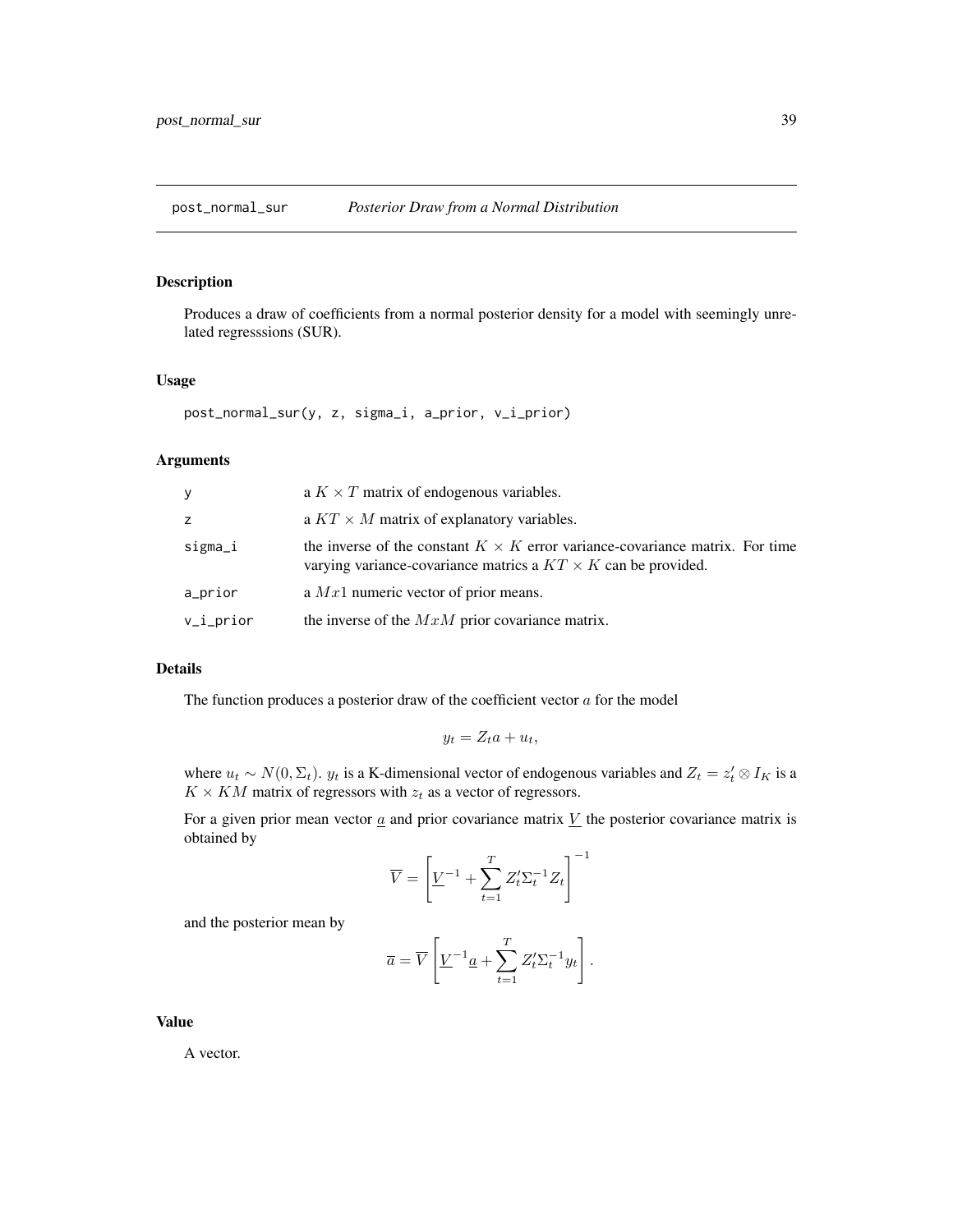40 ssvs

# Examples

```
# Prepare data
data("e1")
data <- diff(log(e1))
temp <- gen_var(data, p = 2, deterministic = "const")
y <- temp$Y
x < - temp$Z
k \leq -nrow(y)z \leftarrow kronecker(t(x), diag(1, k))
t \leftarrow \text{ncol}(y)m \leftarrow k * nrow(x)# Priors
a_mu_prior <- matrix(0, m)
a_v_i_p-prior \leq diag(0.1, m)
# Initial value of inverse Sigma
sigma_i <- solve(tcrossprod(y) / t)
# Draw parameters
a \leftarrow post\_normal\_sur(y = y, z = z, sigma_i = sigma_i,a_prior = a_mu_prior, v_i_prior = a_v_i_prior)
```

| I<br>$\sim$ | I<br>M. | × |  |
|-------------|---------|---|--|

# ssvs *Stochastic Search Variable Selection*

# Description

ssvs employs stochastic search variable selection as proposed by George et al. (2008) to produce a draw of the precision matrix of the coefficients in a VAR model.

# Usage

```
ssvs(a, tau0, tau1, prob_prior, include = NULL)
```
# Arguments

| a          | an M-dimensional vector of coefficient draws.                                                                                                                         |
|------------|-----------------------------------------------------------------------------------------------------------------------------------------------------------------------|
| tau0       | an M-dimensional vector of prior standard deviations for restricted variables.                                                                                        |
| tau1       | an M-dimensional vector of prior standard deviations for unrestricted variables.                                                                                      |
| prob_prior | an M-dimensional vector of prior inclusion probabilities.                                                                                                             |
| include    | an integer vector specifying the positions of variables, which should be included<br>in the SSVS algorithm. If NULL (default), SSVS will be applied to all variables. |

<span id="page-39-0"></span>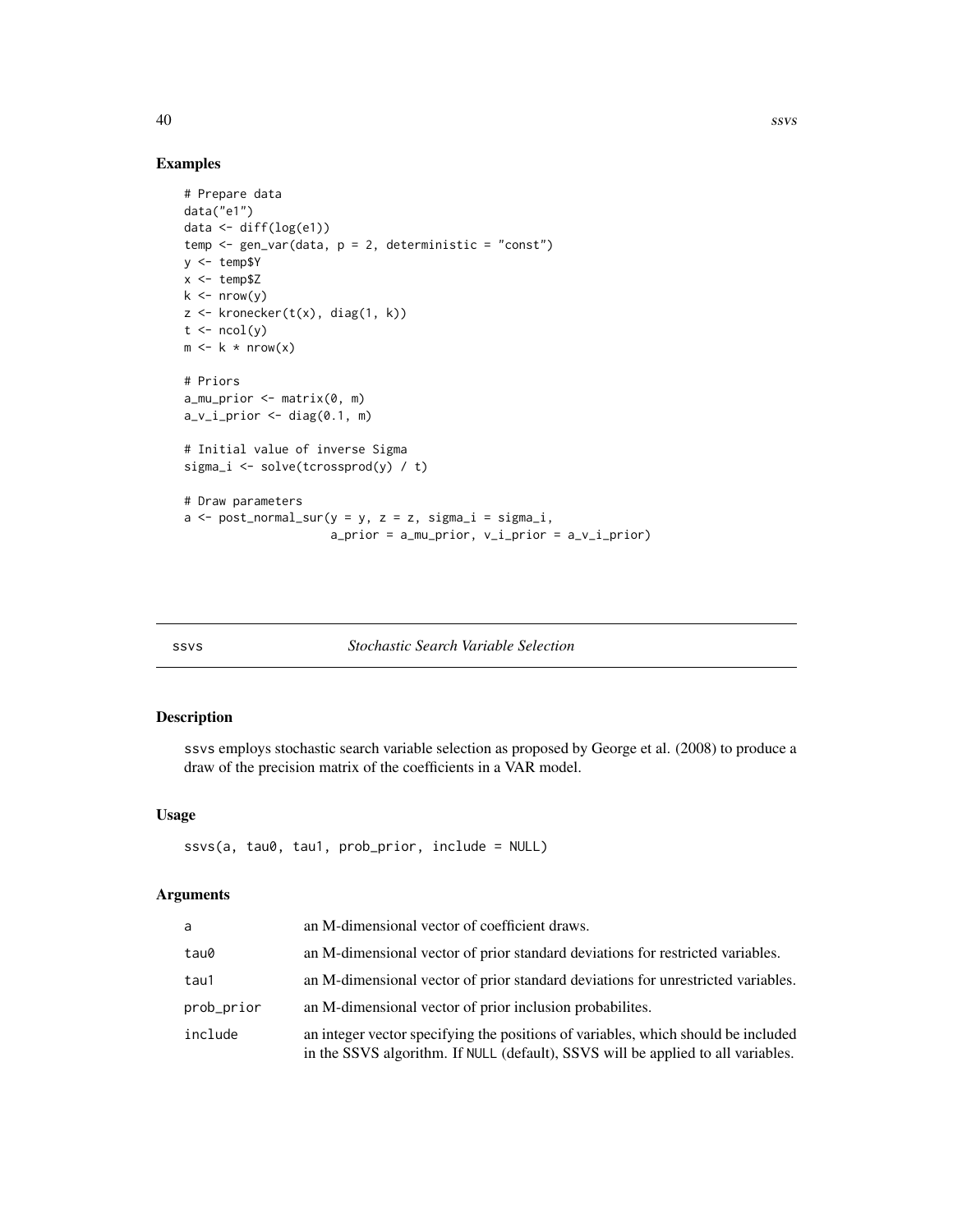# Details

The function employs stochastic search variable selection (SSVS) as proposed by George et al. (2008) to produce a draw of the diagonal inverse prior covariance matrix  $\underline{V}^{-1}$  and the corresponding vector of inclusion parameters  $\lambda$  of the vectorised coefficient matrix  $a = vec(A)$  for the VAR model

$$
y_t = Ax_t + u_t,
$$

where  $y_t$  is a K-dimensional vector of endogenous variables,  $x_t$  is a vector of explanatory variabes and the error term is  $u_t \sim \Sigma$ .

#### Value

A named list containing two components:

| V i    | an $M \times M$ inverse prior covariance matrix. |
|--------|--------------------------------------------------|
| lambda | an M-dimensional vector of inclusion parameters. |

#### References

George, E. I., Sun, D., & Ni, S. (2008). Bayesian stochastic search for VAR model restrictions. *Journal of Econometrics, 142*(1), 553–580. [https://doi.org/10.1016/j.jeconom.2007.08.](https://doi.org/10.1016/j.jeconom.2007.08.017) [017](https://doi.org/10.1016/j.jeconom.2007.08.017)

```
# Prepare data
data("e1")
data \leq diff(log(e1))
temp \leq gen_var(data, p = 2, deterministic = "const")
y <- temp$Y
x < - temp$Z
k \leq -nrow(y)t \leftarrow \text{ncol}(y)m \leftarrow k * nrow(x)# OLS estimates for semiautomatic approach
ols <- tcrossprod(y, x) %*% solve(tcrossprod(x))
# OLS error covariance matrix
sigma_ols <- tcrossprod(y - ols % x x) / (t - nrow(x))
# Covariance matrix
cov\_ols \leftarrow kronecker(solve(tcrossprod(x)), sigma_ols)
# Standard errors
se_ols <- matrix(sqrt(diag(cov_ols))) # OLS standard errors
# SSVS priors
tau0 \leq se_ols * 0.1 # If excludedtau1 <- se\_ols * 10 # If included# Prior for inclusion parameter
```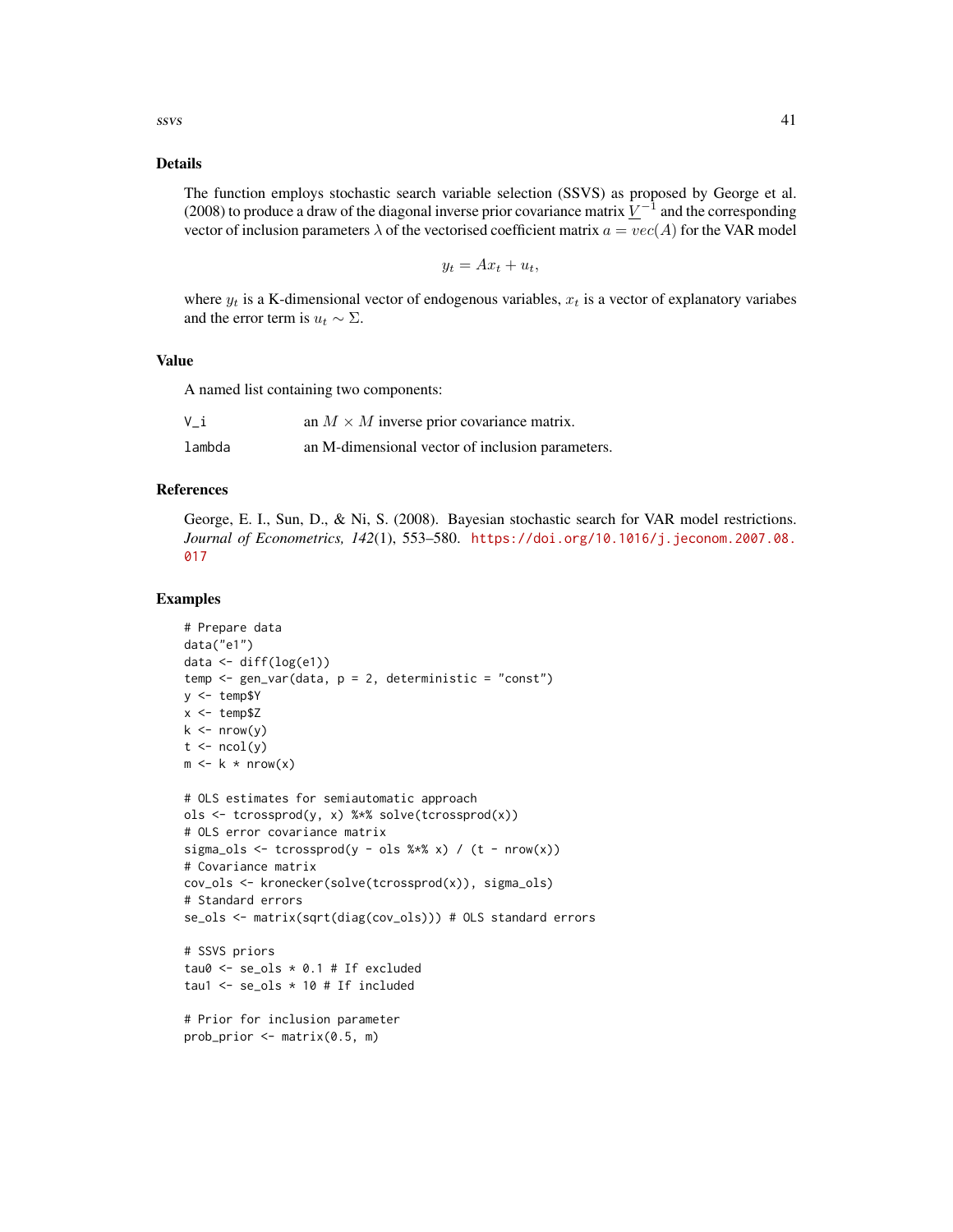```
# Priors
a_mu_prior <- matrix(0, m)
a_v_i_prior <- diag(c(tau1^2), m)
# Initial value of Sigma
sigma_i <- solve(sigma_ols)
# Draw parameters
a \leq post\_normal(y = y, x = x, sigma_i = sigma_i,a_prior = a_mu<sub>p</sub>rior, v_i<sub>p</sub>rior = a_v<sub>1</sub>_prior)
# Run SSVS
lambda \leq ssvs(a = a, tau0 = tau0, tau1 = tau1,
                 prob_prior = prob_prior)
```
ssvs\_prior *Stochastic Search Variable Selection Prior*

#### Description

Calculates the priors for a Bayesian VAR model, which employs stochastic search variable selection (SSVS).

# Usage

```
ssvs_prior(object, tau = c(0.05, 10), semiautomatic = NULL)
```
#### Arguments

| object        | an object of class "bvarmodel", usually, a result of a call to gen_var or gen_vec.                                                                                                                                                                                                                                                                                                      |
|---------------|-----------------------------------------------------------------------------------------------------------------------------------------------------------------------------------------------------------------------------------------------------------------------------------------------------------------------------------------------------------------------------------------|
| tau           | a numeric vector of two elements containing the prior standard errors of re-<br>stricted variables ( $\tau_0$ ) as its first element and unrestricted variables ( $\tau_1$ ) as its<br>second. Default is $c(0.05, 10)$ .                                                                                                                                                               |
| semiautomatic | an optional numeric vector of two elements containing the factors by which the<br>standard errors associated with an unconstrained least squares estimate of the<br>country VARX model are multiplied to obtain the prior standard errors of re-<br>stricted $(\tau_0)$ and unrestricted $(\tau_1)$ variables. This is the semiautomatic approach<br>described in George et al. (2008). |

# Value

A list containing the vectors of prior standard deviations for restricted and unrestricted variables, respectively.

# References

George, E. I., Sun, D., & Ni, S. (2008). Bayesian stochastic search for VAR model restrictions. *Journal of Econometrics, 142*(1), 553–580. [https://doi.org/10.1016/j.jeconom.2007.08.](https://doi.org/10.1016/j.jeconom.2007.08.017) [017](https://doi.org/10.1016/j.jeconom.2007.08.017)

<span id="page-41-0"></span>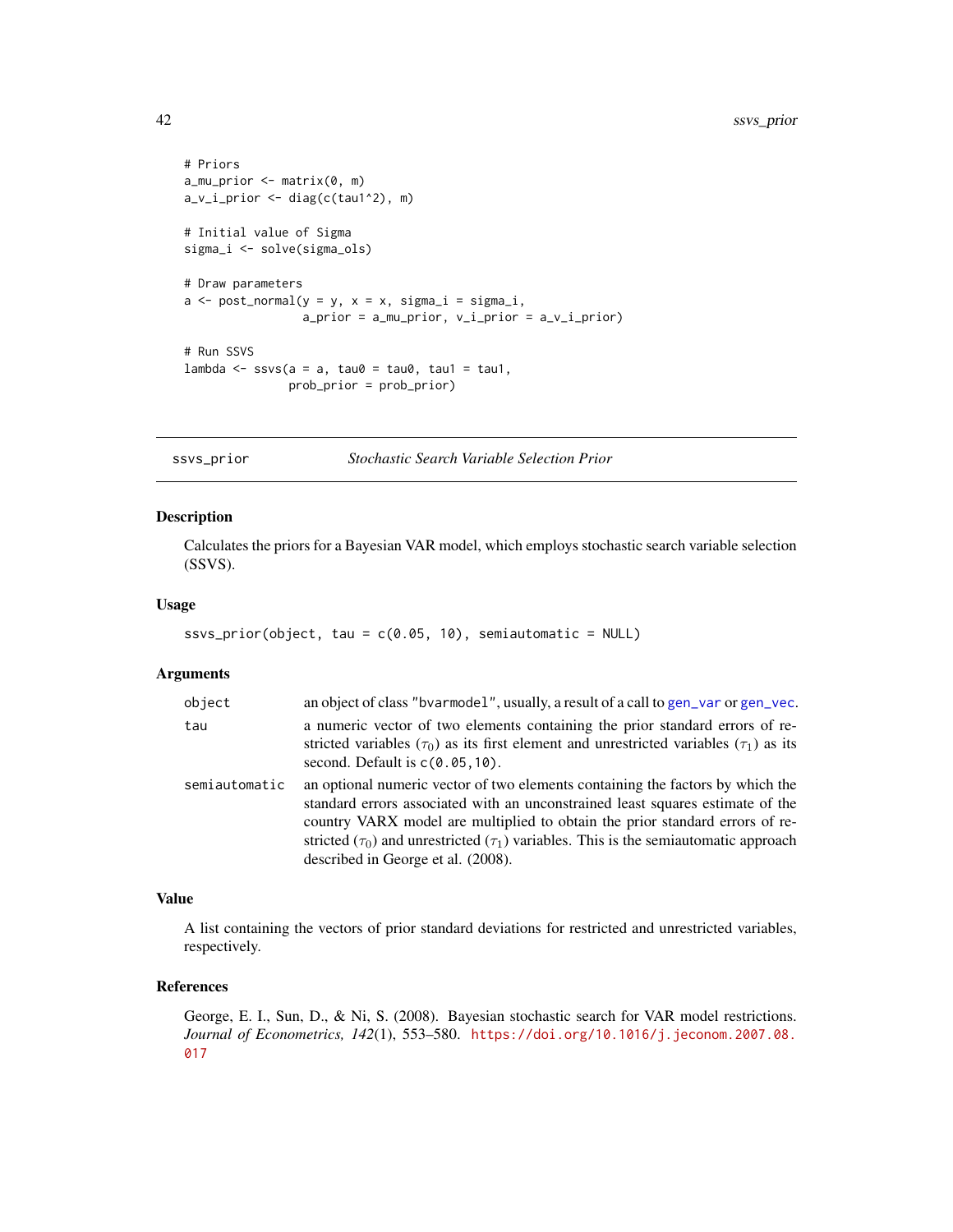<span id="page-42-0"></span> $t$ hin  $\frac{43}{2}$ 

# Examples

```
# Prepare data
data("e1")
data <- diff(log(e1))
# Generate model input
object <- gen_var(data)
# Obtain SSVS prior
prior <- ssvs_prior(object, semiautomatic = c(.1, 10))
```
# thin *Thinning Posterior Draws*

# Description

Thins the MCMC posterior draws in an object of class "bvar" or "bvec".

# Usage

thin(object, thin = 5)

# Arguments

| object | an object of class "byar" or "byec".                                                         |
|--------|----------------------------------------------------------------------------------------------|
| thin   | an integer specifying the thinning interval between successive values of posterior<br>draws. |

# Value

An object of class "bvar" or "bvec".

```
data("e6")
data \leq gen_vec(e6, p = 4, const = "unrestricted", season = "unrestricted")
y <- data$Y
w <- data$W
x <- data$X
# Reset random number generator for reproducibility
set.seed(1234567)
iter <- 500 # Number of iterations of the Gibbs sampler
# Chosen number of iterations should be much higher, e.g. 30000.
```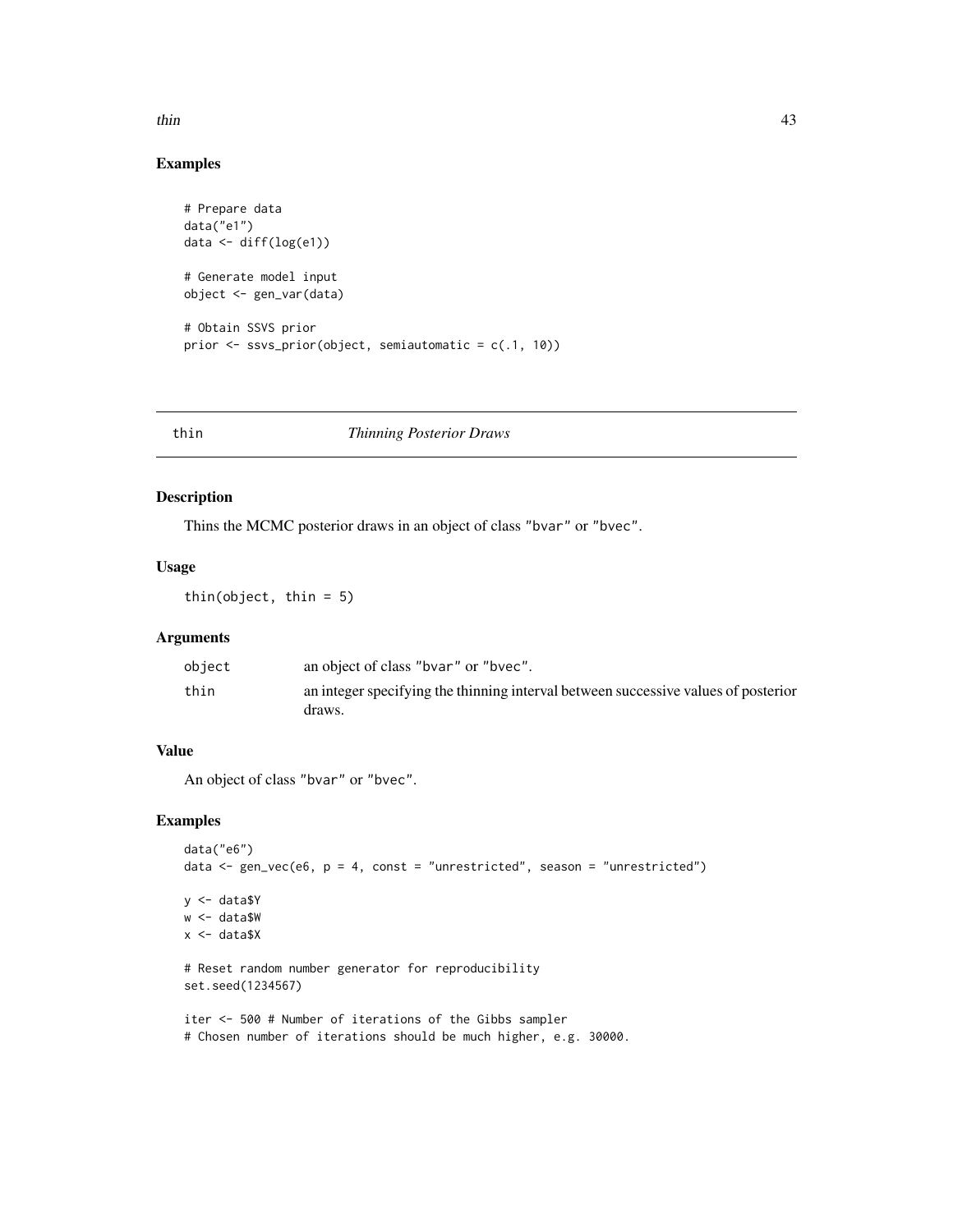```
burnin <- 100 # Number of burn-in draws
store <- iter - burnin
r < -1 # Set rank
t \le ncol(y) # Number of observations
k \le - nrow(y) # Number of endogenous variables
k_w <- nrow(w) # Number of regressors in error correction term
k_x <- nrow(x) # Number of differenced regressors and unrestrictec deterministic terms
k_alpha <- k * r # Number of elements in alpha
k_beta <- k_w * r # Number of elements in beta
k_{g}amma <- k * k_{x}# Set uninformative priors
a_mu_prior <- matrix(0, k_x * k) # Vector of prior parameter means
a_v_i-prior <- diag(0, k_x * k) # Inverse of the prior covariance matrix
v_i < -\emptysetp\_tau_i \leftarrow diag(1, k_w)u_sigma_df_prior <- r # Prior degrees of freedom
u_sigma_scale_prior <- diag(0, k) # Prior covariance matrix
u_sigma_df_post <- t + u_sigma_df_prior # Posterior degrees of freedom
# Initial values
beta \leq matrix(c(1, -4), k_w, r)
u_sigma_i <- diag(.0001, k)
u_sigma <- solve(u_sigma_i)
g_i <- u_sigma_i
# Data containers
draws_alpha <- matrix(NA, k_alpha, store)
draws_beta <- matrix(NA, k_beta, store)
draws_pi <- matrix(NA, k * k_w, store)
draws_gamma <- matrix(NA, k_gamma, store)
draws_sigma <- matrix(NA, k^2, store)
# Start Gibbs sampler
for (draw in 1:iter) {
  # Draw conditional mean parameters
  temp \le post_coint_kls(y = y, beta = beta, w = w, x = x, sigma_i = u_sigma_i,
                         v_i = v_i, p_tau_i = p_tau_i, g_i = g_i,
                         gamma_mu_prior = a_mu_prior,
                         gamma_V_i_prior = a_v_i_prior)
  alpha <- temp$alpha
  beta <- temp$beta
  Pi <- temp$Pi
  gamma <- temp$Gamma
```
# Draw variance-covariance matrix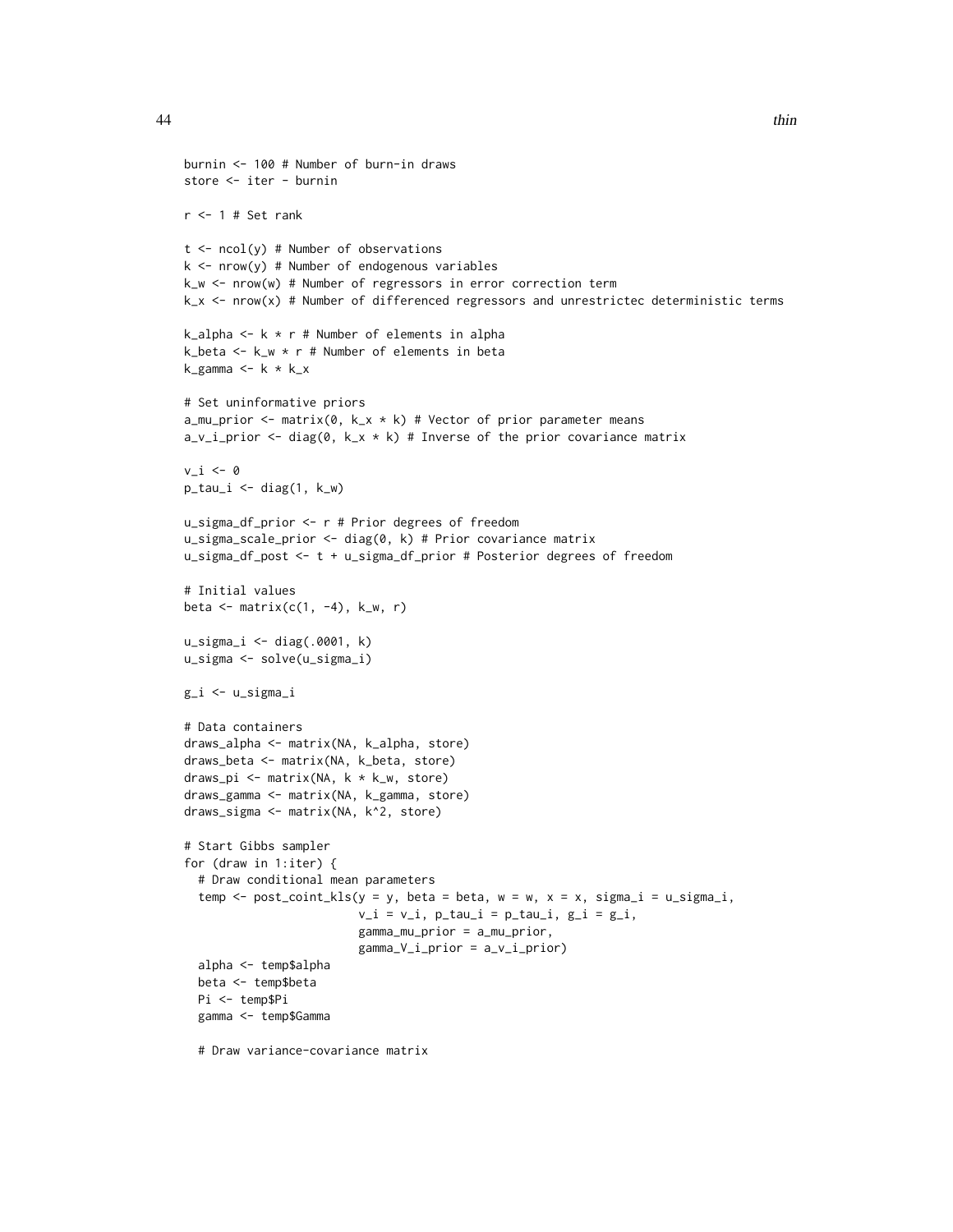```
u <- y - Pi %*% w - matrix(gamma, k) %*% x
  u_sigma_scale_post <- solve(tcrossprod(u) +
     v_i * alpha %*% tcrossprod(crossprod(beta, p_tau_i) %*% beta, alpha))
  u_sigma_i <- matrix(rWishart(1, u_sigma_df_post, u_sigma_scale_post)[,, 1], k)
  u_sigma <- solve(u_sigma_i)
  # Update g_i
  g_i <- u_sigma_i
  # Store draws
  if (draw > burnin) {
   draws_alpha[, draw - burnin] <- alpha
    draws_beta[, draw - burnin] <- beta
    draws_pi[, draw - burnin] <- Pi
   draws_gamma[, draw - burnin] <- gamma
   draws_sigma[, draw - burnin] <- u_sigma
  }
}
# Number of non-deterministic coefficients
k_nondet <- (k_x - 4) * k# Generate bvec object
bvec_est <- bvec(y = y, w = w, x = x,
                 Pi = draws_pi,
                 Gamma = draws_gamma[1:k_nondet,],
                 C = \text{draws\_gamma}[(k\_nondet + 1):nrow(\text{draws\_gamma}),],Sigma = draws_sigma)
# Thin posterior draws
bvec_est <- thin(bvec_est, thin = 4)
```